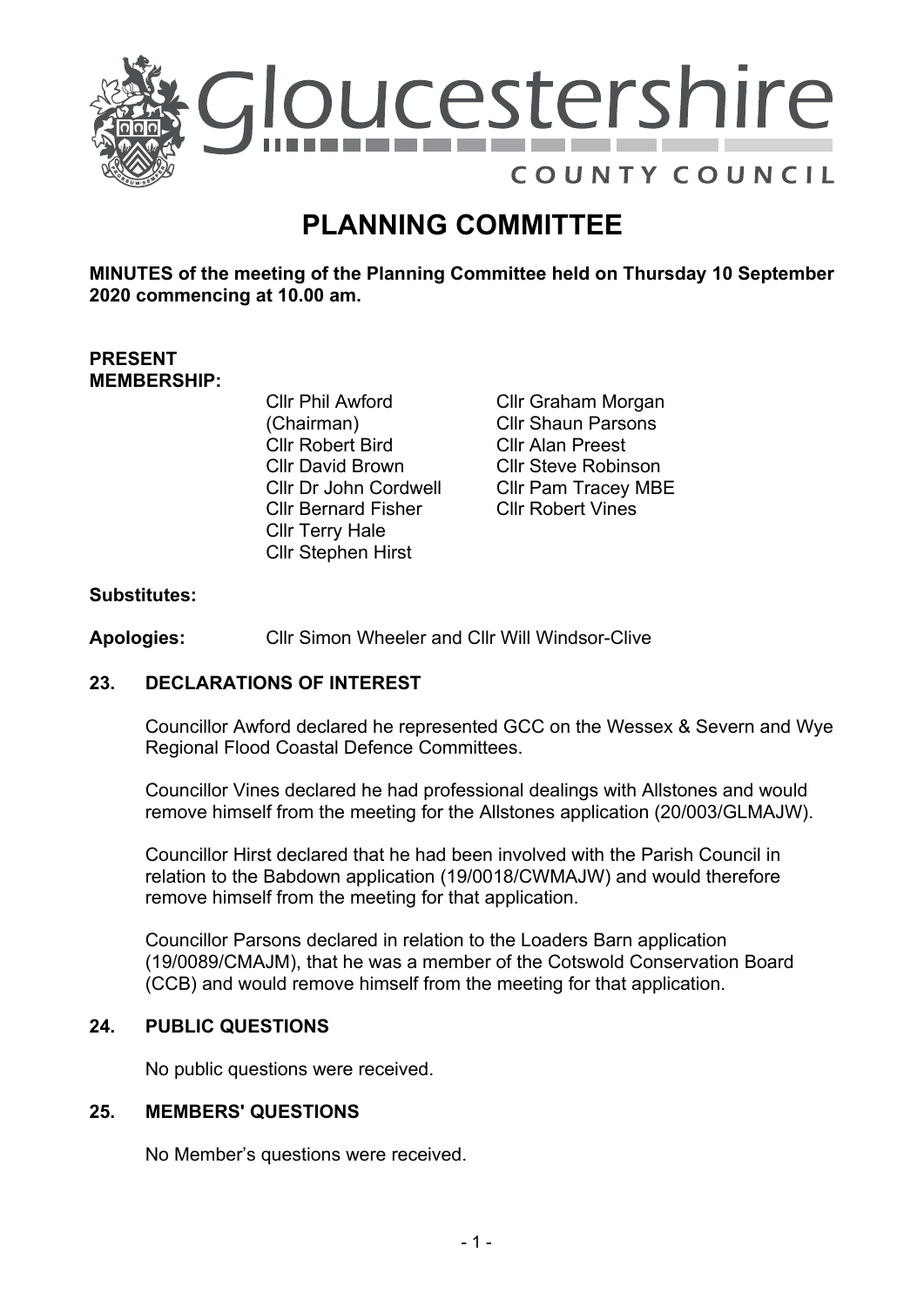# **26. MINUTES OF PREVIOUS MEETING**

Councillor Cordwell had submitted some minor amendments to the Minutes, and subject to those being made it was agreed that the Minutes would be approved.

## **Resolved**

**That the Minutes of the meeting held 9th July 2020 be approved as a correct record and signed by the Chairman, subject to the suggested amendments.** 

#### **27. APPLICATION NO: 20/0003/GLMAJW SITE: ALLSTONES SAND & GRAVEL CENTRE, LAND OFF MYERS ROAD, GLOUCESTER GL1 3QD**

The Head of Democratic Services facilitated the meeting and advised the Committee and registered speakers of the procedure which would be undertaken during the course of the virtual meeting. For the benefit of the public watching via the live YouTube link the following Officers were introduced: Linda Townsend: Senior Planning Officer for the current application, Nick Bainton: Senior Planning Officer, Denis Canney: Senior Planning Officer, Sarah Pearse: Principal Planning Officer, Kevin Phillips: Planning Development Team Manager, Simon Excell: Lead Commissioner, Carrie Denness: Principal Lawyer and Martin Evans: Solicitor.

The facilitator introduced the following Technical Advisors: Nick Rowson: Atkins, Gary Kennison: County Ecologist, Stephen Hawley and Matthew Prince: Highways Development Management, Adam Lawrence, Atkins.

A summary of the application was presented by Linda Townsend, Senior Planning Officer aided by a PowerPoint presentation.

It was explained that a planning application has been made under Section 73 of the Town and Country Planning Act 1990 seeking to vary 6 planning conditions on the current planning permission 07/0081/GLMAJW which controls how the site should operate as a waste transfer station. The proposal arose out of the changes the applicant had already made to the operational aspects of the business in order to improve efficiency of waste recovery and reduce manual handling.

The application site had approval to accept up to 75,000 tonnes of waste a year of household, commercial and industrial wastes such as soil, wood, plastic, ferrous and non ferrous metal waste which was sorted by type, bulked up on site and then transported for reprocessing elsewhere or landfilling of residual waste. No change was proposed to the amount or to the type of wastes accepted on the site.

The Case Officer reported that following the public consultation on the proposals, six objections had been received from local residents to which the local County Councillor had raised his own concerns. The issues raised in these objections related primarily to the loss of amenity, particularly from noise and dust from waste operations as well as impact on the highway. There were no objections from the statutory consultees. The Case Officer referred to a late representation received from one of the objectors, it was noted that this had been circulated along with the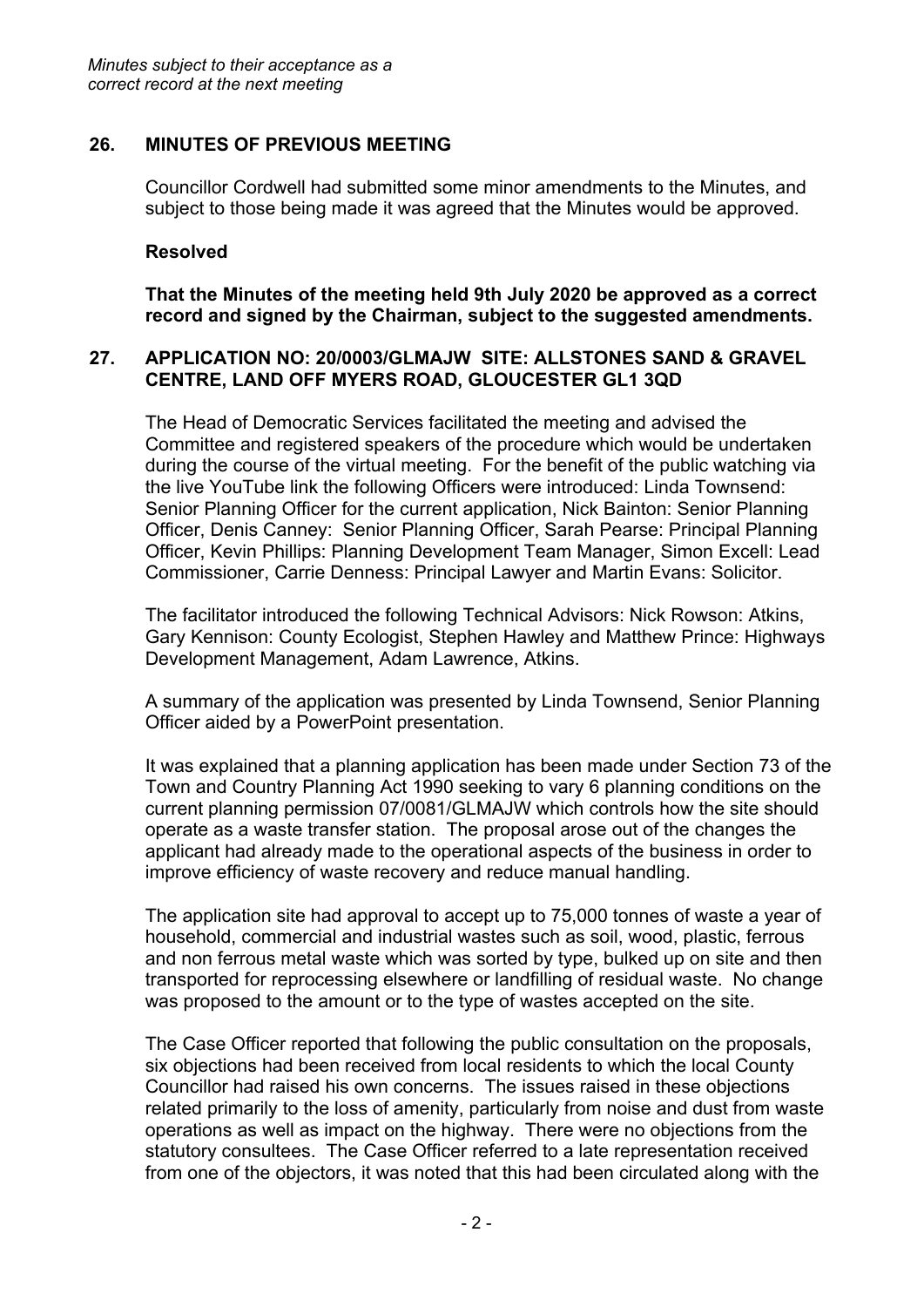Officers response to Members prior to the Committee meeting. The officer asked if the item could be taken as read, given a mixed response the Chairman decided to call for a brief adjournment after the officer presentation had concluded to allow members sufficient time to read them in detail.

Members were advised at slide 2, that the following corrections needed to be made to the report. These were noted as:

Paragraph 1.2: "initially" on 5th line had been misspelt and the words "are directed" had been omitted after "different waste streams" on the 7th line.

Paragraph 1.4: the word "is" should be replaced by "are" after "Materials" on the fourth line.

Paragraph 2.3: in Existing Condition 2 "with" in third line should be "within" and this also applied to Condition 2 of the recommended conditions in Section 8.0.

- The reason for condition 17 in Section 8.0 needed to follow the amended condition and not before it.

Slide 3 detailed the application site, it was noted that it was located 1km south-east of Gloucester city centre. This elongated site lay to the north of the Cheltenham to Gloucester railway line and to the northwest of an area of land known as the Railway Triangle. Eastern Avenue was over 500 metres to the east and Metz Way was 75 metres to the south. The application site was accessed from Myers Road via Horton Road which was approximately 180 metres from the western end of the site.

The Case Officer reported that only the 0.8 ha application site had planning permission for a waste transfer operation, it formed part of the applicant's much larger landholding to the east and west. Members were reminded of the approval of a renewal of a temporary planning consent at the January 2020 meeting for inert waste recycling on the 1.89 ha tear drop shaped site at the western end of the site. Other land in the applicant's control was used for the storage and sale of sand and aggregates, skip storage and also a concrete batching plant operated by Breedons.

Slide 4 gave an aerial view of the Allstone site entrance onto Myers Road, leading off Horton Road. It was noted that Morrisons Supermarket, was accessed off Metz Way. Gloucester Royal Hospital was located to the west of Horton Road. The residential area known as Swallow Park was located to the north west of the application, while Armscroft Park estate lies to the north east. The area of public open space to the north of the site was also known as Armscroft Park, this was used by the Gloucester Old Boys Rugby Club. The Rugby Clubhouse and its car park were adjacent to the northern boundary of the application site. The Clubhouse and car park were reached by a long access road, from Myers Road. The access road runs along the northern boundary of the adjacent part of Allstones site and separates it from the rear gardens of dwellings on Norman Ball Way on Swallow Park. Wotton Brook runs along the eastern side of Armscroft Park within 34 metres of the eastern end of the application site, but the application site was not in the floodplain. The Brook was culverted under the railway line.

Slide 5 displayed the footprint of the Materials Recycling Facility (MRF) building which took up most of the application site, with the boundary following the northern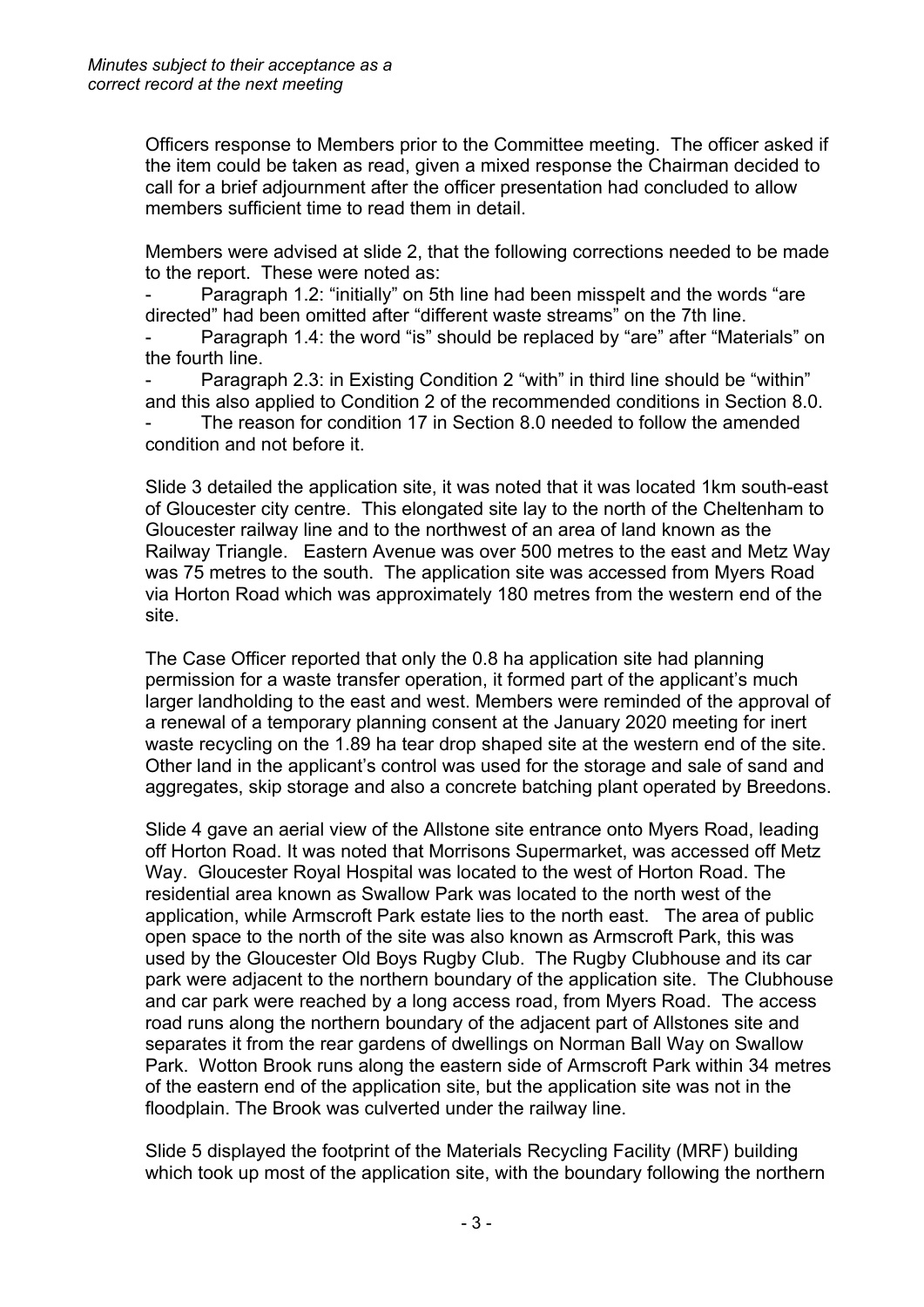and eastern walls of the building. The remaining part of the site comprised of the yard which wrapped around the south and west sides of the building. The proposal was to include the two areas shown hatched on the southern and western sides of the building for bulking up waste. The existing permission did not permit areas outside the MRF building to be used in connection with the waste transfer operation.

The Committee were asked to note that access to the application site was from its North West corner, leading to Allstones main site gates. A weighbridge was located close to the application site access in the north western corner of the application site. A one way traffic system operated around the northern, eastern then southern walls of the MRF building, allowing vehicles to exit the site by same access route.

The applicant sought to regularise the installation of ancillary structures. They include a modular building used as a canteen, a pedestrian gate to provide access to the Rugby Club car parking area to the north and backup generator which had been located along the northern site boundary of the application site. Two covered sand storage bays known as Zapp shelters had been installed along the southwestern and southern application site boundary.

It was explained that a two storey office building, located adjacent to the northern site boundary and the site access was granted permission on 24.07.20 under planning reference 20/0019/GLMAJW as the structure straddled the application site boundary.

This photograph on slide 6 showed the main site entrance gates from Myers Road. Slide 7 photograph showed the view looking back towards the entrance gates from within the application site. The site office and canteen building could be seen on the right and the edge of a Zapp shelter on the western site boundary could be seen to the left of the entrance to the application site.

Slide 8 through to slide 14 gave varying views of the site, including access points and the site boundaries.

Members were advised at slide 15, that the rugby club car park was accessed by a road which ran between the northern boundary of Allstones site and the rear gardens of properties on the Swallow Park estate. It was highlighted that there was security fencing on the northern boundary of Allstones site but this was not part of the application site. The nearest property to the application site was 14 Norman Ball Way which was 50 m to the NW and 32 Blinkshorn Bridge Lane was 75m to the E of the site.

The proposed amendment to the site layout on slide 16 included the use of an area of the yard outside the western doors of the MRF building for bulking up of waste to be taken off the site. Slide 17 displayed the second area outside of the MRF building proposed to be used for bulking wood waste and located outside of the door on the southern elevation.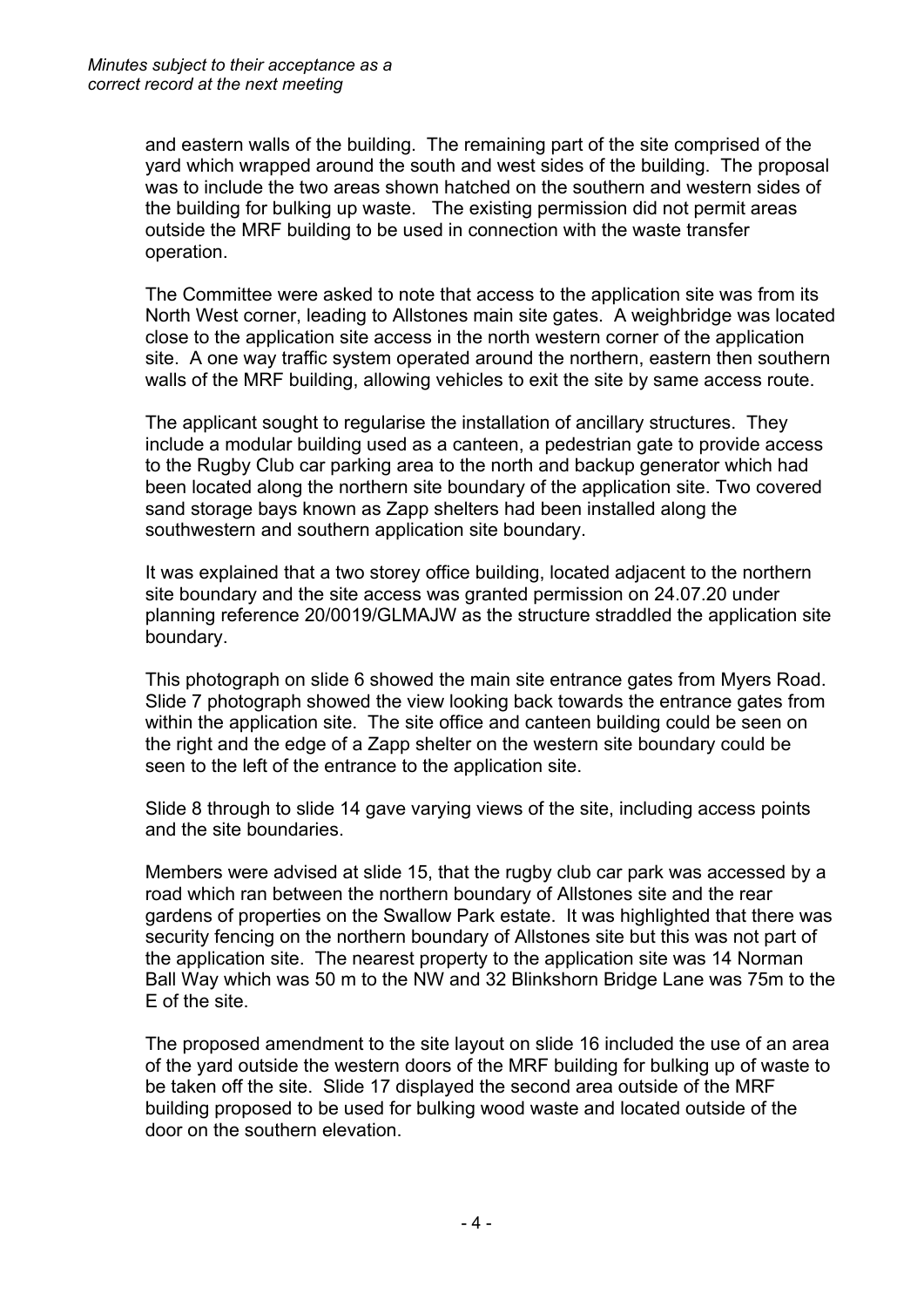The Committee were shown a floor plan with building elevations and advised that the applicant also sought approval for alterations which have been made to the MRF building, as detailed in slide 18. Three large electrically operated roller shutter doors have been added to the northern elevation while there are now four doors on the western elevation. These are shown at the top of the drawing.

The floor plan showed the layout inside the MRF building with the waste reception area at the western end and a large mechanised picking line at the centre of the building. Waste wood for shredding was stored in bays along the southern internal wall, by the southern door and plastic waste was stored in the north east corner by the eastern door. The northern doors provided access for vehicles removing soil fines, bagged sand and for overnight parking.

Slides 19 through to slide 23 gave an overview of the internal site operation within the building.

The Committee's attention was drawn to slide 24 which displayed the centre of the MRF building, it showed the mechanised picking line where the employees worked within a climate controlled area. The employees picked off different materials from the conveyor, as it passed before them which were then dropped into the bays below, segregating and bulking up the different waste streams.

Slide 25 displayed the northern side of the picking plant and the red coloured conveyor system which allowed fine soils and particles to drop from the conveyor into the bays below before entering the enclosed picking station. The hopper shown to the left of the yellow walkway was used to bag sand which was loaded onto pallets and removed via the northern door.

Slide 26 revealed the view of the three new doors on the northern side of the building, looking towards the western end. The hopper/bagging machine could be seen in the foreground of the photograph.

Slide 27 showed where wood waste was shredded inside the building by the machine on the left of the photograph and removed by the southern door which could be seen on the right.

The photograph on slide 28 was taken by the eastern door of the building and showed some UPVC being bulked up in a storage bay and the end of the picking line.

Side 29 showed the eastern elevation of the MRF building and was taken from the aggregate storage area which was not within the application site. The application site boundary follows the eastern wall of the MRF building. Measures such as keeping the outside yard clean and dampening down areas in dry weather are an important control measure set out in the dust suppression scheme which has been submitted for approval.

Members were advised on slide 31 that the existing planning permission was subject to a planning condition which limited noise from the application site to 55dB at the application site boundary. The applicant proposed to amend this condition to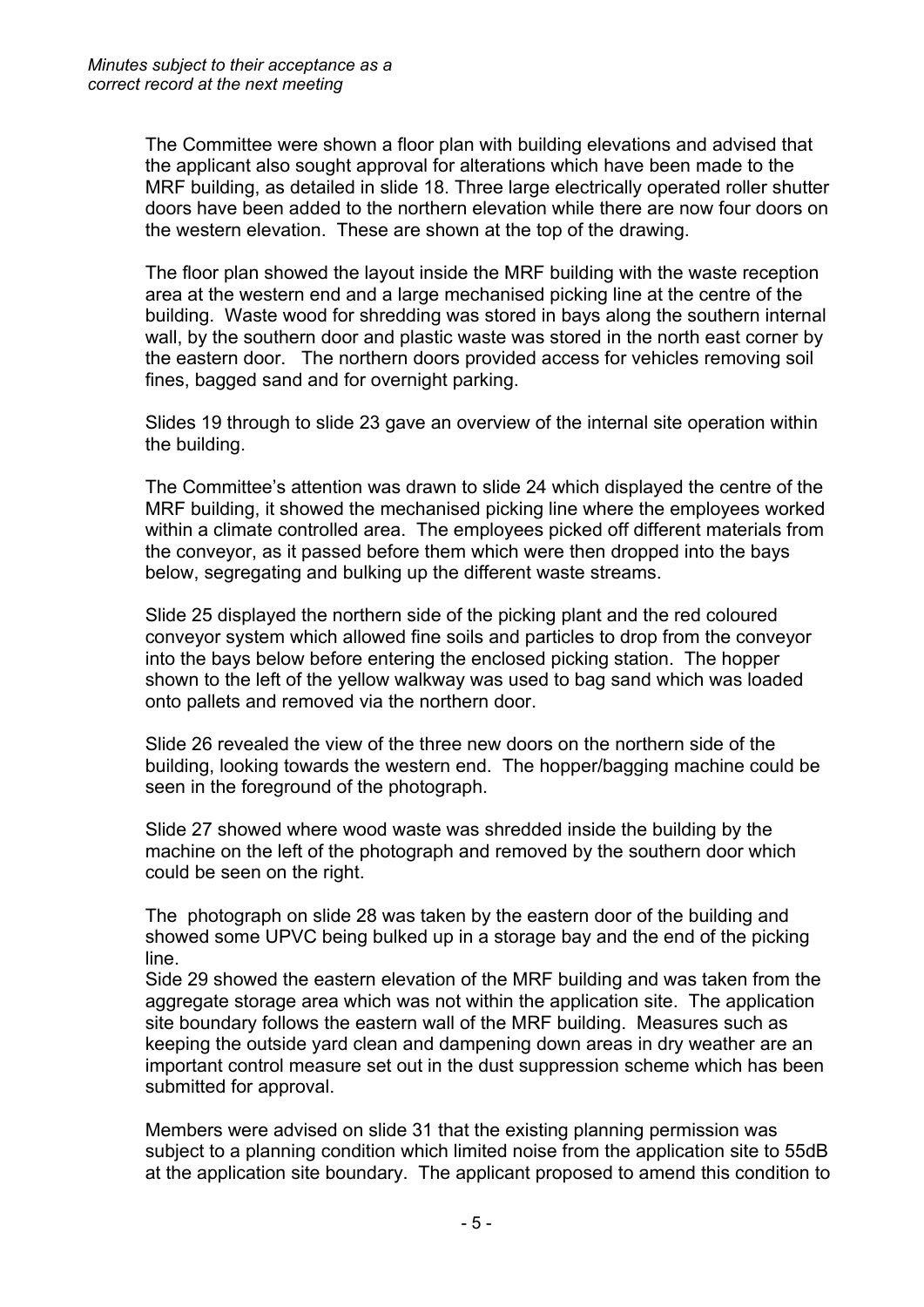55dB at the nearest residential receptor. The applicant recognised that the assessment of the impact of noise on the surrounding area would be an important consideration in this proposal. The applicant had commissioned noise consultants to prepare a noise impact assessment of their operations.

It was explained that Slide 31 taken from the appendix of the Noise Impact Assessment (NIA) shows the noise contour plan around the MRF building. This shows the 50 – 55db noise contour in brown and that residential properties to the north and east of the site should not be adversely affected by noise. Given the results of the noise survey, a revised noise limit of 47dB had been agreed at the nearest dwellings.

The Case Officer advised Members that in addition to the NIA, the applicant's noise consultants prepared a Noise Management Plan which sets out a number of noise mitigation measures which would assist in reducing the impact of noise from operations on the site. These included the use of an automatic door opening and closing system particularly for doors along the northern and eastern elevations so they were open for the minimum time necessary to allow a vehicle to pass through. Other mitigation related to good site management, loading and unloading of vehicles and turning off of engines whilst vehicles were waiting.

The committee were advised that an important aspect of the Noise Management Plan (NMP) was the applicant's commitment to undertake an annual noise survey of the site or more frequently in case of noise complaint. The agreed noise monitoring locations were shown on slide 32 and would form part of a planning condition which would allow the Waste Planning Authority (WPA) to monitor compliance.

The Case Officer referred to slide 33, which detailed the main issue raised in the determination of this application related to concerns about noise and dust on the amenity on neighbouring residential properties. The applicant submitted information in the form of a Noise Impact Assessment and Noise Management Plan which had satisfied the Council's technical advisor and the statutory consultees that the recycling operation could be carried out without adverse impact on residential amenity. Details of a scheme to control air quality had satisfied the City Council's Environmental Health Officer (EHO).

The Case Officer reported that to improve clarity and hopefully compliance, all the planning conditions of the previous planning permission had been reviewed and the amendments were shown in Section 8.0 of the report in bold and underlined to show revised wording proposed by the applicant and the WPA. Strikethrough showed the deleted text. An additional planning condition related to the setting up of a site liaison group had been recommended to mirror that imposed on the adjacent inert waste recycling site under temporary permission reference19/0070/GLMAJW.

In addition, the case officer recommended the following small amendments to the planning conditions which appear in the report: these were noted as follows: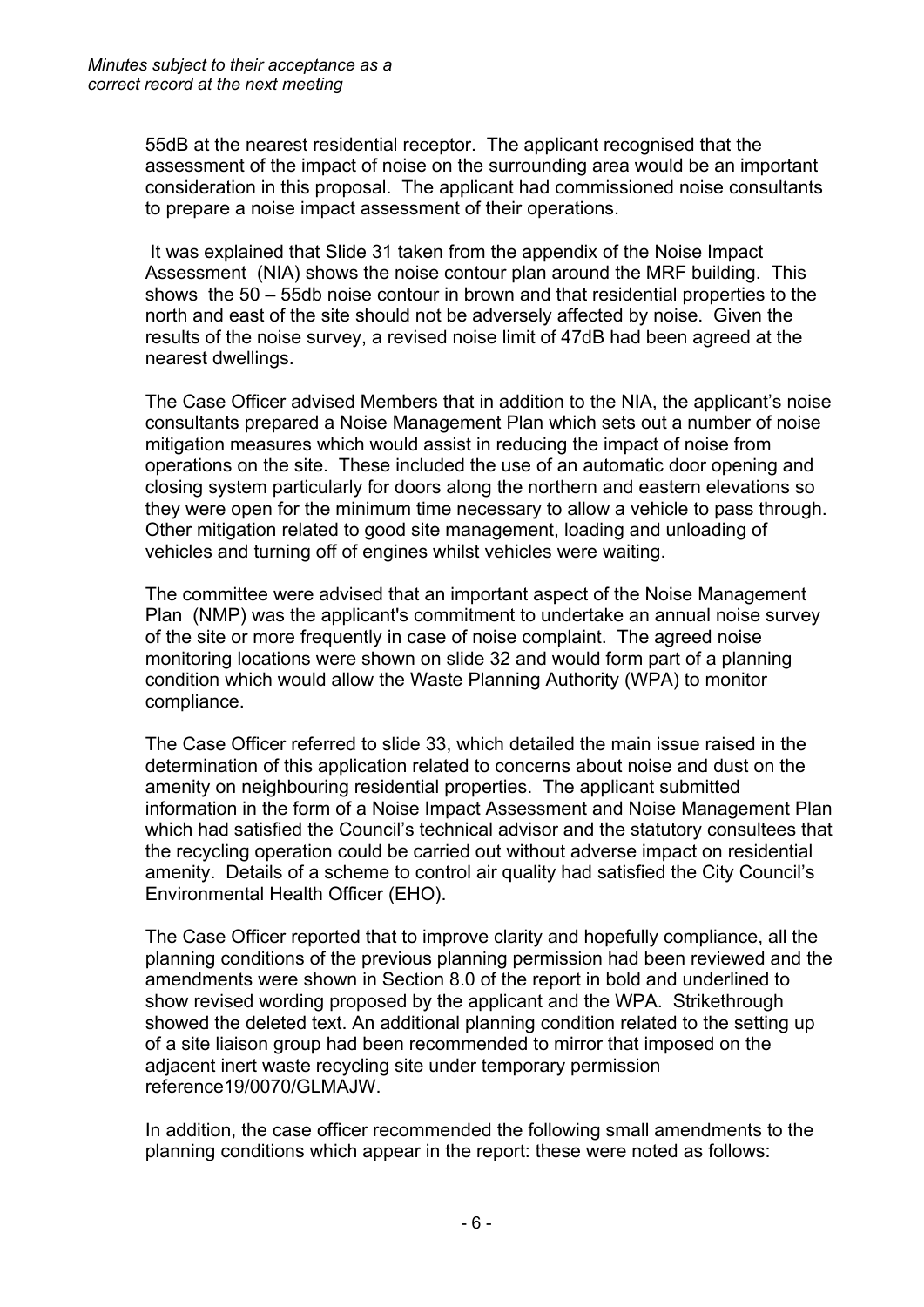- Condition 2 : "The development herby permitted shall be carried out within the site edged red with a continuous line on the site location plan."
- Condition 7: "The doors on the north and east elevations shall not be used for bulking out purposes and shall only be used for the following operational purposes. Those associated with the north door of the MRF building to be: removal of bagged aggregates; removal of fine soils; overnight parking of vehicles."
- Condition 11: "If after any 9 month period it seems that the annual limit may be exceeded, measures to reduce the rate of throughput for the immediately following 12 month period shall be agreed in writing with the Waste Planning Authority."

The Case Officer concluded that, given the lack of material planning reasons why permission should not be granted; subject to the inclusion of the revisions to the recommended planning conditions in section 8.0, the Case Officer was of the opinion that the operator could address the concerns raised by the public, provided that all the mitigation measures proposed by the applicant were adhered to. The granting of permission to vary planning consent 07/0081 was therefore recommended.

The Chairman reminded Members of the late representation which had been mentioned at the start of the Case Officer's presentation and which had been circulated the day before to Members of the committee via email. It was noted this representation made a number of detailed comments and posed questions and as not all Members had had the opportunity to read it, the Chairman called for a brief adjournment at 10:45am, to enable members to read the representation and response. The Committee Clerk confirmed that a copy of this email had also been sent to the registered speakers and County Councillor for information.

The Committee reconvened at 10:50am, the Chairman confirmed with members of the Committee that they had read the late representation and officer response.

The Chairman invited the registered speaks to address the Committee. The facilitator recapped the order of speakers for the benefit of the public watching via YouTube.

#### **Mrs Theresa Leather (objecting):**

*"Good Morning Chair and Committee*

*Firstly let me introduce myself.*

*My name is Theresa Leather and my family moved onto the Armscroft Estate 60 years ago. I grew up here until I left for University but have spent some years living overseas, returning every summer to visit the family. I have recently returned to live in the family home to renovate it after my parents passed away. Sadly it is a project that I am beginning to regret. A lot of time and money has been spent on refurbishing and I have noticed an increase in the size of the Allstones plant and its impact on the community. The noise, dust and smell that resonate from the facility is absolutely not acceptable.*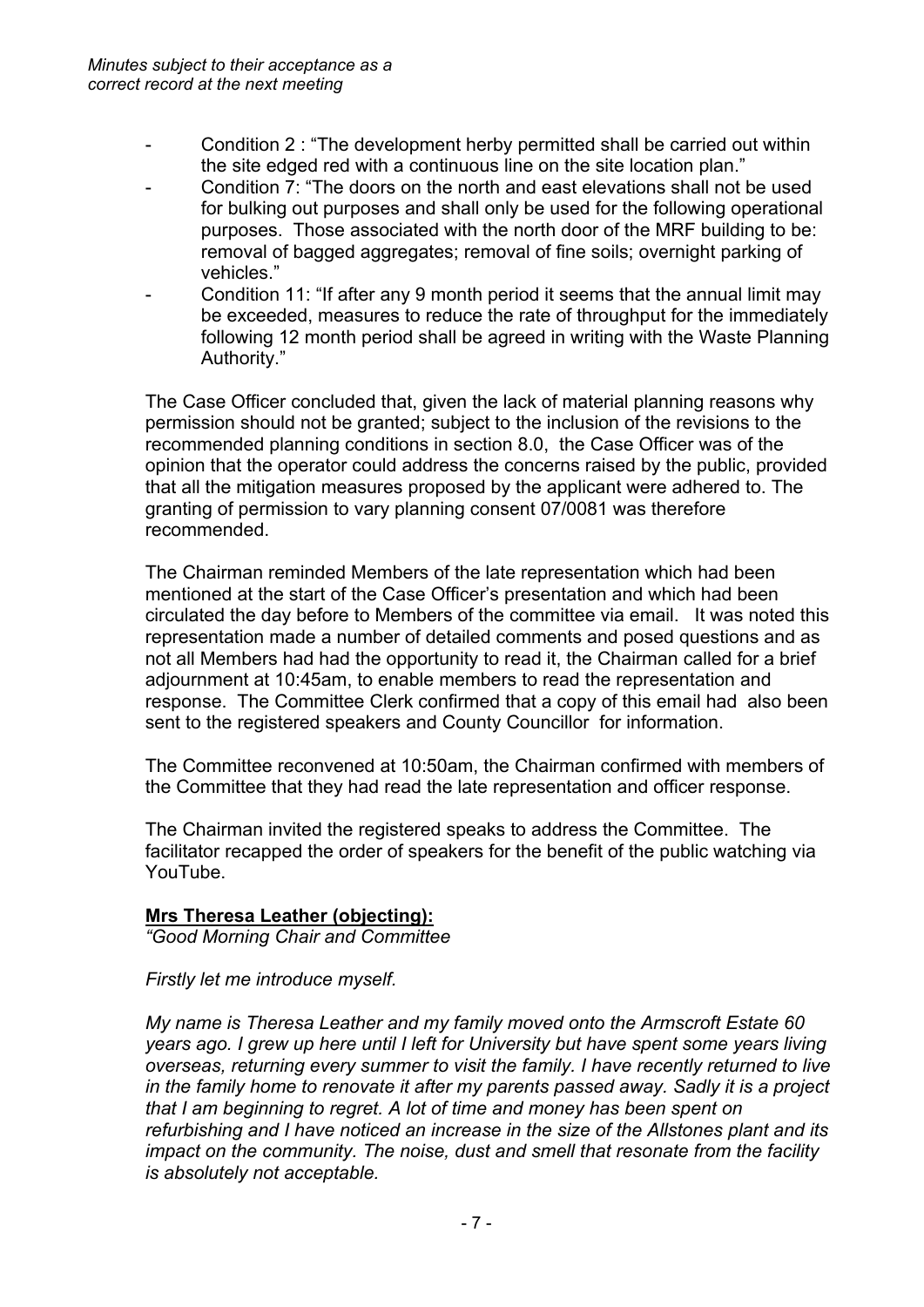*As I came back to Gloucester to retire I have since discovered that I can only appreciate my home on a Saturday afternoon and Sunday when the'' banging and clanking'' and dust in the air has stopped. The last August Bank Holiday of two and a half days was so pleasant and peaceful!*

*From my point of view it is all too evident that the plant has become far too big, situated between two residential areas, the doctor's surgery, the hospital and most importantly the school in Horton Road. An accident waiting to happen judging by the way the lorries laden with skips race up and down the road. The traffic was horrendous yesterday.*

*Furthermore some families have had to make the decision to move away to avoid the disruption and others worry about selling their existing houses. '' Would you want to move into an area that is noisy, dusty and at times very smelly?'' Potential newcomers have been discouraged!!*

*What's more who knows what the dust is causing to people's health? In my road alone we have cancer recovering patients, throat and asthmatic problems. Residents are constantly cleaning their cars and windows, the list goes on and on.*

#### *So my burning questions are;*

*Why are you continually allowing Mr Ford to violate the rules and conditions and make peoples lives a misery, many who have given up complaining and I quote ''What's the point, the council aren't interested and won't do anything'' ?I hasten to add that was not a very reassuring comment for a returning native to hear.*

*Why does he seek planning permission on his site, after a job has already been completed?*

*Why does he monopolize the Old Boys car park so that dog walkers have to look elsewhere to park? He clearly has enough room for his employees to park inside! You've seen the pictures.* 

*Why do you feel that without informing the residents that he can take it upon himself to work on a Sunday morning 6th September? When approached to ask the question, ''Why are you working on a Sunday morning'', he wouldn't reply and fled in away his Range Rover! As a result of his annoyance of being caught out, he most certainly retaliated over the last few days as the increased noise level had to be reported to the Environmental Agency again and the smell was overpowering. I liken it to a pig farm. Does anyone ever monitor this site?*

*Why can noise be heard at least if not more than thirty minutes before they are due to start at 7.30am? Especially the motorbike that arrives at exactly 6:25am every morning.*

*Why is recycling in what was once a beautiful sort after area, so important above the well being of the residents who live in such close proximity.? After another fraught call to the Allstone office I was assured that they are planning to move out but are waiting on you the council to find them a new site. How long does it take?*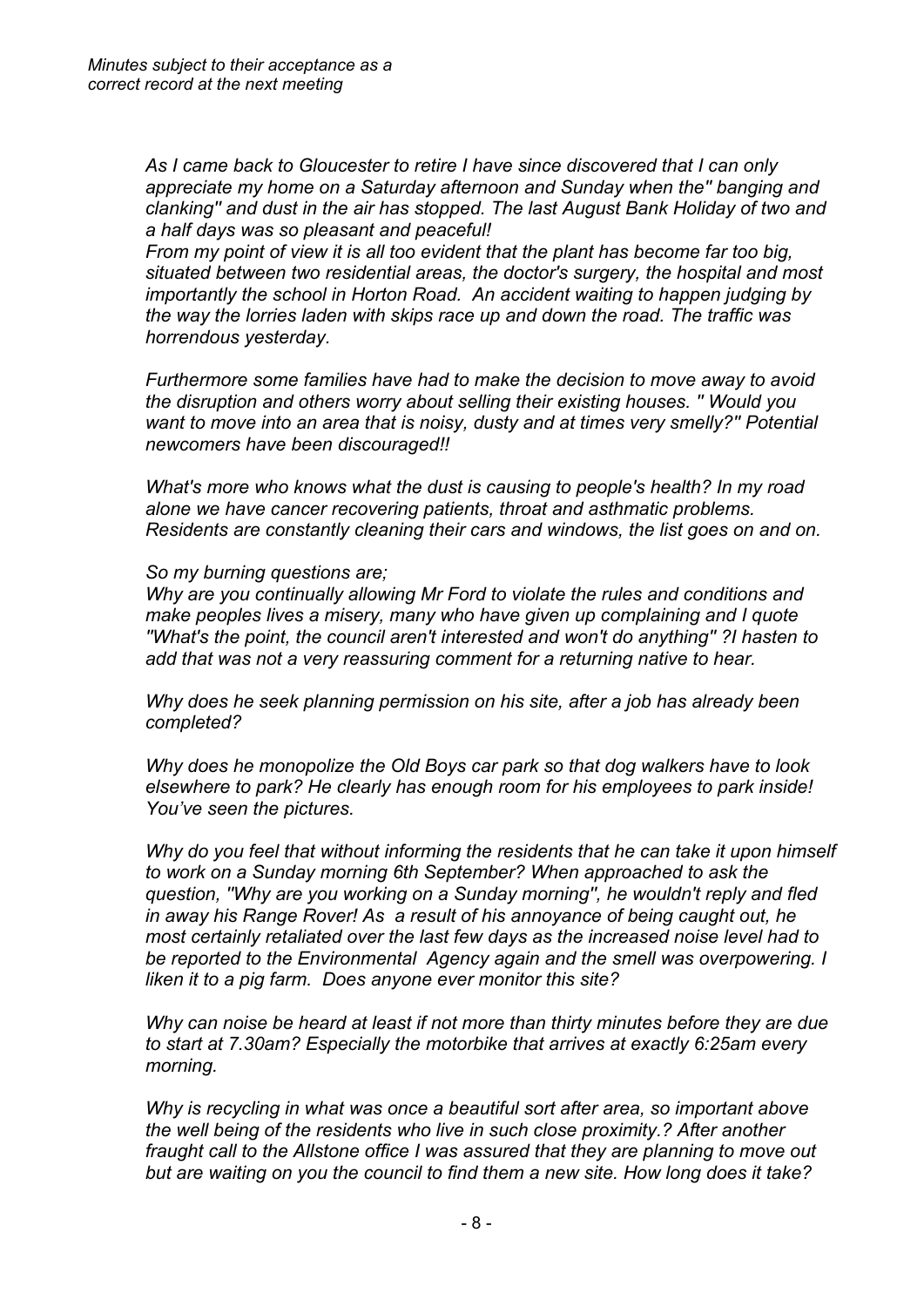*Surely it is time to do something deserving for the Armscroft and Swallow Park communities that have had enough over the years and move them out ASAP.*

*And lastly I find it very demoralizing that a few people should dictate the environment in which residents live especially when they themselves have not experienced it first hand. Come and live in our houses.* 

*To conclude ;This is an age old complaint which my late father battled with for years, on behalf of the Armscroft community before he died. And like him, whilst I have no disregard whatsoever for the service that the facility offers it should simply NOT be where it presently is, end of. A new location outside of the city must surely be a cleaner and safer option for all concerned. Thank you for your time and listening."*

#### **Mrs Valerie Gannon (objecting):**

*"Good Morning Chair/Committee.*

*As stated previously I am up everyday at 06.00. I witness the MRF building open, lorries leaving the site with empty skips, entering the site with waste and hear the racket from the reversing vehicles and loader. The PMO on an unannounced visit found no breach of opening times and the afore-mentioned processes are not deemed operations-unbelievable.*

*You spend a lot of time in your report looking at the impact of noise and how it doesn't exceed certain decibels.*

*My analogy for noise would be chronic pain. The pain initially is manageable but due to the consistent nature eventually it has a major impact on well-being. This would explain why 10% of suicides are due to chronic pain.*

*You allude to the cumulative effect on a community's well-being and that there should be engagement with the local communities to understand and mitigate thiswhen has the applicant ever approached the community?*

*I rang Allstones on the 10th April (Good Friday) to ask why they were working that day. I explained that it was my first day off for several weeks as I am a nurse manager at the hospital. I was told that they had permission to work the Friday bank holidays- a direct lie. So I informed them I would ring the council on Tuesday to confirm this. The call ended. I was then rang back by a person called Richard who was very aggressive and accused me of 'you know more about our company than we do' for the first time I am in agreement with this company. I live and breathe it, not metaphorically, literally. He then proceeded to tell me to f\*\*\* off four times before putting the phone down- Very professional, very engaging.*

*You have recommended to allow the bulking out and receipt of waste to be carried out at the West Door. This will mean those doors continually open but officers have decided it won't have any further impact. Have you witnessed the bulking out of waste into the large containers? No amount of sprinklers will suppress the dust and debris flying about during that procedure.*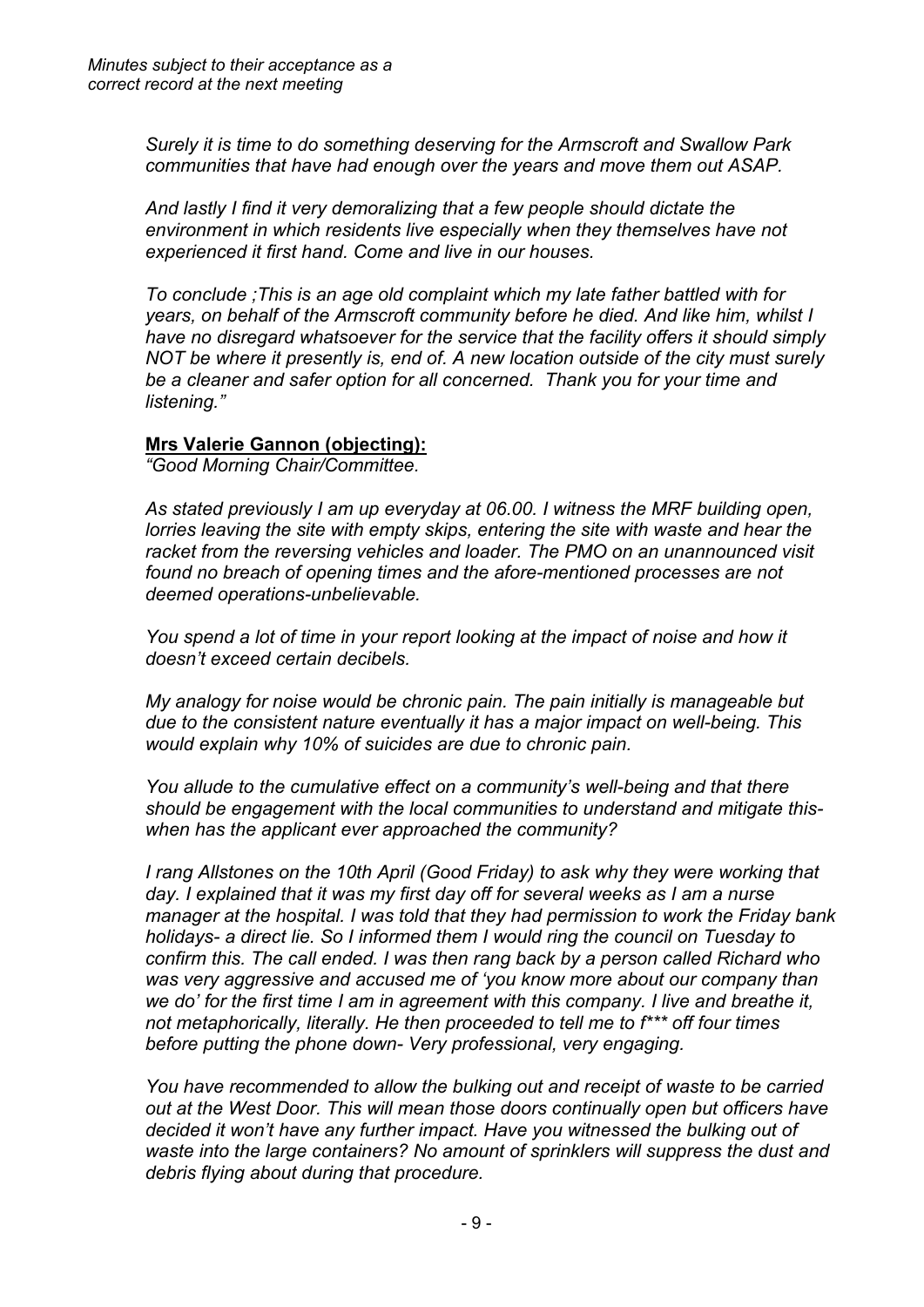*We cannot understand how 12 years ago when the amount of waste coming in was a lot less it was deemed by one of your officers not appropriate for the west doors to be open due to the local amenity-actually I prefer to call it a housing estate, it adds in the human factor so we cannot understand why now you recommend that not only can the doors be open but the majority of the operations will happen at the west doors. Amazingly these doors are metres away from a play area.*

*The south doors will have the 'noisy' bulking out of wood, but its okay everybody because the building will be a barrier. So what is the barrier for the west doors? Our homes presumably.*

*Why was no enforcement taken about the doors that were cut in before they submitted their application, was it seen as too trivial a breach? And the canteen and the generator-there's a theme here!!*

*He has stated that he has spent £100,000 on the roof isn't that just good housekeeping to keep the building safe. And the automatic doors-well if he hadn't cut the hole for the doors illegally he wouldn't have needed the doors.*

*We have been trying to ascertain from the council who owns the Old Boys Car Park to no avail- again no transparency. Although cars park on it, it has dramatically changed. It has gone from being used for 10 hours a week for rugby training/matches with a locked gate in between for security to a car park for Allstone employees used for 62 hours a week with no locked gate. But it's ok everybody as they have a 'gentleman's agreement' with the rugby club-remarkable.*

#### *CONCLUSION*

*As long as you reach your goal to increase recycling to 60% by 2020 across the county you'll give yourselves a pat on the back, but you are not so concerned with how it's done or who it impacts.*

*Thank you to the County Council, City Council and Environmental Agency for your total lack of support and spineless approach to dealing with this company. Thank you for listening."*

#### **Mr Simon Ford (Applicant):**

*"Thank you Mr Chairman.*

*My name is Simon Ford and I'm the Managing Director of Allstone.*

*Allstone is a family business that has traded in Gloucester since 1983. We are one of the largest independent sand and gravel and waste recycling businesses in the south-west.*

*We currently employ 71 people all from Gloucester, 2 of which are apprentices. Our policy has always been to continually reinvest in our business and our people.*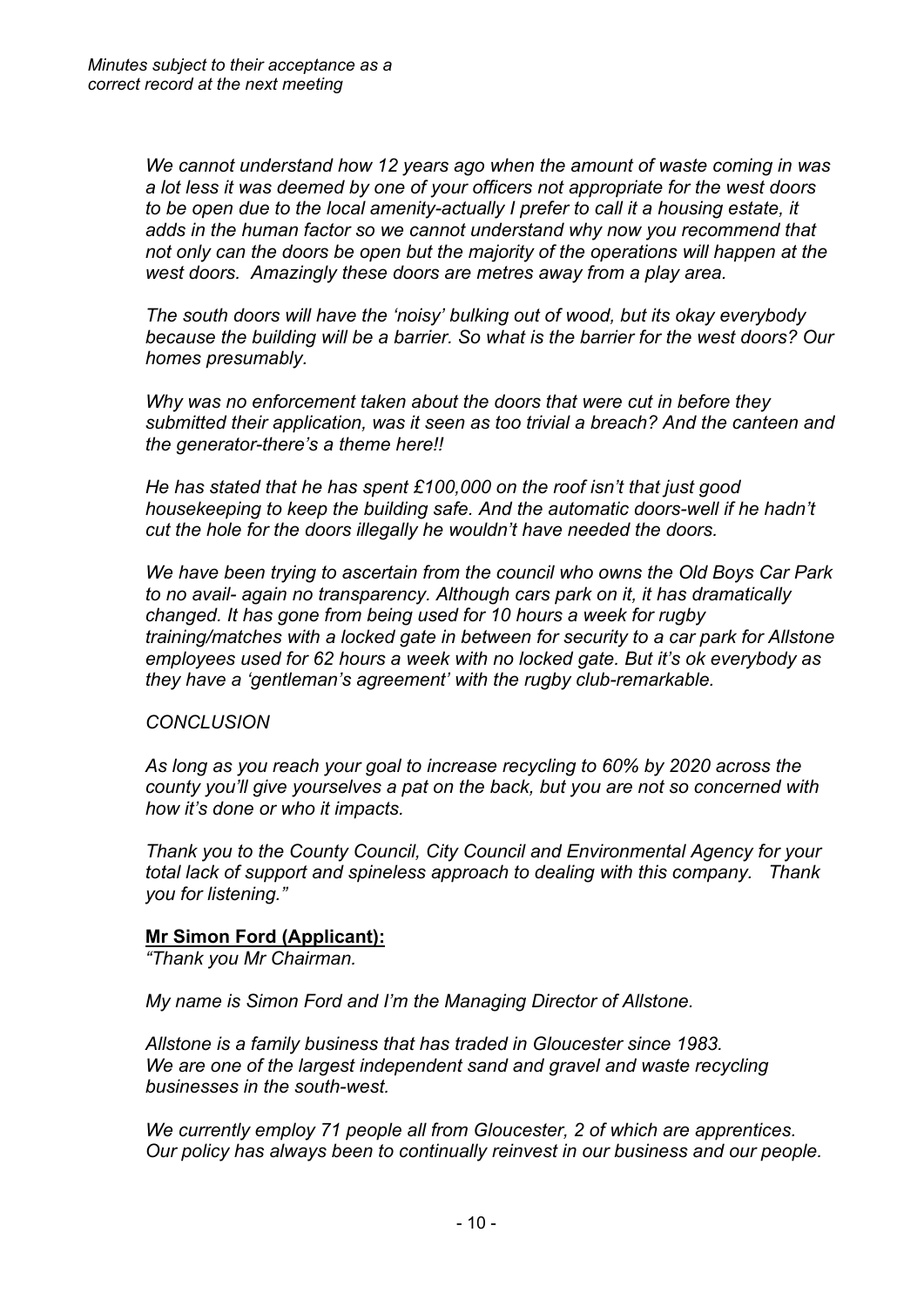*In the same way that the County Council have had to make changes to the way that they deal with their waste streams we have had to do exactly the same.*

*Our waste recycling business handles a variety of waste streams including construction and demolition wastes and our customer base spans both the public and private sectors.*

*Allstone contributes to both the National Waste Policy and the County Council's sustainable waste management objectives as set out in the Adopted Waste Core Strategy. We recycle 98% of all of our waste streams.*

*The Planning Officer has clarified in her presentation what we are proposing. The changes proposed have been designed to increase efficiency and improve the safety of our employees.*

*Mr Chairman, our application has been recommended for planning permission by Officers and I would like to emphasise to Members of the Planning Committee that not one single objection has been made by any Statutory Consultee and this includes Gloucester City Council.*

*Members will see from the Committee Report that there are 8 pages dedicated to the question of noise. In a nutshell, no objection is raised by Atkins who have carefully evaluated all relevant noise matters.*

*Allstone has actively engaged in the multi Agency Liaison Group which has met approximately every 3 months and comprises of representatives of Allstone, GCC, the City Council and the Environment Agency. During that time, Allstone have invested over £180,000 on making changes in response to various matters that have been raised by the Liaison Group.*

*Over the course of the last 12 months only 4 complaints have been made and 3 of them had nothing to do with Allstone. Regrettably, we have experienced one persistent complainant who makes allegations about noise events which upon scrutiny of our CCTV systems have been found to be entirely spurious*

*I would like to emphasise to Members of the Planning Committee that our entire working area which covers both the inside of the building and all the external areas are covered by CCTV. Sadly, we have experienced one persistent complainant who makes allegations about noise events which upon scrutiny of our CCTV systems have been found to be entirely spurious.*

*Although we have experienced the lockdown period, our aggregates recycling business has remained open during that period and I can advise that not one single complaint has been made over 8 months.*

*At the January Planning Committee, the local Councillor made reference to the need for Allstone to relocate our business*

*On that matter, we have kept your Officers up to date on the efforts we have*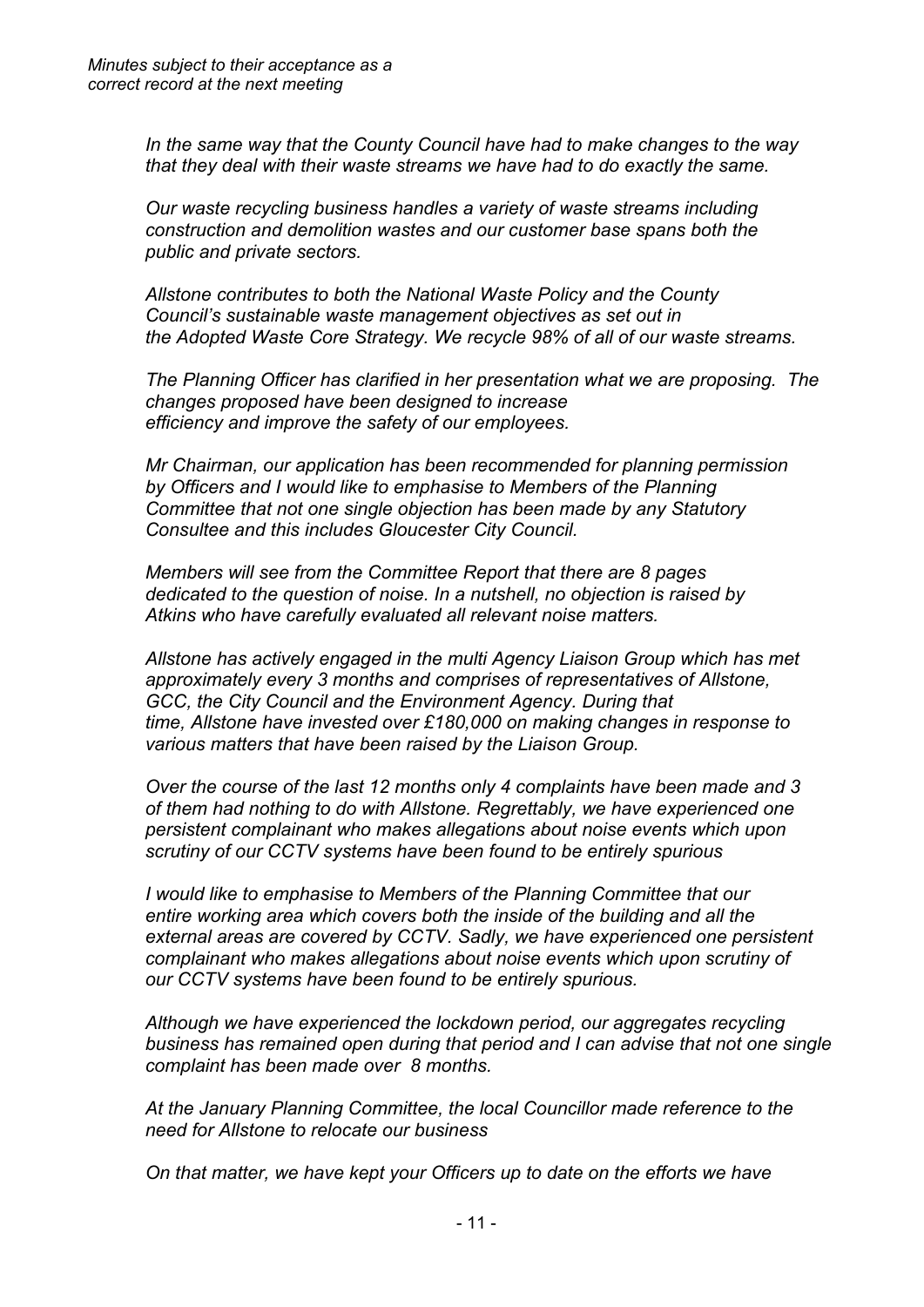*made to identify any suitable potential relocation sites. Setting aside the retained commercial Agent we have instructed, we have also written directly to the County Council's Economic Development Team, the Director of Planning Policy at the County Council, the Local Enterprise Partnership, the Head of Planning Policy at the City Council and the Director of Regeneration at the City Council. Despite these efforts, no one has been able to pinpoint any potential opportunities for relocation.*

*It's all well and good for our local Councillor to make comments about relocation but the reality is that this is a lot easier said than done.*

*In my view, all options for relocation should be on the table and that should include the County Council making provision in the forthcoming new Waste Local Plan.*

*In conclusion, we are a hard working local family business that has been established in the City for many years and we employ many local people. We have a track record of helping our local community.*

*Our planning application has been very carefully assessed by all of the professional Statutory Consultees and it has also been very carefully considered by your professional Officers. No objection has been raised to the acceptability of our planning application and we would respectfully ask that planning permission be granted.*

*Thank you for your time."*

It was noted that Councillor Preest had lost his live feed during the later part of Mrs Gannon's presentation and part of the way through Mr Ford presentations. It was noted that Councillor Preest had re-joined the meeting, during the course of Mr Ford's presentation Once Councillor Preest confirmed that he was present in the virtual meeting room, the Committee Clerk emailed him copies of the speeches for his due consideration.

#### **County Councillor Jeremy Hilton (Speech summarised):**

Councillor Hilton explained that the Allstone site operated close to local resident's homes and they had a reputation for not listening to local people. Cllr Hilton referred to Mr Ford's statement in terms of looking for a new site outside of the city, he fully supported Mr Ford on that point but he felt it was a pity that the applicant had not copied him in as the local member to any correspondence to the statutory consultees as he felt he could of helped Allstones.

Councillor Hilton made reference to the fact that Allstone had already installed the building before applying for planning permission. He noted that a lot of money had been invested in the building but felt the process should be followed first. He stated the County Enforcement Officers were doing a better job, as the City Council and the EHO were not so quick to act in the past, hence local residents concerns.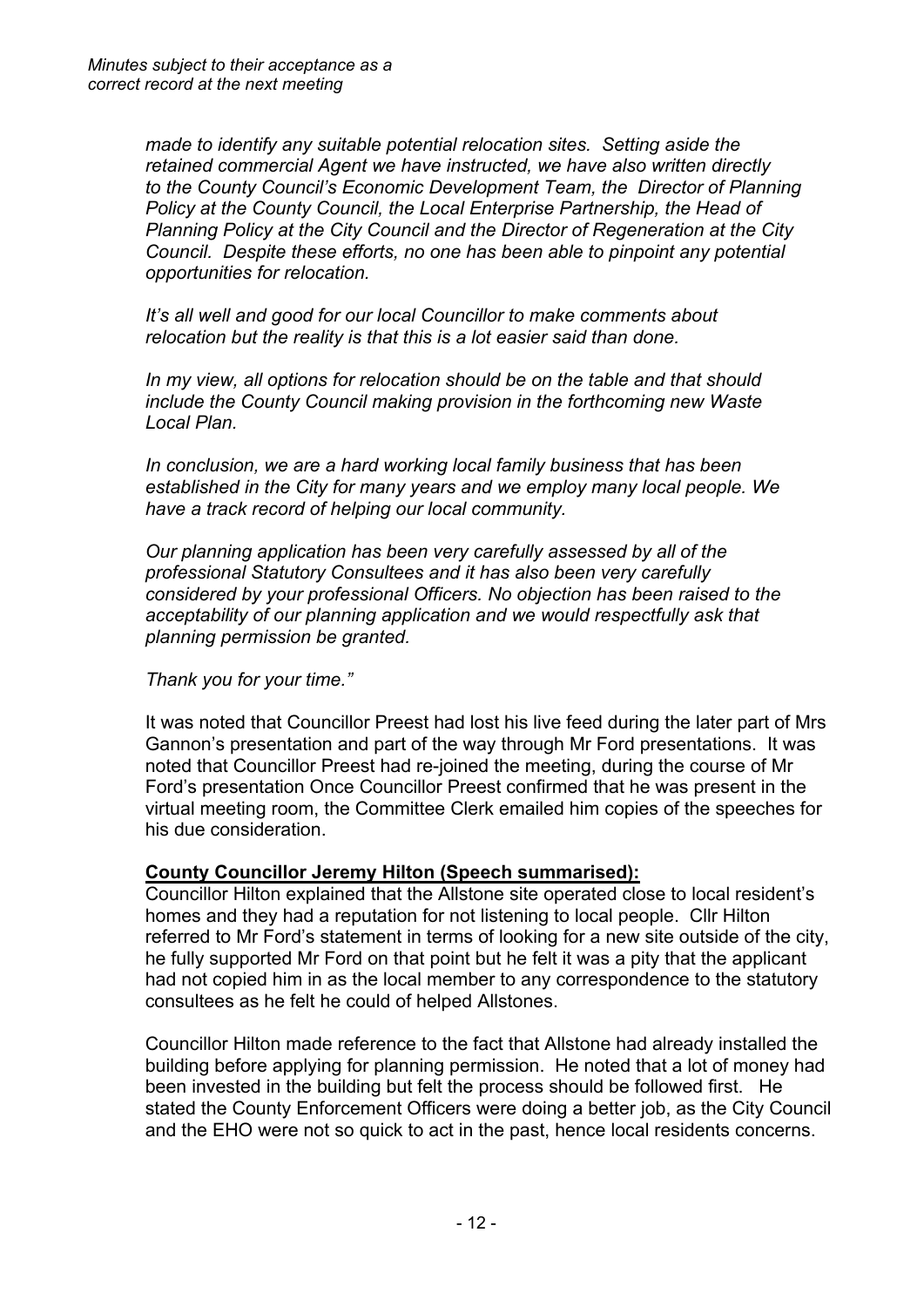Councillor Hilton informed the Committee that Conditions associated with this application were stronger o previous occasions, however the application still spoke of bulking waste outside of the main building. He asked officers if they believed the new conditions would make it easier for the County Enforcement Officer and others to enforce the conditions in terms of compliance.

With regard to the liaison group he had not been consulted and referred to his offer the January meeting to be involved in the group. He noted that this was a recommendation and not a requirement, he suggested that either himself, Cllr Howard Hyman or Cllr Emily Ryall as the local representatives should be included as part of the group as they understood what the local concerns were.

Councillor Hilton also referred to the amount of HGV vehicles waiting outside the homes of numbers 10,12 and 14 Norman Ball Way, in relation to the weighbridge. As lorries waited there and the noise and emissions from the engines impacted on their homes. It was noted that there was no screening at the weighbridge either. He felt that Allstones had not considered the impact on those residents who lived close by.

Councillor Hilton once again advised the Applicant that he was happy to help, and asked Mr Ford to copy him in to any future correspondence. He summarised by saying that he didn't believe Allstones were actively looking for alternative sites outside of the city. Given there was planning permission on the site for houses, he thought Allstones should relocate and all parties would then be happy.

The Chairman asked Councillor Preest if he had read the emailed presentations and he was content to continue. Councillor Preest confirmed this was the case.

Public speakers were invited to remain in the virtual meeting if they wished to do so. The Chairman invited questions from Members following the presentations Councillor Tracey wished to know if the application site was parallel with the railway line. The Case Officer confirmed that was the case and referred to the aerial photograph within the presentation for clarity.

Councillor Tracey questioned how many of the 71 staff parked in the Old Boys Rugby Club car park, she questioned the noise of the lorries, the condition of the road and also wished to know if the operating hours could change on a Saturday morning.

The Case Officer explained that she didn't have the information available in terms of the number of individuals who parked in the rugby club car park, as that was not part of the application.

It was noted that a drivers briefing was part of the noise management plan and would require a briefing to be conducted before a visit to the site. It was noted that this was possibly an area that could be taken up via the liaison group. The Case Officer explained that in relation to the condition of Myers Road/Horton

Road, there was no planning condition to seek a repair. Horton Road was due to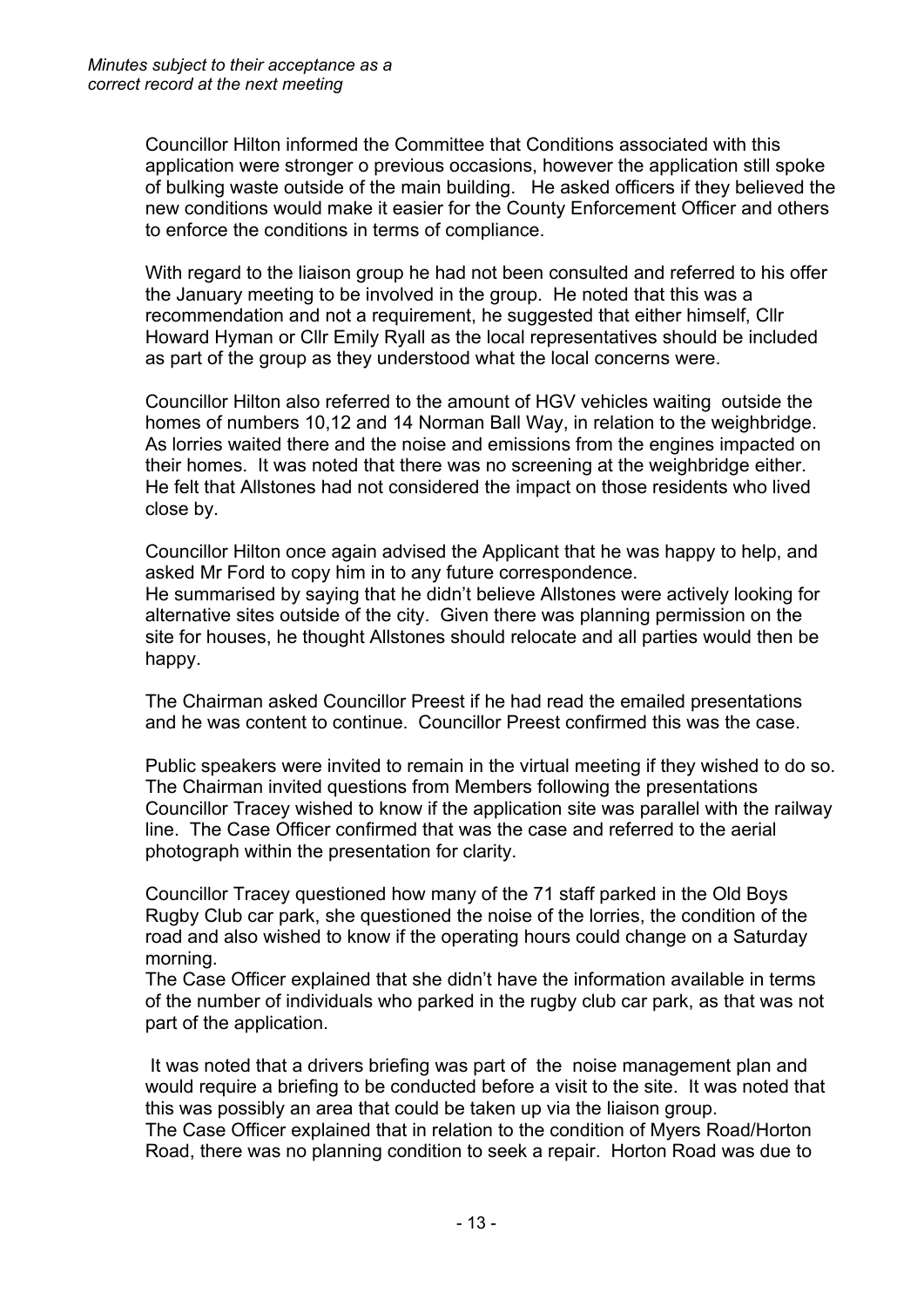be resurfaced in the next financial year and the highway manager was aware of the issues with Myers Road.

It was noted that possibly a later start time of 8:30 may be considered to be too late for the movement of loads.

At the Chairman's discretion Mr Ford was asked if he could answer the question in relation to the number of staff who parked in the rugby club car park. Mr Ford explained that they had recently undertaken a cycle to work scheme, and some member of staff car shared, however he estimated 22 vehicles parked in the car park.

Councillor Brown questioned that lack of confidence by the local community and shared their concerns in relation to noise and wished to know where the play area was situated in relation to the application site. The Case Officer referred the aerial photograph in the earlier presentation to indicate the play area to the north of the rugby clubhouse.

Councillor Fisher questioned the procedure given that Councillor Preest had lost his connection during the presentations. Legal advice was sought from the Lawyer who confirmed that as Councillor Preest had read and digested the written submissions of the speakers he was in receipt of all the information that other Members had in respect of the application and she was satisfied that he could continue to participate in the meeting. Councillor Preest once again confirmed he had read and digested the speaker's submissions.

Councillor Parsons questioned if asbestos was handled on site. The Case Officer advised the committee that she was not aware of any asbestos on the site and she had not seen any specialist facility on site either. The Chairman referred the question to the applicant. Mr Ford explained that they didn't actively encourage it, however on occasion customers buried asbestos sheeting under other waste. In the event of asbestos being found the skip was placed in quarantine, the EHO was advised and the customer was contacted. In addition, staff had full PPE to deal with the situation.

Councillor Preest added that he had sympathy with the objectors and Allstones. He felt that Allstones were a local company that employed locally and supported the economy. He wondered if drivers had been given briefings on having consideration for the local residents and wished to know what the Local Authority were doing in terms of assisting Allstones to relocate. He referred to page 120 of the report, in relation to the site liaison group.

At this juncture the Committee Clerk advised the committee that it was not appropriate at this stage to ask further questions of the applicant. The Lawyer also confirmed the advice given, in that the applicant had the opportunity during his presentation to address the Committee in his allotted time frame. It was noted that it could be seen to be unfair by the objectors, to continue to ask questions of the applicant. The Committee were asked to consider the application before them.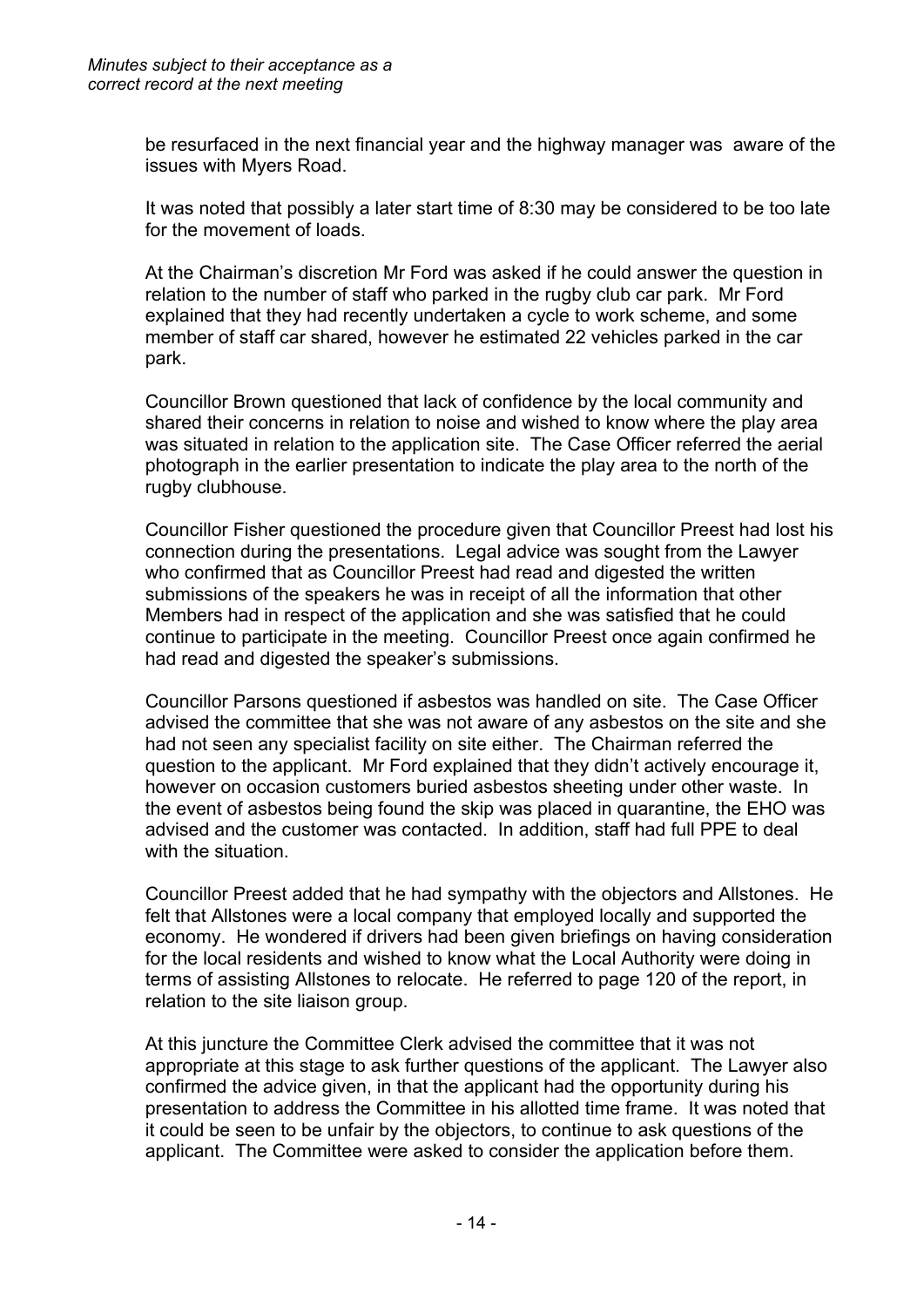The Case Officer explained that the terms of reference for the liaison group were yet to be finalised, especially in relation to representatives from the community and District Council representative. However, It was note that the review of the Waste Core Strategy was about to commence and that this may lead to more potential sites coming forward during consultation. The Lead Commissioner for Strategic Infrastructure was invited to comment on what assistance his department could give and he added that the Economic Development Team would assist where possible.

Councillor Hale questioned the sorting of materials and the noise generated in terms of decibels and the frequency. The Technical Advisor for Noise stated that in the outdoor environment noise levels varied for different sources and there were different frequencies.

Councillor Hale wished to know how many breeches had occurred against noise levels. The Lawyer advised the Committee that breeches were not part of the decision making process.

Councillor Cordwell asked for clarification of what could be amended in a Section 73 application. The case officer confirmed that the principle of development was already established, however, where there were planning conditions it was possible to change and remove these as long as this did not change the principle of the development permitted.

Councillor Preest once again confirmed that he was present and content at this stage.

At this juncture, the committee took a brief adjournment at 11:57am.

The Committee reconvened at 12:05pm and entered into debate.

Councillor Bird proposed to accept the officer's recommendation, he referred to the points made and felt there were no fundamental reason not to allow the application. This motion was seconded by Councillor Parsons and Councillor Cordwell. Councillor Morgan was supportive of the proposal and for there to be a District representative on the liaison group. However he felt that once a year was not adequate to monitor the noise levels and requested that this be made more frequently.

Councillor Fisher concurred with Councillor Morgan's point on monitoring and suggested this could be done remotely, in light of the current situation. Councillor Robinson was supportive of the conditions and the need for a district representative on the liaison group. He requested that the Lead Commissioner's Team work with the applicant to seek an alternative site.

Councillor Parsons requested clarity in terms of amending the conditions in relation to noise. The Lawyer explained that he was looking outside of the remit of the application, it was noted that this was within the District Council's Environmental Health Officers remit.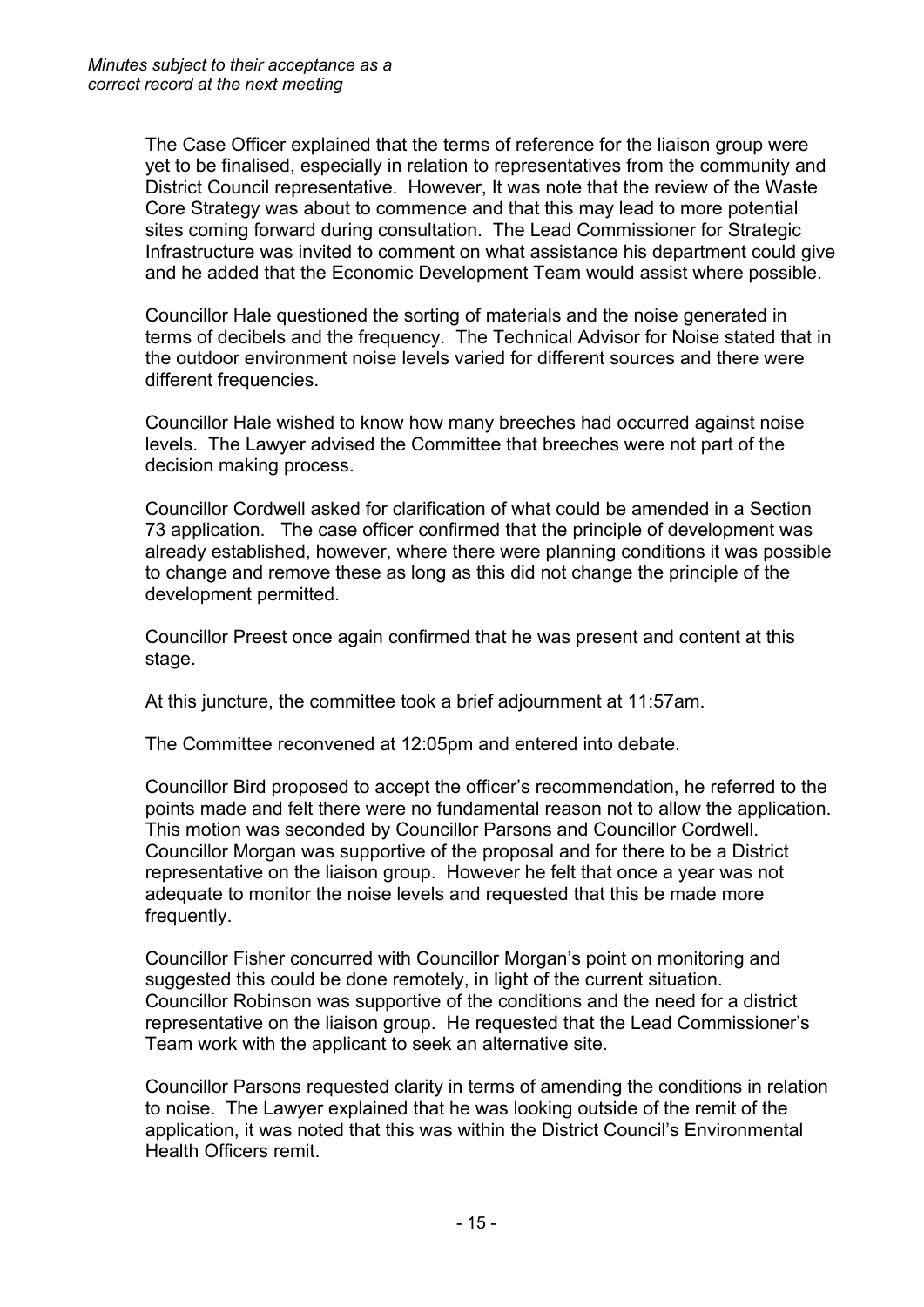Councillor Hirst remarked that there were two weaknesses, one was in terms of the enforcement issues in terms of annual noise monitoring, and he felt this should be quarterly and the issue of screening of the weighbridge on site. The Lawyer reminded members that any noise or odour issues were for Gloucester City Council to investigate as the relevant environmental health authority. It was noted that GCC could write to advise Gloucester City Council that it would be beneficial to have a district representative on the liaison group.

Councillor Tracey queried the opening times again the Lawyer explained that was not within the proposal before the Committee for consideration.

The Lawyer explained that members needed to confirm if they accepted the proposed amendments that were highlighted by the Case Officer at the beginning of the presentation when confirming the recommendation. . Members confirmed they were content with the amended conditions.

Councillor Hirst referred to Condition 26 and the new site liaison group asking if the condition could be amended to state who must be party to the group, the Lawyer advised that the liaison group was lead by the operator directly and she was not minded to advise additional wording at this stage.

In terms of the liaison group and its membership, Members asked if the Case Officer could contact the District Authority on behalf of the WPA to request local representation. It was noted as the applicant was present at the meeting; he would undoubtedly be taking this point on board.

Councillor Cordwell referred to the amended conditions and sought clarification. The Case Officer confirmed those amended conditions would be included within the planning permission if granted.

Councillor Brown was disappointed that the Committee were unable to include a condition which related to the local representative in relation to the liaison group. The Case Officer explained that the liaison group were progressing with the terms of reference and this point would be taken up with the applicant.

The Case Officer stated that the liaison group was moving forward with the terms of reference.

The facilitator recapped that the Committee agreed the amended conditions and other matters raised relating to the noise monitoring, the site search and screening of the weighbridge and that these would be brought to the attention of the City Council.

On being put to the vote, the application was passed (10 in favour and 2 against).

The Planning Committee therefore:

#### **Resolved**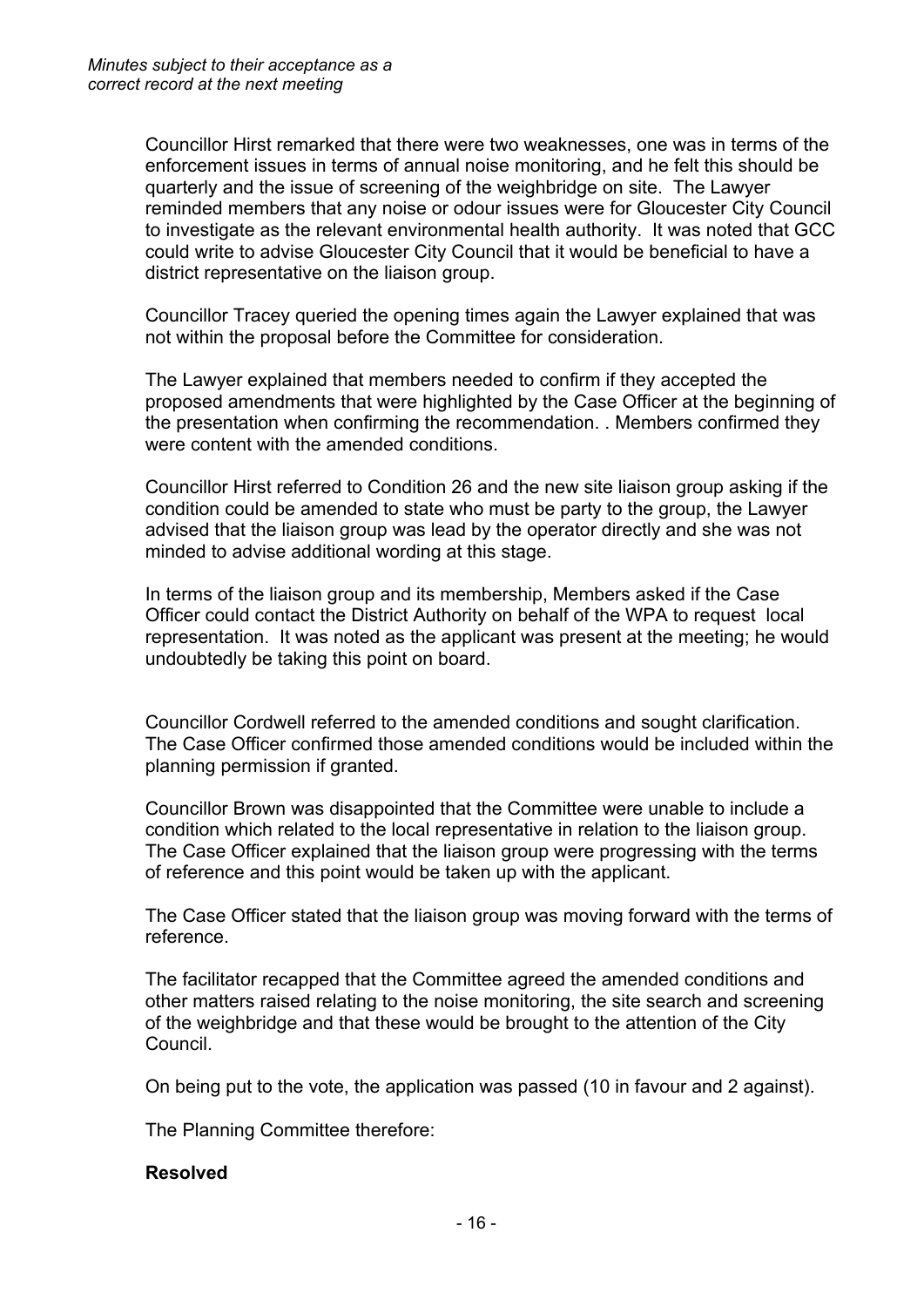**That planning permission be granted for the reasons summarised in paragraphs 7.102 to 7.108 subject to the planning conditions recommended in Section 8.0 of the report as detailed in the presentation.** 

## **28. APPLICATION NO: 19/0018/CWMAJW SITE: BADDOWN INDUSTRIAL ESTATE, BABDOWN AIRFIELD, TETBURY, GLOS GL8 8YL**

Nick Bainton, Senior Planning Officer advised the Committee that he had received a late representation and request in relation to Condition 26 (page 182 of the report) of the application. The request asked if the application were to be approved, could the proposed Condition be amended to: "A routeing and vehicle speed strategy shall be submitted to and approved in writing by the Waste Planning Authority within 3 months from the date of this permission in order to address local concerns in relation to the vehicle manoeuvres through Nailsworth, Beverston and Tetbury. The approved strategy shall be implemented and adhered to throughout the duration of the development".

The late representation explained that the proposed changes would help to ensure that the effects of an approval on Nailsworth residents living on the A46 (in particular) were minimised, while ensuring the hard-won speed reduction measures that were due to implemented in Nailsworth in the near future are acknowledged and respected.

The Case Officer advised the Committee that the wording for this condition had been provided by the Highways Authority; therefore it was not within his gift to amend the wording. Also the speed of vehicles on the public highway network was an issue for the police.

It was noted that the Case Officer had requested the applicant to consider the inclusion of 'Nailsworth' within the routeing strategy required by Condition 26. A summary of the application was presented by Nick Bainton, Senior Planning Officer aided by a power point presentation. The Case Officer proceeded to the main presentation and explained the proposal before the Committee was a planning application by Valley Trading Limited for the variation of condition 8 (throughput) relating to planning consent 09/0036/CWMAJW dated 15/01/2010 to increase the annual throughput from 45,000 tonnes to 75,000 tonnes at Babdown Industrial Estate, Babdown Airfield, Beverston, nr Tetbury, Gloucestershire.

The Committee referred to the site location plan at slide 2, the Case Officer orientated members in terms of the site and the closest residential properties.

The photograph on slide 3 showed the site location within the existing Babdown Industrial Estate on the former wartime airfield, located to the south west of Beverston. The 3.5 Ha site was rectangular in shape and formed part of the larger 13.2. Ha industrial estate. The land surrounding the estate comprised of agricultural fields.

It was explained the view was of the site from the north. There were no adjacent residential properties to the site, with the closest being Babdown Cottages, 750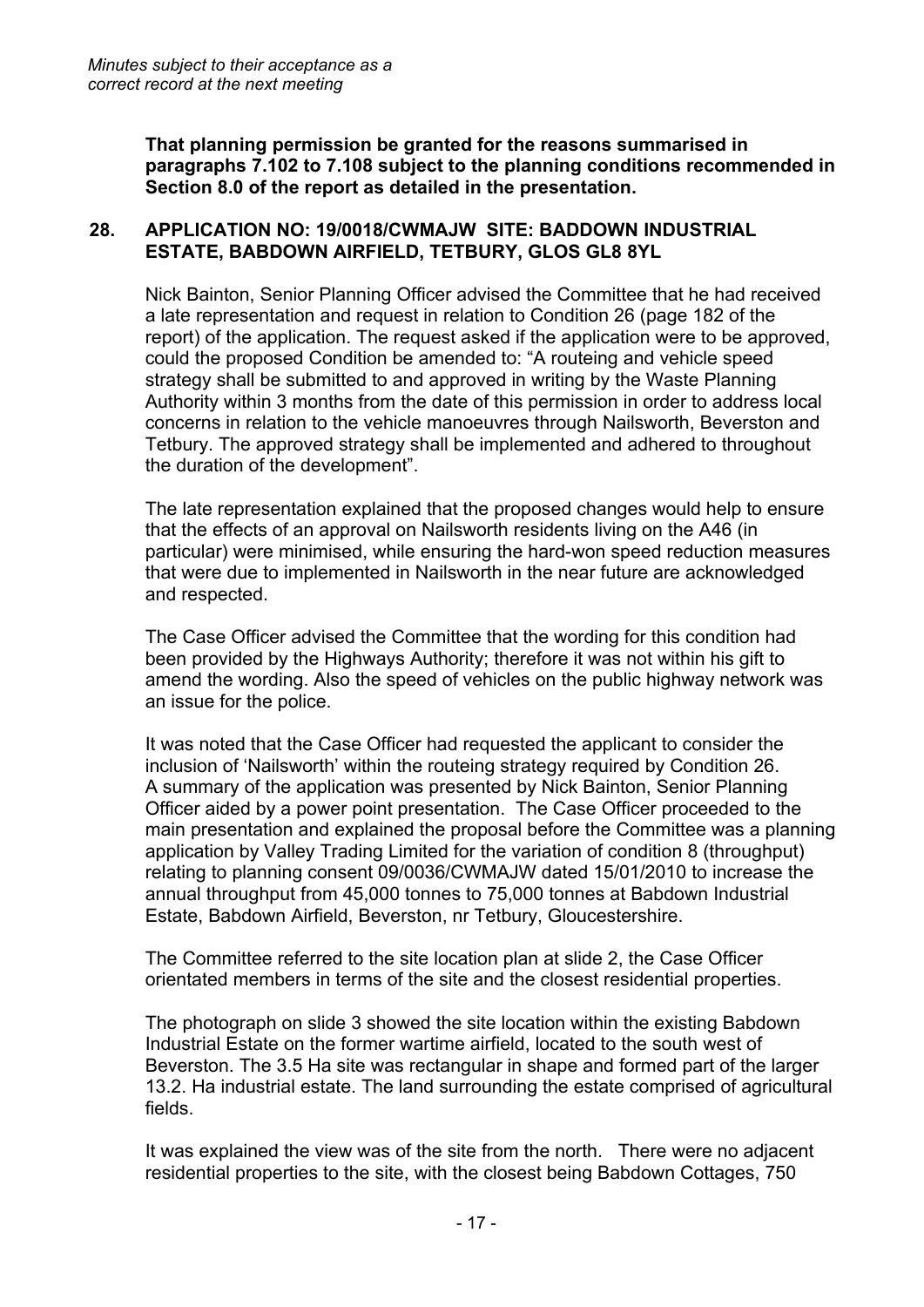metres from the site. Views of the site from the landscape were screened by the existing industrial estate and the established bund and planting which bordered the south, west and east boundaries of the site. It was noted that the site was located within a protected landscape; the Cotswold Area of Outstanding Natural Beauty (AONB).

Slide 4 showed the view from the same location as the previous slide, but looking north to the A4135. Beverston Bridleway 14 ran left to right at this point. Slide 5 displayed the view of the site from the north-west corner of the screening bund. The bund adorned the south, west and east boundaries of the site, with mature planting. The Case Officer advised the Committee that the enclosed processing building was visible towards the rear of the site, and was screened from view by the neighbouring industrial units.

Slide 6 showed the bund on the west boundary, with accompanying mature planting. Slide 7 depicted the view from the point of access east along the A4135. Slide 8 displayed the view west along the A4135, with a view of Babdown Cottages between the two road signs.

Members noted slide 9 which showed the view west along the A4135 towards the junction with the A46 in the vicinity of Calcot Manor and Spa. Slide 10 displayed the view east along the A4135 with the entrance to Calcot Manor and Spa on the left. Slide 11 showed the relationship between the location of the site, the Cotswold AONB and Zone C, where strategic waste management facilities would be preferred.

The Case Officer drew members attention to slide 12 which referred to Section 7, on page 31 of the report, which detailed that the main considerations material to the determination of this planning application to vary condition 8 (throughput) of planning consent 09/0036/CWMAJW to increase the annual throughput from 45,000 tonnes to 75,000 tonnes. These were noted as:

- The extent to which this development complies with national planning policies and the policies of the Development Plan for Gloucestershire;
- Impact of the additional traffic created;
- Impact of the development on the special qualities of the Cotswold AONB;
- Impact of the development on heritage assets in nearby settlements.

It was explained that additional issues had been raised through consultees which related to:

- The necessity for an Environmental Impact Assessment;
- The appropriateness of the County Council to determine a planning application according to the provisions of Section 73 of the Town and Country Planning Act 1990.
- The impact of the proposal on the Council's climate change commitment.

Members were advised that the report had addressed the need for an Environmental Statement and the mechanism for consideration of the proposal.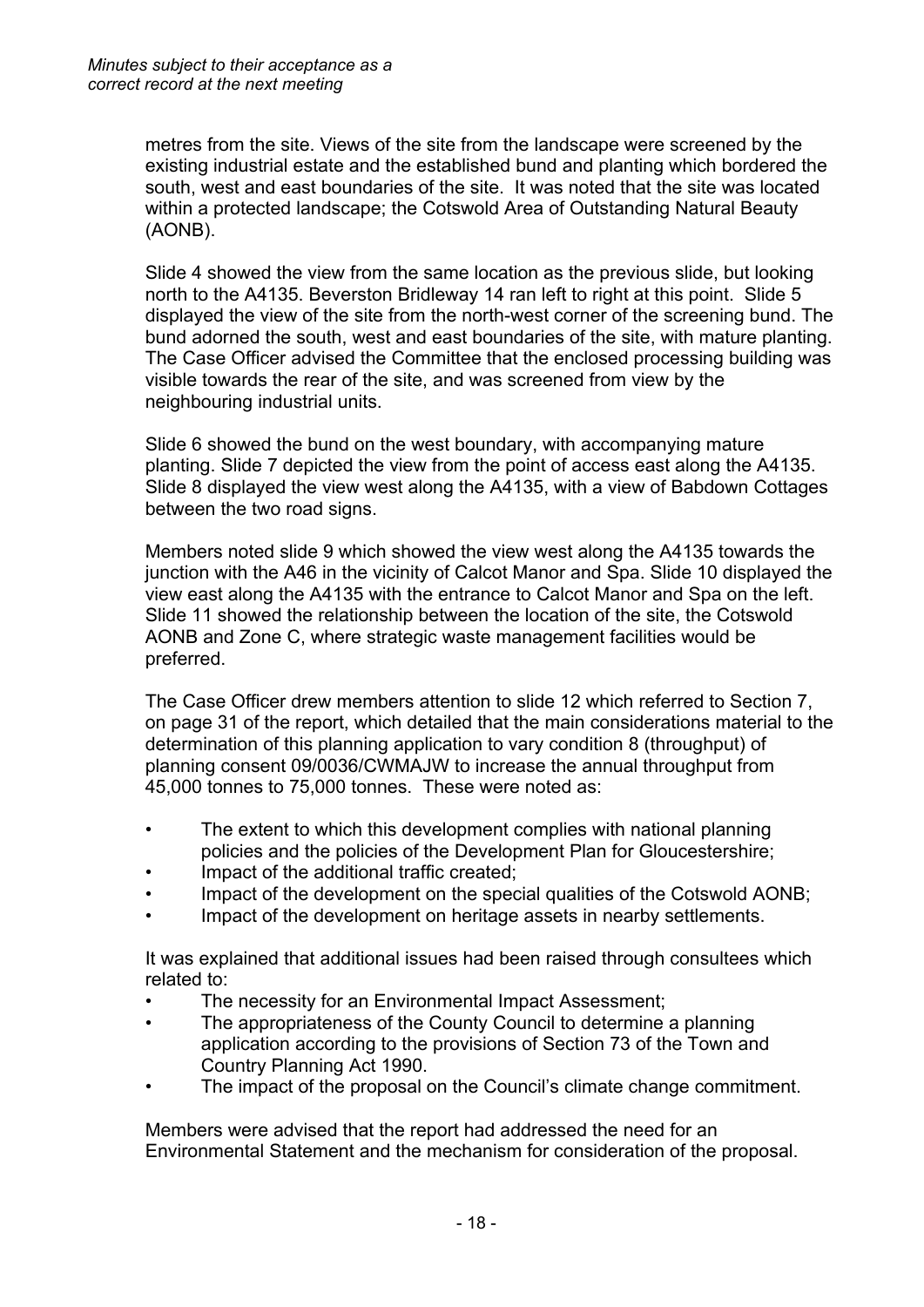The proposal was considered to be consistent in context with the County Council's Climate Emergency Declaration.

The proposal was considered to comply with the guidance in the NPPF, particularly Paragraph 80, 83, 109, 172 and 193, National Planning Policy for Waste, Paragraph 1, Policy WCS3, WCS4, WCS14, WCS16, WCS18 and WCS19 of the Gloucestershire Waste Core Strategy and Policy EN4, EN5 and INF4 of the Cotswold District Local Plan".

The Case Officer summarised that on balance, it was considered that the proposal complied with the Development Plan, National Planning Policy and any other relevant policies or Guidance and where there is a conflict with any Policy, other material considerations; the potential impact of the extra HGV traffic – which represented a 0.2% increase in highway traffic, the potential impact to the Cotswolds AONB and the potential impact upon heritage assets were all considered to either not be significant enough to recommend refusal or alternatively they were capable of mitigation.

The Chairman invited the registered speaks to address the Committee. The facilitator recapped the order of speakers for the benefit of the public via You Tube.

# **Mr Richard Ball (Objecting):**

*"Chairman of the committee.*

*I'm the CEO of Calcot collection hotels, we have owned the hotel for over 36 years, repurposing it from a redundant farm to current operation, which employs over 200 staff directly. Calcot is visited by 22,000 hotel visitors every year many from overseas. We therefore support a significant micro economy of small suppliers, retail outlets and visitor attractions but I suggest this is critical to this local economy. These visitors spend well in the struggling communities and visitors visit many visitor attractions providing employment in the region. Calcot probably directly support 1000 jobs or more in the local community.* 

*The increased traffic that it will generate, will directly impact our business. We chose to locate in an AONB because we understood it to be a protected area. Protected from unreasonable incursion or industrial development. Protected by policies such as the Tetbury neighbourhood plan and the waste course strategy, both of which I think will be largely overlooked if this application is allowed to pass.*

*Despite this "protection" we have before us today an application which is going to enlarge a waste facility in the midst of this AONB, to capacity that is as large as the site that serves the city of Bristol.* 

*This application will take the capacity to way over 50,000 ton threshold that demands exceptional circumstances and rigorous inquiry. Where are these exceptional circumstances or what they are that outweigh the importance of tourism and heritage in the AONB that is clearly stated in policy.*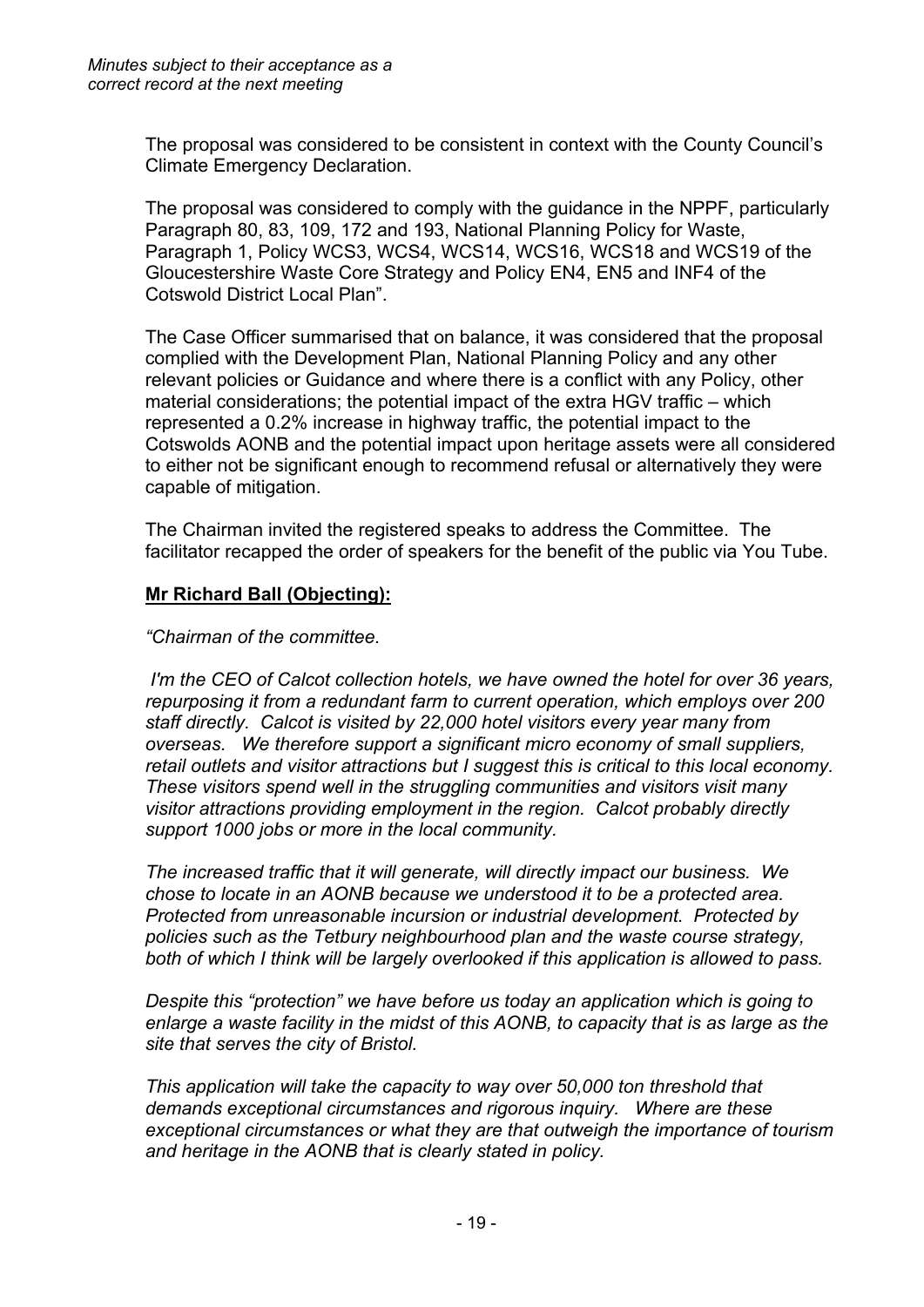*Valley Trading is not even operating at capacity. Approving this without greater cause sets a dangerous precedent that poses a risk to torrent sites right across the AONB. Is this the future we have in mind for our region, if we believe tourism is important to our economy, we have to afford it a greater measure of protection?* 

*And where is the rigorous inquiry? The traffic report which took place in the absence of the required data that valley trading are required to keep, was carried out on the day when the road was closed in one direction, this beggars belief and it did not even extend to counting the traffic flowing west from the site past Calcot, it only counted in one direction. The conclusion that a 67% increase in waste capacity would lead to only 12 extra lorries past Calcot, is laughable questionably inaccurate and the process used, surely does not meet the policy of rigorous examination.* 

*Beyond the legality, let me make it absolutely clear that the scale of the uplift, contained in this application is meaningful and one that directly put these jobs and the economy at risk.* 

*The report claims that the rooms at Calcot are protected from the road by car parks, this is not correct 18% of the rooms back directly onto the road and have pillows within three metres of dozens of skip trucks breaking hard as they approach the crossroads.* 

*Once again, I ask where is the rigorous examination. A further 15% of these rooms in the main house have windows facing the A4135. Over a third of our rooms are impacted, it is not unusual for us to handle half a dozen strong complaints each week from people who are unlikely to return. This materially affects the viability of our business and I ask you, is the case for the expansion of the Valley trading so irrefutable, that our business which has supported possibly 1000 rural economy jobs in 36 years should be put at risk.* 

*I should make it absolutely clear that we accept the presence of Valley trading at Babdown, but we can only co-exist if the perfectly reasonable limitations that were imposed in the original consent are maintained. These limitations were considered necessary to protect the AONB in 2001, they've already been increased once in 2010. What possible legal justification is there for increasing again. Thank you"*

# **Mr Adam Rabone (Objecting):**

*"Thank you Chairman and Committee Members.*

*My name is Adam Rabone and I'm a chartered town planner. Decisions makers are required to determine applications in accordance with policy. The law permits deviation if material considerations allow, but as the NPPF states 'permission should not usually be granted' if there is a conflict.*

*This application is classed as major developments and approval would redefine the site as a strategic waste facility as it will push capacity far past the 50,000 tonne limit to 75,000 tonnes. The development plan states unequivocally that strategic*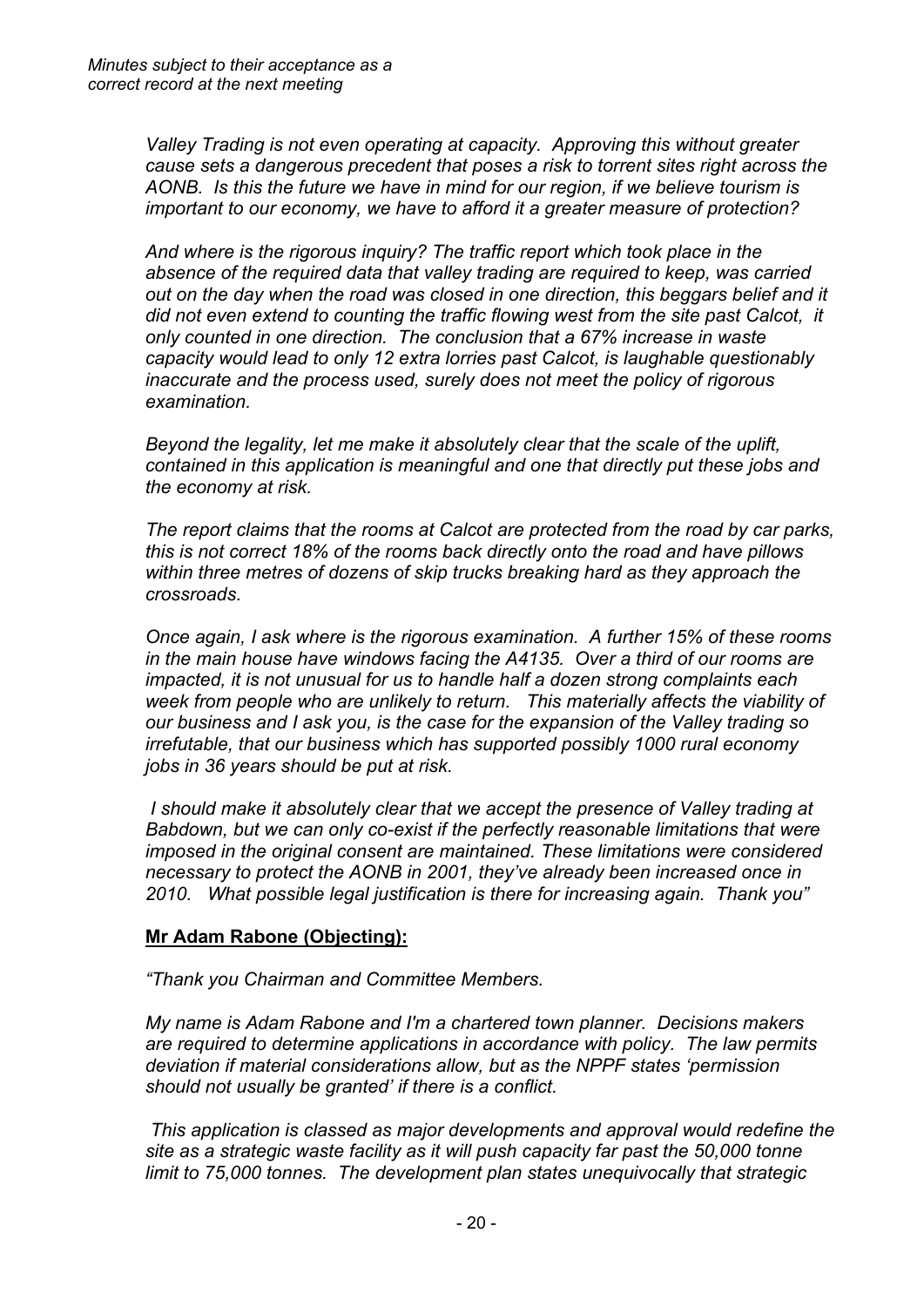*waste facilities must be located within zone C. Please note policy does not state this as a preference outside of the AONB. Therefore there are numerous policy conflicts confirmed to you within the committee report.* 

*Zone C is part of a carefully planned spatial strategy which was drafted following years of sustainability testing, public consultation and extremely rigorous public examination process. Zone C primarily exist to protect the AONB and its special assets inappropriate development by directing major strategic waste facilities to other locations. Note there is no embargo on smaller facilities such as currently operated by the applicant and there is no reason this business would fail if the application is refused. Within the AONB and in alignment with the NPPF, policy EN5 and WCS14 confirmed that for major developments such as this planning permission should be refused except in exceptional circumstances, it must be subject to the most rigorous examination. The applicants must demonstrate how the development is in the public interest and that it needs, can be met elsewhere, this should be taken into account.* 

*Paragraph 7.50 of the committee report confirms there is unused wasted capacity outside of the AONB, therefore there is no public need shown for the is development or a business case.* 

*In fact approval would be in conflict with the quite exceptional requirements adopted in the AONB Policy and in the zones spatial policy. So to grant a lawful consent, councillors must be satisfied that material considerations are sufficient to overcome conflict. In weighing this, please be mindful that policies would protect the AONB and the Zone C strategy are some of the most strongly worded robustly tested policies that form the fundamental underpinning of the whole plan.* 

*However, far from being clear, I do struggle to identify what the material considerations are from the report, nor can I find sufficient supporting evidence, particularly in relation to any public benefits source of waste, waste size, site operations, and traffic impact on the business case.* 

*I note the report states they'll get negligible increase in traffic impacts, I ask how can adopted policies be so wrong and exceeding the threshold by 25,000 tonnes, resulting in negligible impact. It simply doesn't make any sense the only explanation is that current impacts the tranquillity; heritage; tourism and businesses have been severely underestimated.* 

*Symptomatic of this is the lack of recognition of Tetbury neighbourhood plans, clear objections added HGV traffic through the historic town. Reports also suggest that HGVS will be removed from the highway network, I find this conclusion illogical.*

*For example please refer to figure 3 on page 168 which shows huge areas of the applicants catchment area beyond AONB boundary, increased capacity is approved it could only draw additional HGV traffic directly into the heart of the Tetbury from Cheltenham, Gloucester Stroud, Cirencester and Swindon. There's no evidence to support the reports conclusion. Finally this is a section 73 application, which in law*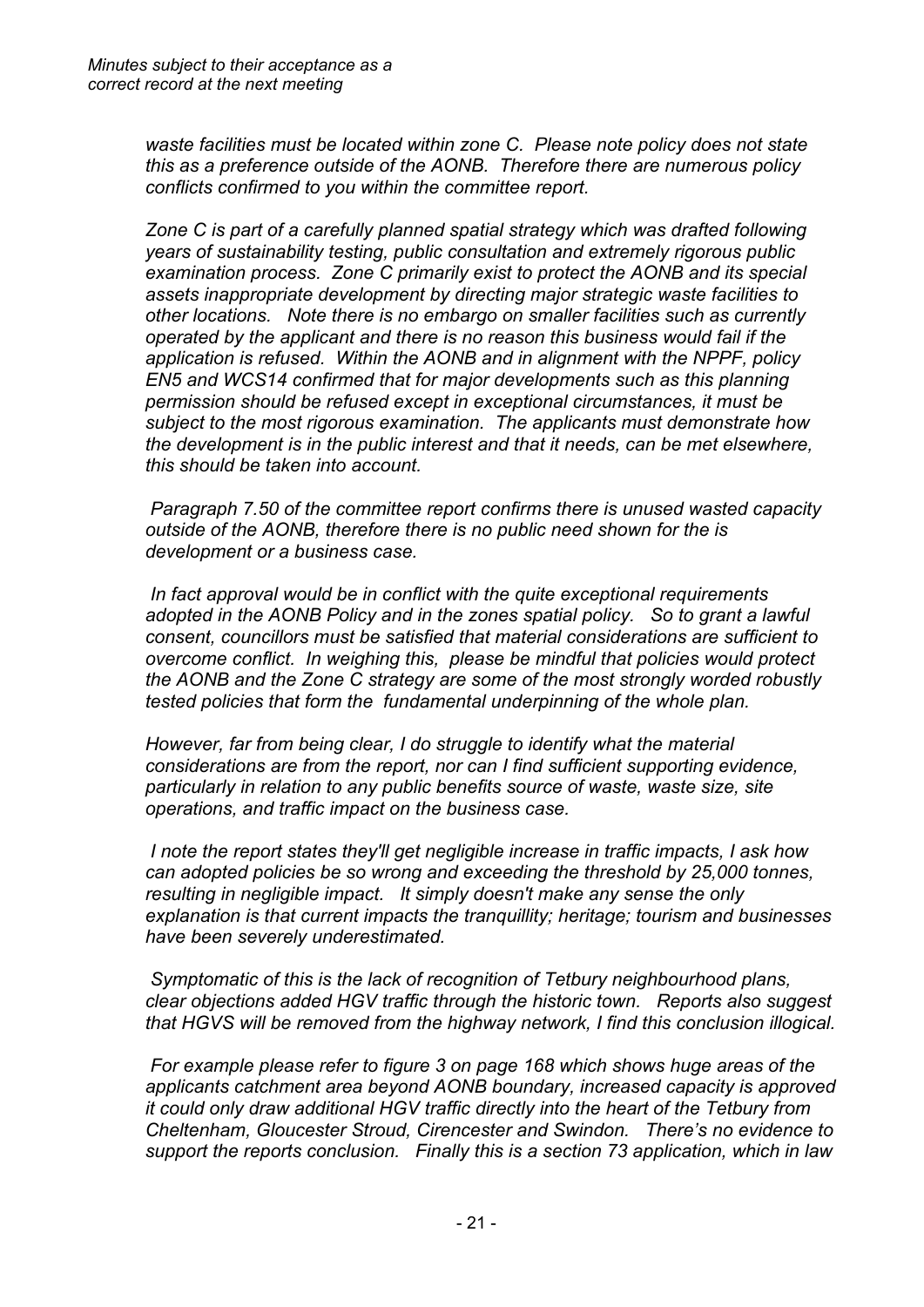*is a new planning permission and not simply an add on. Please do not be swayed because there is an existing business operating it's only been there since 2001.*

*To conclude I cannot find any material consideration presented which overcomes the weight of policy, indeed I am concerned that an approval would be legally challenged. I ask you not to set a terrible precedent and not erode the sustainable spatial strategy so carefully crafted and adopted in policy. Thank you"*

# **Mrs Caroline Lowsley-Williams (Objecting):**

*"Everyone agrees that if this application goes ahead there will be a lot more Valley Trading Lorries on the roads. This will have a huge impact on the roads of our AONB, the towns of Nailsworth and Tetbury, plus the villages of Beverston, Horsley, Tetbury Upton and Kingscote – an area which can rightly claim to be the southern gateway to the Cotswolds. This 75,000 tonne application significantly means the 50,000 tonne cap for such a unit in an AONB is disregarded, so we need to be absolutely clear why Valley Trading needs this extra capacity. We need proper figures and an in depth traffic impact survey. Many local people, of the 154 public comments 141 (that's 90%) raised traffic as an issue, mostly worried about the volume of traffic but also concerns were raised about the CO2 omissions and adverse effects on the environment.*

*Living locally to Tetbury, and having seen first-hand the impact on Tetbury' s listed buildings and shops that are subjected to the passing Valley Trading lorries – historic Long Street shudders at the skips and shakes to its core when the articulated waste lorry passes by. This application directly contravenes Tetbury' s neighbourhood plan. It has more potential impact on the area than the proposed Anaerobic Digester here at Chavenage permission refused in 2016, citing traffic issues as well as the site being in an AONB.* 

*The traffic assessments have not been rigorous. The County Highways officer himself states, that, "Given that there were road works on the A4135 on the day of our visit we were not able to fully appreciate what may be typical inter-peak traffic speeds and flows when traffic speeds tend to be higher" How can the assessment be thorough when carried out on a day when there were roadworks impacting traffic flow?* 

*County Highways also state that they have made a number of assumptions backed by figures supplied by the applicant to identify the potential impact on road traffic. Surely we deserve to have independent data for this?* 

*If you look closely at the traffic survey, it records two HGV movements associated with each sortie to collect waste. This too, is incorrect because Valley Trading does not consume waste - they process it - and therefore extra vehicle movements associated with removing it from site after processing should be added. Admittedly, the waste may go off in fewer vehicles but there will still be a minimum of three associated movements for the guessed-at average load size. This is just not good enough.*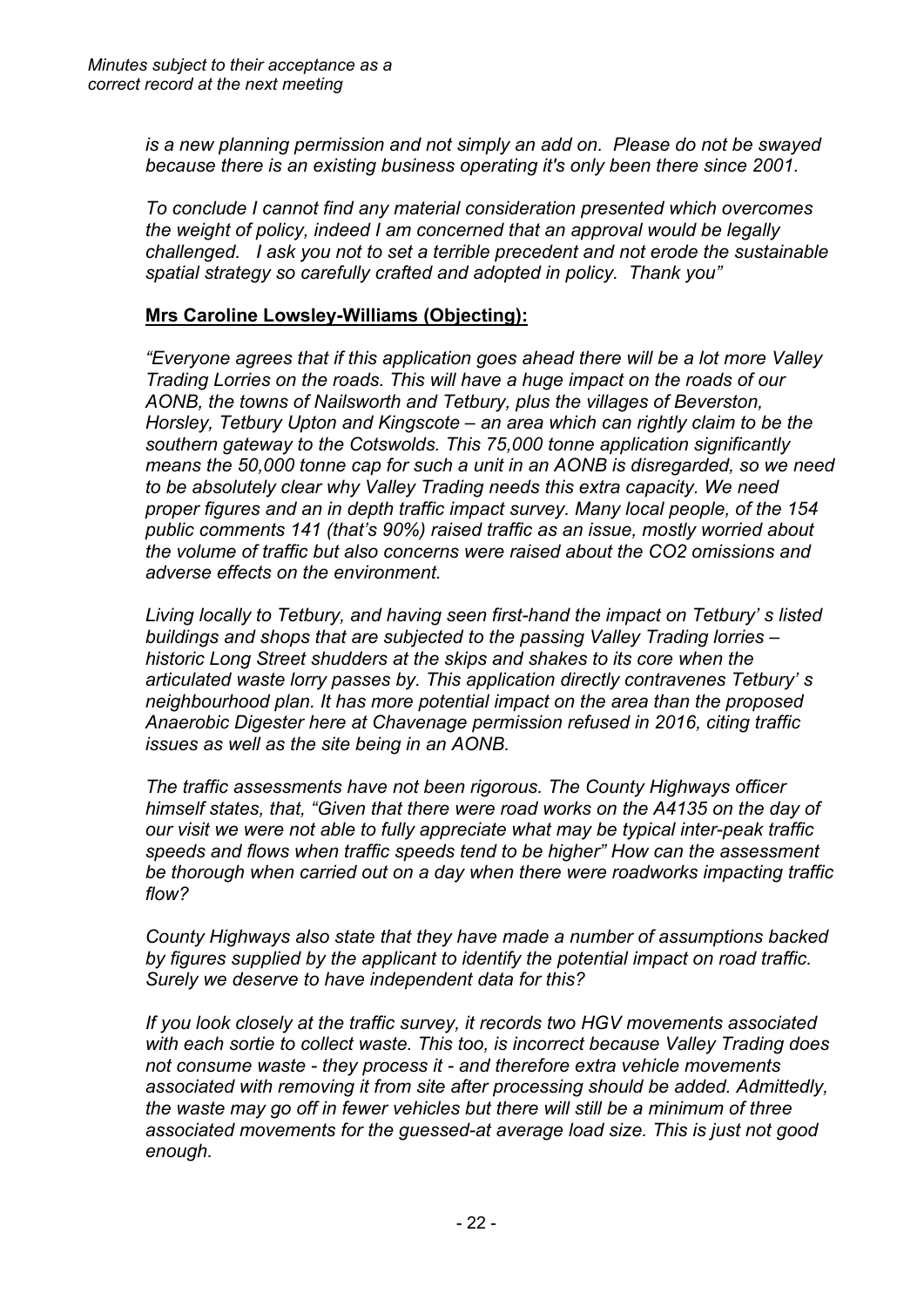*All in all, the County Highways report is deeply flawed, and without rigorous analysis of these material considerations granting permission will set a very bad precedent for Waste Policy and traffic in the AONB.*

*Thank you"*

# **Mr Michael Kent (Applicant):**

*"I'm Michael Kent and I manage the Valley Trading operation at Babdown Industrial Estate . We have been dealing with the area's waste and recycling for over 20 years in this location and like most businesses we want to be successful, to grow, to employ more people, to put more money back into the local area and just as importantly reduce waste to landfill, reduce HGV miles and recycle and re-use as much of the waste the area generates as possible.*

*We have invested in highly efficient recycling equipment that is working really well. We coped well with the influx of waste generated by the Covid lockdown, as DIY projects took off and hard-core, soils, plastics, wood, metals have all been sorted , processed and either directly re-used in place of primary materials, or, for instance plastics sent for further specialist re-processing to new products.*

*The increase in tonnage that was applied for in 2019 is to allow a successful business to grow, just as has happened with other businesses on the Babdown Industrial Estate and in the AONB. The difference is that rarely do any businesses outside of minerals and waste operations attract tonnage limits on the amount of material they can handle so are free to grow without restriction or the type of scrutiny and discussion that the last 18 months has generated.*

*We are obviously very aware of the location of our business in the AONB, but we are also located on a thriving and growing Industrial Estate which is also a noted Employment site in the Cotswold Local Plan.*

*We recognise that there is a perception that any additional vehicles from the recycling business will have an impact but having provided a Transport Statement was that considered by the County Highways Team, we are happy to note that they raise no objection. In their response, on Page 150 of your report, they confirm that the increase in HGV movements, would not be materially significant to the existing movements which already occur on the A4135.* 

*At the outset of this submission County Highways had confirmed that the potential for impact had to be considered in the context of the A4135 as a Strategic HGV route and that the increase in vehicles as a result of our application was likely to be less than significant.*

*Whilst we are aware of course of the concerns of residents living on the A4135 lorry route, we do not believe that there has been any evidence of what is being termed as "devastating" impacts when the increase of our vehicles, which is not an overnight switch, but normal business growth, is set against the current number of vehicles using that road.*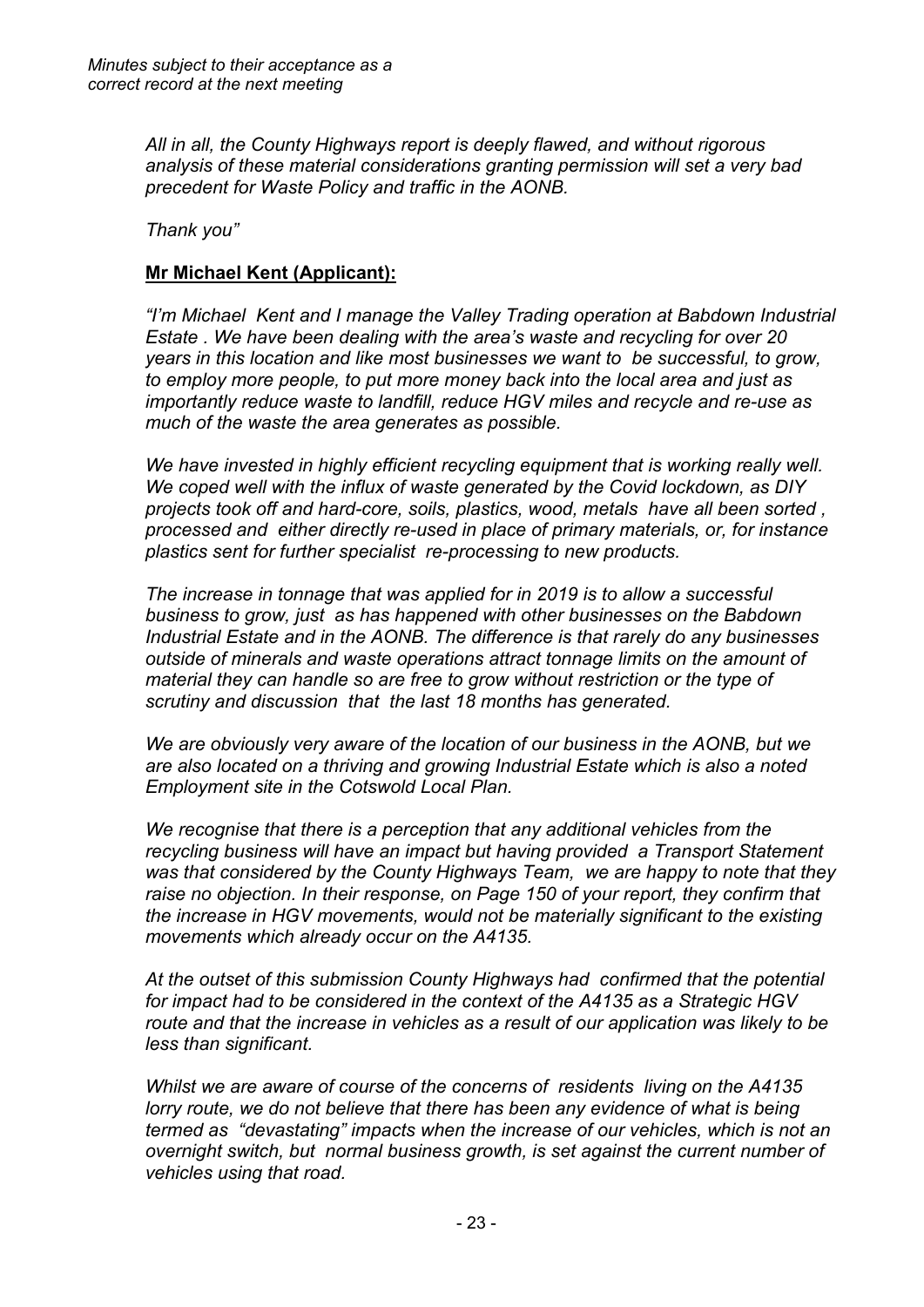*We are also aware of the surrounding landscape, the AONB, and what that means to the wider County, but equally nothing in this proposal will negatively affect the AONB. The location in the AONB and the Policy issues of the Waste Local Plan have been addressed comprehensively in the Officer report .*

*Developing our business hasn't been identified to have any reasons for refusal by the statutory and technical consultees, it is supported by planning policy, it a sustainable option, it reduces HGV miles through the AONB and we respectfully ask that planning is granted".*

# **Mr Oliver Preston (Parish Council):**

*"Thank you Chairman and Committee Members.* 

*I am Oliver Preston, speaking on behalf of Beverston. As a Parish Council, we are a small group of five; an NHS anaesthetist, a farmer, a retired solicitor, our chair provides tours of Chavenage House – where they film Poldark. I am a cartoonist. We are not experts in Planning and Waste Strategy.*

*Beverston has learned to live with HGV vehicles, and we have also lived alongside Valley Trading's operations since 2001. Yes, we shout a bit about the speed and noise of their vehicles, and whether the chains are sheathed, the wear and tear on the roads and litter. But they are a valuable and sustainable, independent local business – in the AONB, on top of the Cotswolds. We supported their application in 2017 for a sorting warehouse on their site. We are not nimbies.*

*For us it's actually an 88% increase since Valley Trading arrived at Babdown since 2001. That's because this is now their second variation - and in 2010 we were reassured that the increase to 45,000 would be the ceiling.*

*This application blasts through the 50,000 limit of your own Waste Policy WCS14 for an AONB. It's in direct conflict with Tetbury' s Neighbourhood plan, which must be a material consideration. This shouldn't be a section 73, it should be a full blown planning application. It's 88% of the total requirements of the Waste Framework Directive for the whole of Gloucestershire. The planning officer's very long 56 page document of recommendations within is testament to the fact that this is no ordinary application.*

*What is the point of a Waste Core Strategy or a Neighbourhood plan for Tetbury approved by councillors and the Secretary of State- if they are to be ignored by planning officers in the decision-making? What are these exceptional considerations, where are the rigorous tests on them, has a proven public interest been demonstrated? We honestly believe the recommendation is legally questionable and counsel opinion will unpick the justification of the recommendation.*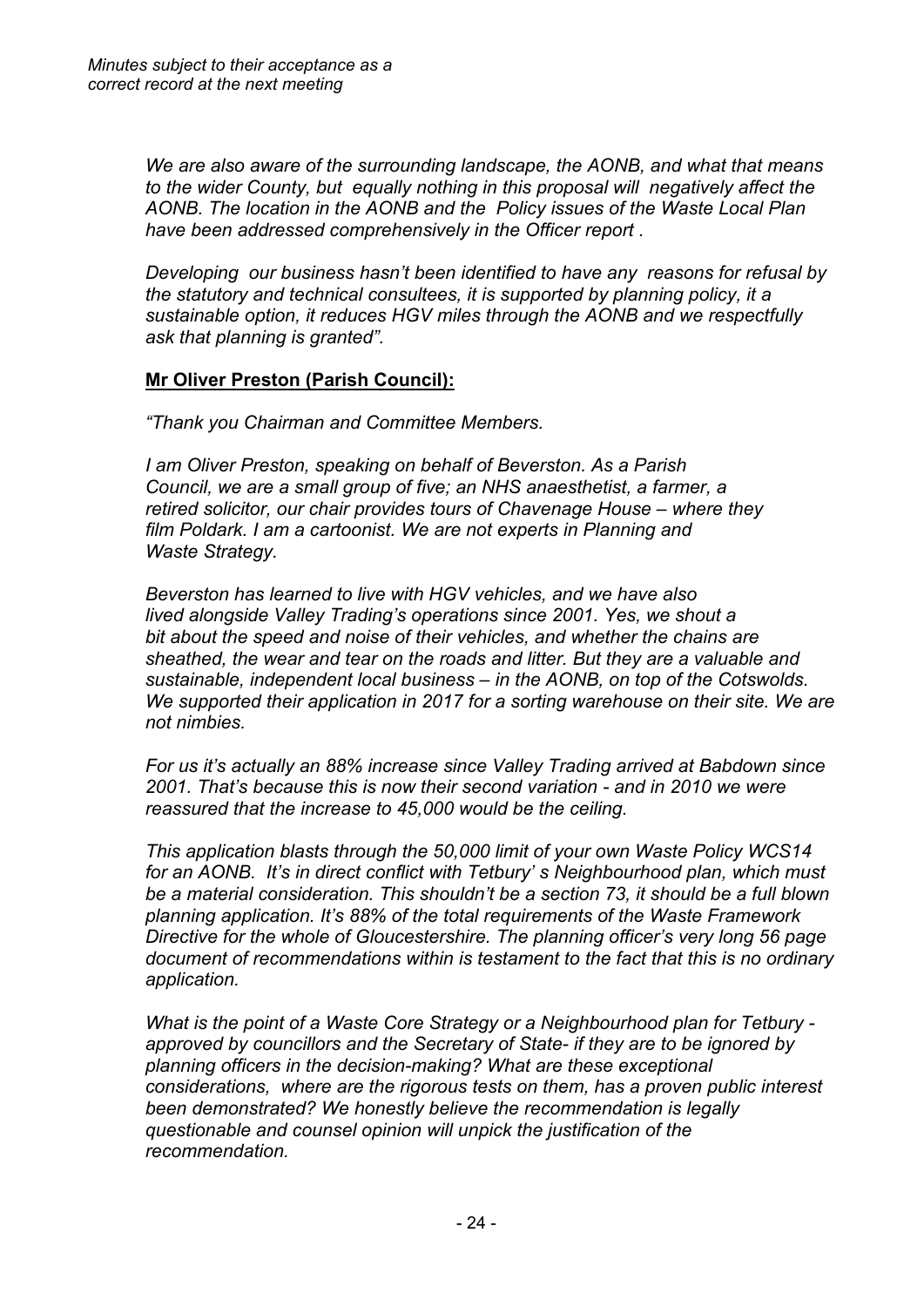*For example, why does Valley Trading need an increase to 75,000? Their Business Need Statement is conflicting, saying that they are a local business on the one hand, but the data that they themselves have provided shows how widespread their business already is. You only have to see the number of skips travelling through the area to see that the business is not at risk. We have several sightings of Valley Trading vehicles near Oxford and the Vale of the White Horse near Swindon. They cite examples of businesses locally as their clientele, but if they are so local, 45,000 tonnes ought to be enough.* 

*In Paragraph 7.50 the Planning officer states 'There are alternative sites with potential capacity located outside the AONB: Smiths of Eastington, Hogarths in Cam, Tony's in Berkeley, Beefy' s skips in Blunsdon. VT's own catchment map area includes huge areas outside the AONB. What exactly is the 'source' of the waste used to justify this? Or are they trying to take business away from their competitors.* 

*In section 8 of today's recommendation it states, "… operators shall maintain daily records … and all records shall be kept for at least 24 months." This very same condition was written into the 2010 application, so why has this base traffic data not been made available to us, or to o County Highways? Instead a survey taken at the wrong location by Valley Trading east of there entrance and not by Calcot Manor, 50% of movements were not collected, a site visit when the road was closed by County Highways- is not rigorous. The AONB deserves better than this.*

*As we have heard, the local communities are shocked – it is going to affect all of our lives going forward. It's huge. Skip lorries are an emotive type of HGV, and the profusion of the Valley Trading traffic already makes them highly visible – and memorable. Does our AONB deserve to be remembered by tourists for skips? Do the tourists visiting pubs and cafes and shops in Tetbury' s Long Street need to see more skips and congestion? 18% of Calcot Manor's rooms have occupants that are regularly complaining about the existing HGV traffic, Calcot explained this earlier.. And where are the new jobs associated with this Valley Trading application?*

*Finally, it is so important that these 'material considerations' are not just gloss, you do need to look at the undercoat. We reject the \application because of WCS4 policy. We respectfully ask you to reject this application too. Thank you"*

Public speakers were invited to remain in the virtual meeting if they wished to do so.

The Chairman invited questions from Members following the presentations.

Councillor Cordwell questioned the number of vehicle movements, the Case Officer explained there was daily fluctuation and it referred to two way movements. Councillor Cordwell remarked that the increase in tonnage from 45k tonnes to 75k tonnes was not an increase of 40%. The Highways Development Officer explained that the comment predated the report, he accepted there were daily variations in traffic flow. The Committee were advised there were no grounds for highway refusal.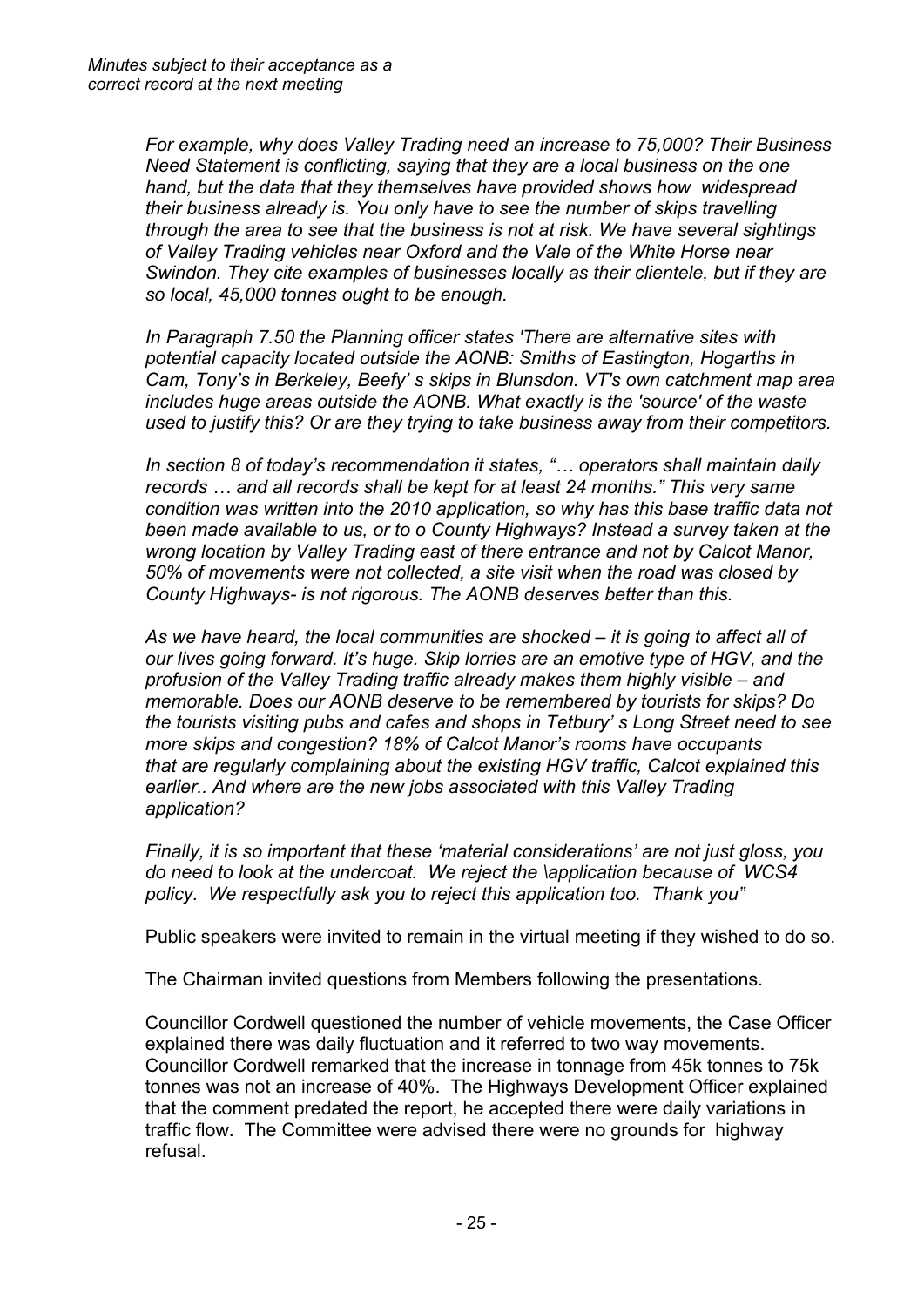Councillor Robinson questioned why Nailsworth had not been included in the routing strategy. The Case Officer explained that the A46 was a strategic 'A' Road and Beverston were on the A4135, which was a different classification.

Councillor Preest felt the Parish Councils had valid points during the presentation and he referred to Paragraph 7.27 in the report he felt that the relevant Neighbourhood Development Plan (NDP) should be included or the relevant paragraphs should be included within the report. It was explained that the NDP was local to housing and not waste applications, therefore it had limited weight, whilst material to the consideration, did not form part of the development plan for waste proposals.

Councillor Preest also wished to know if the Cotswold Conservation Board (CCB) had replied. The Case Officer advised the Committee that the CCB had not formalised its response, he had contacted them but they had not responded.

Councillor Tracey wished to know if there were many more HGV's and extra traffic on the lane. She wondered if drivers/staff could be given a briefing on neighbour consideration. The Case Officer informed Members that the access road was wide enough for two HGV vehicles to pass, however it was not clear who owned the access road beyond the application site. The Highways Development Officer referred to the application Transport Statement, he explained that there was a net increase of 30 skip lorries and 6 twenty tonne lorries which equated to 72 vehicle movements. The Highways Authority did not have information relating to cars, but they estimated there were approximately six thousand per day. He added that weight restrictions on lorries would serve no benefit in this instance.

Councillor Brown referred to the Parish Council statement, that in 2010 the application was submitted for 45,000 tonnes. He wished to know the nature of the assurances. The Case Officer explained that the Planning Authority was not privileged to that information, therefore the limit had been set by the condition within the report.

Councillor Preest once again referred to NDP and Paragraph 7.27. Members were advised that the plans were reviewed in detail but the NDP was not pertinent to the application, so therefore it wasn't included.

Councillor Parsons questioned the alternative sites, he was informed that information was confidential as the business was regarded as proximate to the site. Councillor Parsons wished to know what percentage of the business was deemed as core. The Case Officer explained it was approximately 85%.

Councillor Robinson referred to the NDP and questioned why Horsley was not included. The Case Officer reiterated that the NDP had limited weight, as it was not relevant to waste applications.

Councillor Hale wished to know how many times the applicant had exceeded the 45,000 tonne limit. The Committee were informed that there had been no allegations of exceeding the weight limit, so those details had not been requested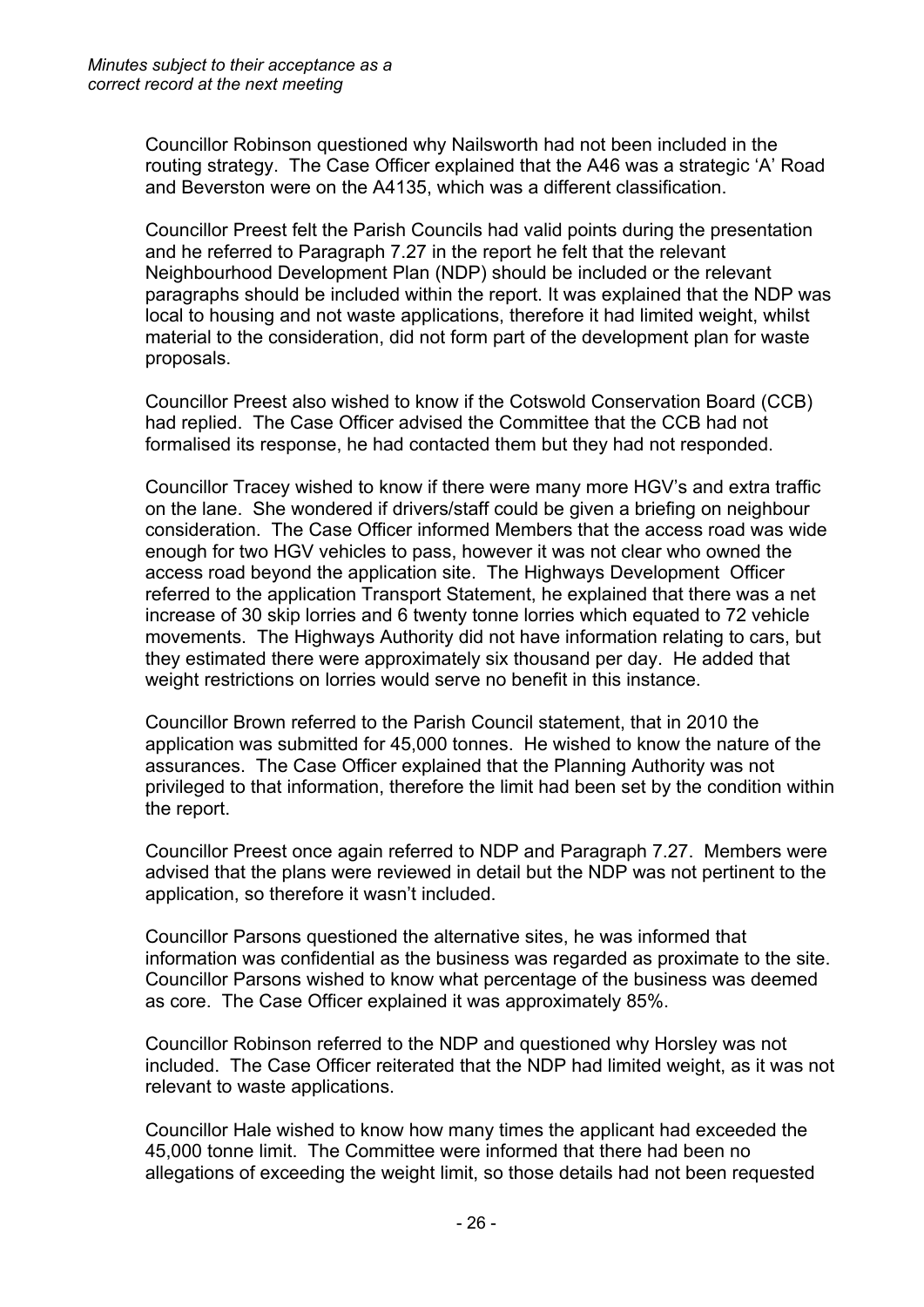from the applicant given there were no grounds to seek to request the information. The application sought to increase the limit to 75,000 tonnes and there was no section 106 agreement attached to the permission.

On there being no further question, the committee moved into debate.

Councillor Bird proposed to accept the officer recommendation as it stood, he felt there was no over riding policy, the balance was within context and it was a balanced decision in the AONB.

Councillor Fisher seconded the proposal as stated by Councillor Bird.

Councillor Parsons remarked that he was not happy with the application as the increase was significant and he felt it was a step too far. He added that he would vote against the application.

Councillor Cordwell added that he lived close to the site and the A4135, HGV increase in lorry movements was small, therefore he felt there was no viable objection to the application.

Councillor Vines declared he was in favour of the application, he added there was a lot of agricultural movement in that area on a daily basis and the increase in traffic couldn't be laid solely at Valley Trading's door.

Councillor Robinson advised the Committee that he would vote against the application. He added that there were a number of large lorries in the area, some of which were unable to pass on the A46 at Nailsworth. He felt it was huge ask of residents to increase the number of vehicle movements associated with the application.

Councillor Fisher stated that there was legislation in place to ensure waste was dealt with appropriately through the waste hierarchy and that this application supported this.

Councillor Hale supported the application; he felt it was essential to have the facilities available to reuse waste. He remarked if such facilities weren't available then fly tipping would be on the increase, therefore he supported the application.

Councillor Morgan added that he would unhappily support the application; he referred to the increase of fly tipping in the Forest area due to the Covid restrictions applied to waste recycling facilities locally. He noted that the site was on an existing industrial estate and added there were numerous sites available on the forest area for businesses to grow.

On being put to the vote, the application was passed (9 in favour, 2 against and one abstention).

The Planning Committee therefore: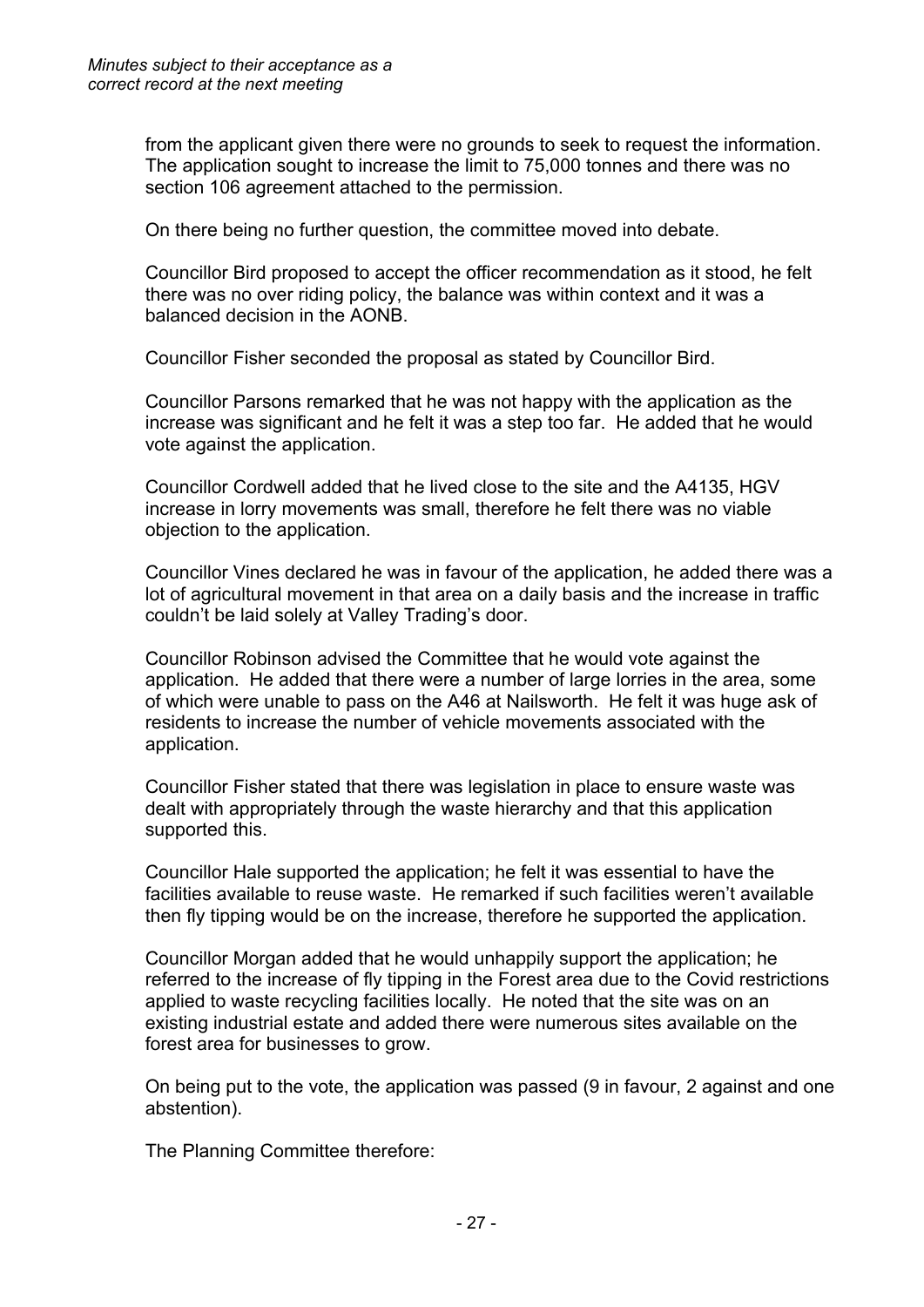#### **Resolved**

**That planning permission be granted for the reasons summarised in paragraphs 7.89 to 7.92 subject to the planning conditions recommended in Section 8.0 of the report.** 

## **29. APPLICATION NO: 19/0089/CMAJM SITE: LOADERS BARN, LAND OFF STATION ROAD, BLOCKLEY, GLOS**

A summary of the presentation was presented by the Case Officer, Denis Canney, (Senior Planning Officer ), aided by a Power Point presentation.

The Case Officer proceeded to the main presentation and explained the proposal before the Committee was to seek permission to extract approximately 1.4 million Tonnes of clay from an agricultural field near to the existing Wellacre Quarry.

The Committee viewed the submitted site location plan. The plan showed the site outlined in red with the extraction area dashed blue. Wellacre Quarry was located to the North West, Paxford was to the North East, Aston Magna to the South East and Draycott was to the South West. Adjoining the site to the East was the Cotswold Main Railway Line.

The existing brickworks were located in the Parish of Blockley. The site was located off the B4479 Station Road. The Case Officer explained the site itself was currently in agricultural use and measured approximately 12.7 hectares (Ha) of which approximately 8 Ha would be for mineral extraction. The existing site (21 Ha), where the brickworks was located, included Wellacre Quarry (9 Ha) to the North and ancillary industrial / commercial land-uses. The surrounding area was rural, comprising of predominantly arable fields.

Members were advised the nearest residential properties/agricultural dwellings from the application site were at Stapenhill Farm and Longmeadow located 300m to the North East and North respectively. Kettle's Barn was located 390m to the south and Wellacre Farm was located 420m to the West.

The application site lay within the Cotswold AONB. Wellacre Quarry was designated as a Site of Special Scientific Interest (SSSI) and a Regionally Important Geological Site (RIGS). Grade II listed buildings were located at Stapenhill Farm and Wellacre Farm; and also within the village of Blockley. The nearest Scheduled Monument (Upper Ditchford medieval settlement) was located 1km to the West of the site.

The Case Officer reported that Blockley Brook flowed West to East through the site which then joined Knee Brook and eventually the Thames. An area of Flood Zone 2 and 3 was located either side of the Blockley Brook. A Public Right of Way (PROW) (Blockley Footpath 16) crossed East to West through the site and bridleway (Blockley Bridleway 23) passed along the site's Southern boundary.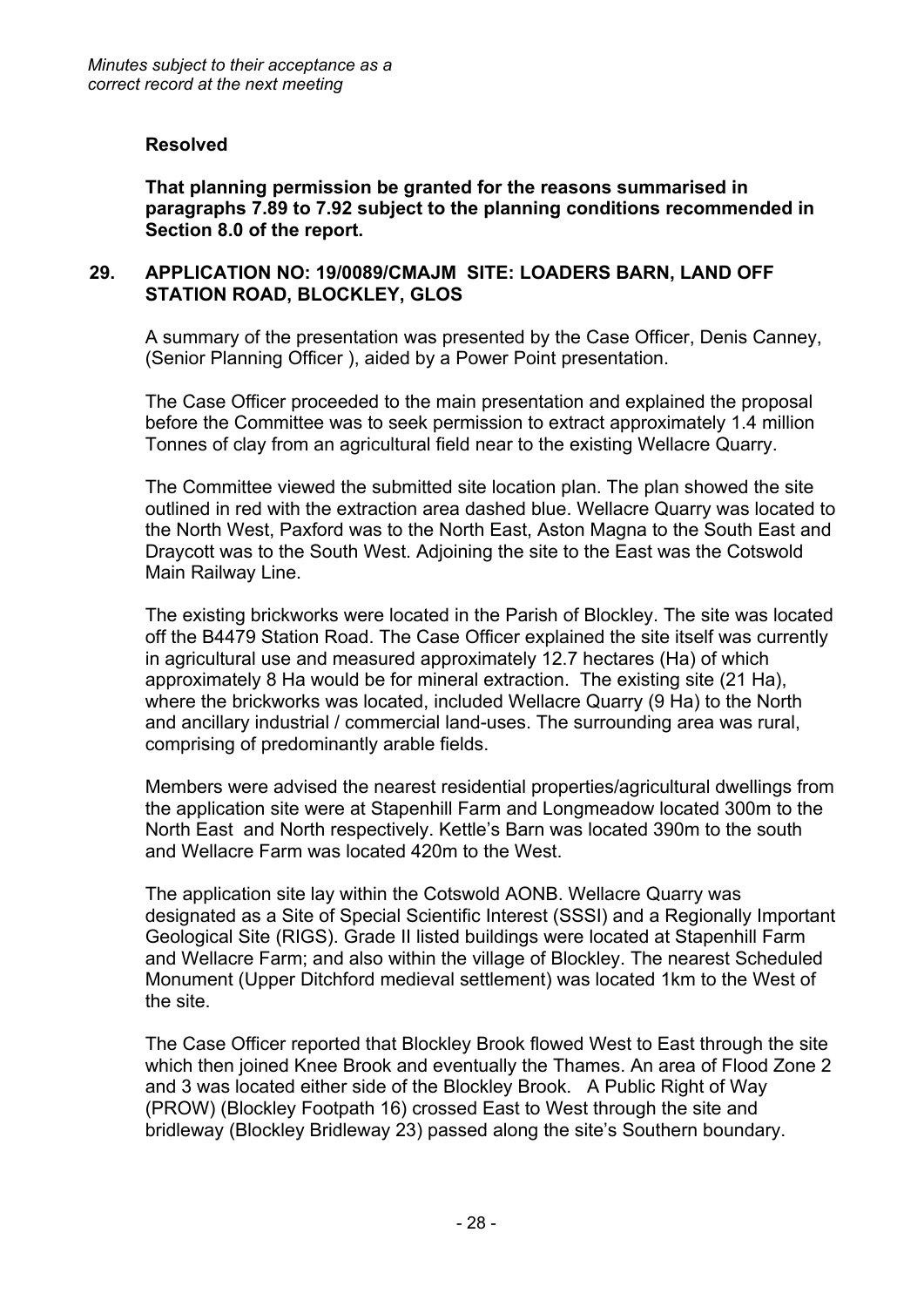Slide 3 showed the Direction of Works showing 5 phases. The plan also showed the water treatment area, temporary soil storage area, Blockley Brook and bridge crossing, haul road running parallel to the railway line and Station Road crossing point.

The Case Officer explained that rate of mineral extraction from Loaders Barn and Wellacre Quarry would be up to 50,000 T per annum (pa) stated as being the capacity of the brickworks. Quarrying operations were proposed to take place in 5 phases over 24 years.

Slide 4 explained that Years 1-3 would involve site preparations including topsoil and overburden storage within the application site. Slide 5 showed that Years 3-10 would see the export of overburden material and clay to Wellacre Quarry and the brickworks. From Year 10, clay would be removed from the site to the brickworks.

Slide 6 displayed Year 24 which showed stripped overburden and soils placed for restoration along with overburden from the storage area. Slide 7 sections showed views from PROW Footpath 16 (top) and PROW Bridleway 23. The bottom section showed the soil bund would be 3m tall and the overburden bund 5m tall.

Slide 8 showed the Concept Restoration Plan. It showed the PROW Bridleway 23 which adjoined the South of the site (purple dots) and PROW Footpath 16 crossing the haul road and railway line to the North of the site (yellow dots). Joining the PROW was the proposed Permissive Path on the Western boundary of the site. Tree and hedgerow planting was depicted by green dots with woodland blocks (green) and water bodies in blue.

Slide 9 referred to the initial extraction slide. Clay would be transported by dump truck to the existing brickworks via a new haul road, running from the extraction area parallel to the railway line nearby. The haul road, measured approximately 6m wide and 400m in length, would be soil stripped and appropriately stored .hedgerow planting on the southern boundary of the haul road would be implemented within the first year of operation.

The overburden removal would generate 8 movements per day (16 movements) and the operations would generate approximately 6 loads of clay per day (12 movements). The intention was that site traffic would give way to the through-traffic on Station Road.

Mining operations were proposed to take place during the day between the hours of 0700 to 1800 Monday to Saturday and not at all on Sundays, Bank Holidays or Public Holidays. It was reported that the applicant had since agreed to not work Saturday afternoon. No artificial lighting was proposed within the application site. Blockley Brook would be culverted with mitigation for otters implemented at the point of construction of the bridge/culvert.

Members were advised that a crossing with the B4479 (Station Road) would be formed to allow access to the brickworks along with a new hedgerow, where necessary, planted inside the visibility splays. Towards the southern side of Station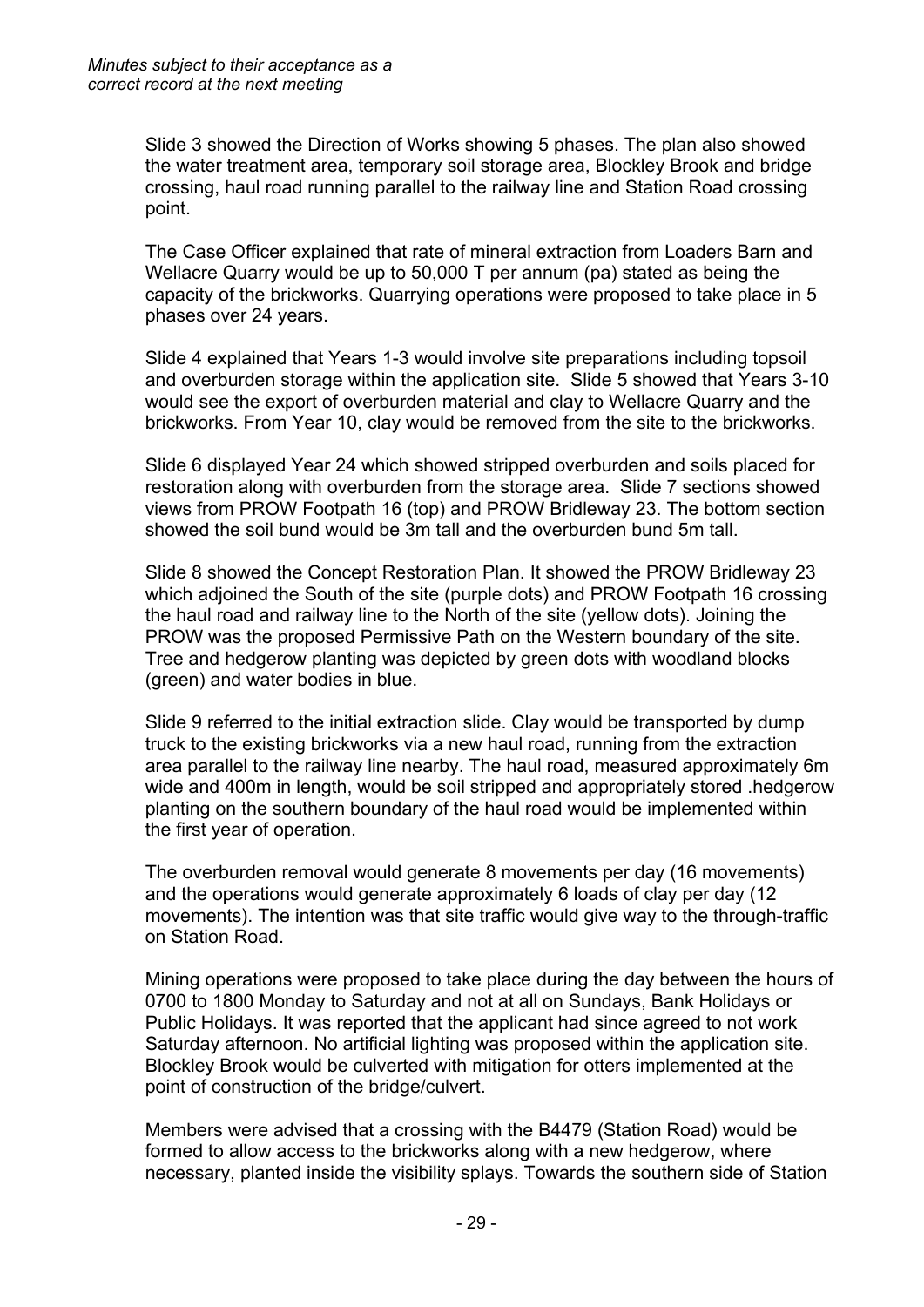Road on the haul road would be located a wheel wash. A road sweeper would be used, when required, to ensure that the crossing point was kept free from mud or clay that was not removed by the wheel wash. In addition, collected rainwater from the base of the extraction area would be pumped to the surface water settlement treatment area (lagoon) before being released into the Blockley Brook. Other disturbed ground, such as the haul road, would also be drained to the settlement lagoons.

Slide 10 showed the Final Void with southern overburden mound removed and placed for restoration. The soil screening mounds would remain in situ until required for restoration. Slide 11 detailed progressive restoration of the site, which would be undertaken concurrently with extraction operations to a mix of agriculture and meadow with woodland blocks, water and hedgerow. The applicant had stated there was no intention to import material to bring the land back to original levels, hence a water body was proposed in the final restoration. A "Permissive" public access was proposed upon restoration through the restored site to link with the existing PROW access network.

At Slide 12, the Case Officer explained that Section 3 of the Officer Report at Page 7 referred to the planning history and showed the updated Review of Mineral Permission in 1999 along with a deepening and widening application in 2015. The application referred to the removal of the overburden material from the site to Wellacre Quarry.

The Case Officer explained that the Officer Report from page 8 provided the planning policy context with the recently adopted Mineral Local Plan policies on pages 10 to 15 and the Cotswold District Council Policies on pages 15 to 20. Pages 21 and 22 of the report summarised the publicity undertaken and the representations made.

The Committee noted that the application was advertised by site and press notice.

It was explained that representations received in favour of the application, were on the following reasons:

- Good employer;
- Rural employer;
- Long standing business in the community, supports the local people, local charities and provides important employment to many, skilled employees,
- avoids imports;
- Heritage, artisan, bespoke brick supply, master brick maker;
- Traditional firing technique:
- Supports businesses indirectly;
- Important to maintain UK manufactured bricks; and
- Winner of the RIBA National Sterling Prize for its bricks and the Brick Development Association's National Brick Awards' Supreme prize on no less than 3 of the last 4 years, putting Gloucester at the forefront of traditional quality brick making.

Representations against the application were on the following reasons: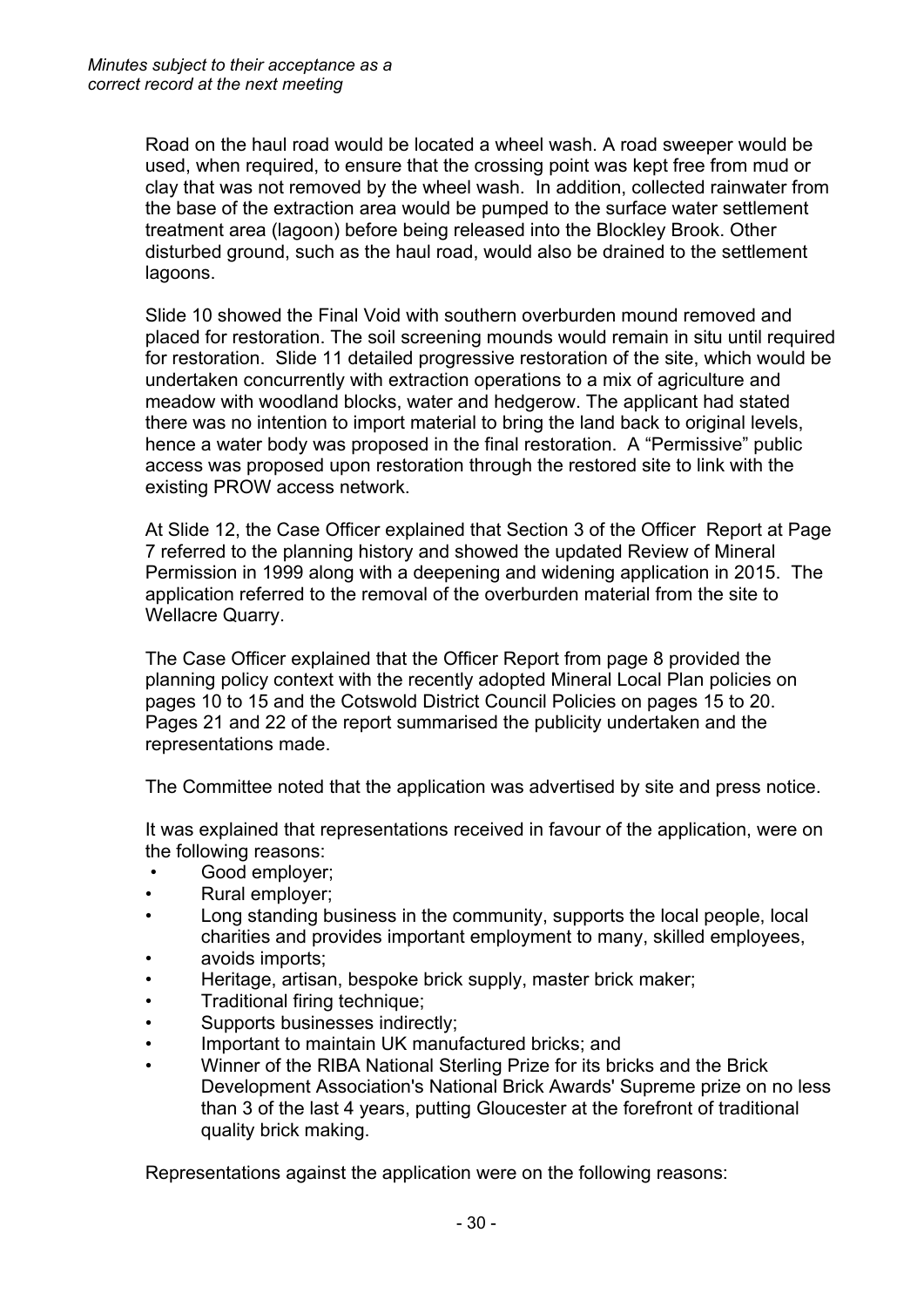- Visual impact;
- Located in AONB and visible;
- Noise impact;
- Property value depreciation;
- Hours of operation;
- Ecology impact, including the destruction of environment and biodiversity, Knee Brook drainage interference;
- Flooding impact;
- Highway safety concerns regarding clay/mud on roads, crossing point on Station Road;
- Increased volume of traffic through villages;
- Road use delay;
- Tourism reduction;
- Concern regarding restoration being achieved;
- Light pollution;
- Need for heritage bricks disputed;
- Bricks not used locally;
- Brick works has moved from a small local business to a" huge industrial polluting monster";
- Incorrect accident data;
- Concurrent working of two sites;
- Fossil fuel use;
- Opencast operation; and
- Need for quarry should not override concerns

The Committee were advised that pages 22 to 39 of the Officer Report summarised the consultation responses. It was noted that objections were received from Cotswold District Council and the Cotswold Conservation Board regarding the impact on the AONB.

It was noted that the Planning Considerations were set out in Part 7 of the Officer Report on pages 39 to 83. The main issues related to:

- The need for the mineral development and planning policy context including impact upon the Cotswolds AONB; and
- The environmental impacts of the proposed development.

The Case Officer explained the planning policy context regarding the need for the mineral development as this was due to the current inferior clay reserve at Wellacre Quarry and was detailed in the application submission. The clay at Wellacre Quarry would be used for blending purposes at the brickworks.

Relevant Mineral Local Plan (MLP) policies were summarised in paragraph 7.4.2 of the Officer Report on page 40 onwards. Members were asked to note that MLP Policy MW04 referred specifically to Brick Clay referring to a 25 year land bank as well as making a positive contribution to growing local economies and upholding cultural heritage. Paragraphs 7.4.5 to 7.4.11 of the Officer Report considered this policy, concluding that the proposed development would provide a contribution towards the supply of brick clay necessary for the long term production at the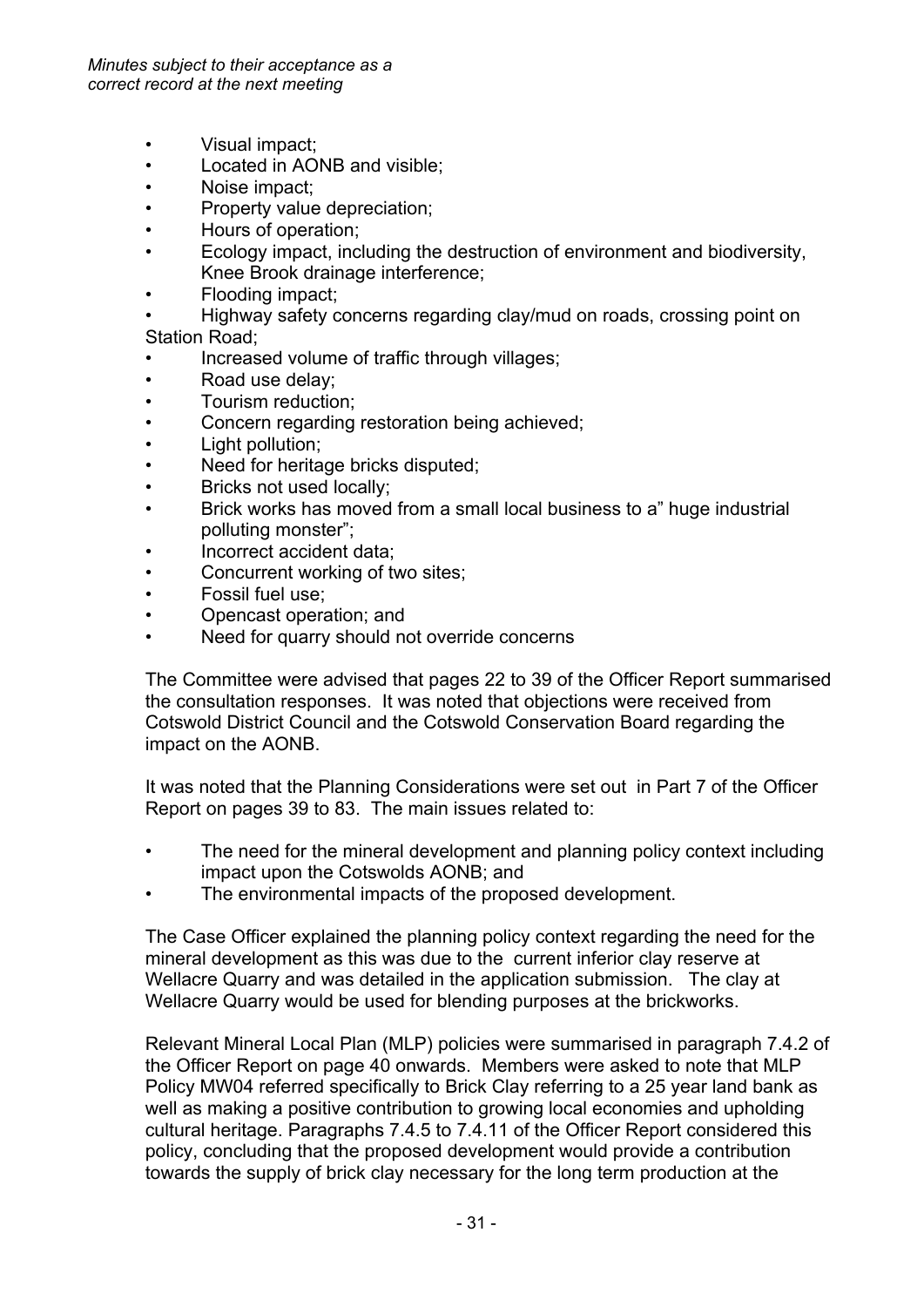Northcott brickworks or beyond for at least 25 years throughout and at the end of the MLP period.

The Officers report also considered that the proposal would make a positive contribution to sustaining or growing local economies (including securing the long term securing of 65+ direct jobs) and upholding cultural heritage throughout Gloucestershire. As such it was considered that the proposed development was in accordance with Policy MW04 Brick Clay.

MLP Policy DM09 detailed that landscape was also most relevant to the determination of this application. This policy considered mineral development within an AONB. The Loader's Barn proposal was, by virtue of its size and scale, a major development within the Cotswold AONB. As such, it had to be shown it that it was in the public interest and should only be permitted under exceptional circumstances. To demonstrate this, an overriding need for brick clay must be shown along with the ability to show that the local economy would not be subject to unacceptable adverse impacts and that alternative non-AONB sources of brick clay could not be used having taking into account their working constraints and availability based on practicality and viability grounds.

The Officer Report considered in detail Policy DM09 on pages 40 to 51 including the CCB objection. The report also referred to the relevant NPPF policy before concluding on page 53 that the NPPF did not raise any material considerations which were not considered through the policy considerations and did not raise any matters which outweighed the primacy of the development plan.. Overall, having considered the exceptional and public interest requirements of NPPF paragraph 172, MLP DM09 and MW04, the Officers considered reasons in favour of the proposal including:

- being located closer to the brickworks than a site further afield, resulting in less transport impacts;
- compliance with national and local policy (MLP MW04) regarding land bank provision;
- securing brick production in the long term and preserving existing jobs (direct and indirect);
- likelihood of being t a more sustainable option by avoiding the environmental cost and financial cost of securing the appropriate clay resource from further away;
- provision of high quality clay from Loaders Barn in order to augment current reserves of poorer clay quality;
- allowing continued long term provision of bespoke bricks; and
- reduction in flood risk in local area by removal of some of the catchment and the acceptance of flows into the site from the Blockley Brook in extreme events.

The Case Officer then went on to advise the Committee on the environmental impacts of the proposal, The Planning Statement provided information on the following;

- Landscape and Visual Amenity, (including Arboriculture);
- Ecology and Biodiversity;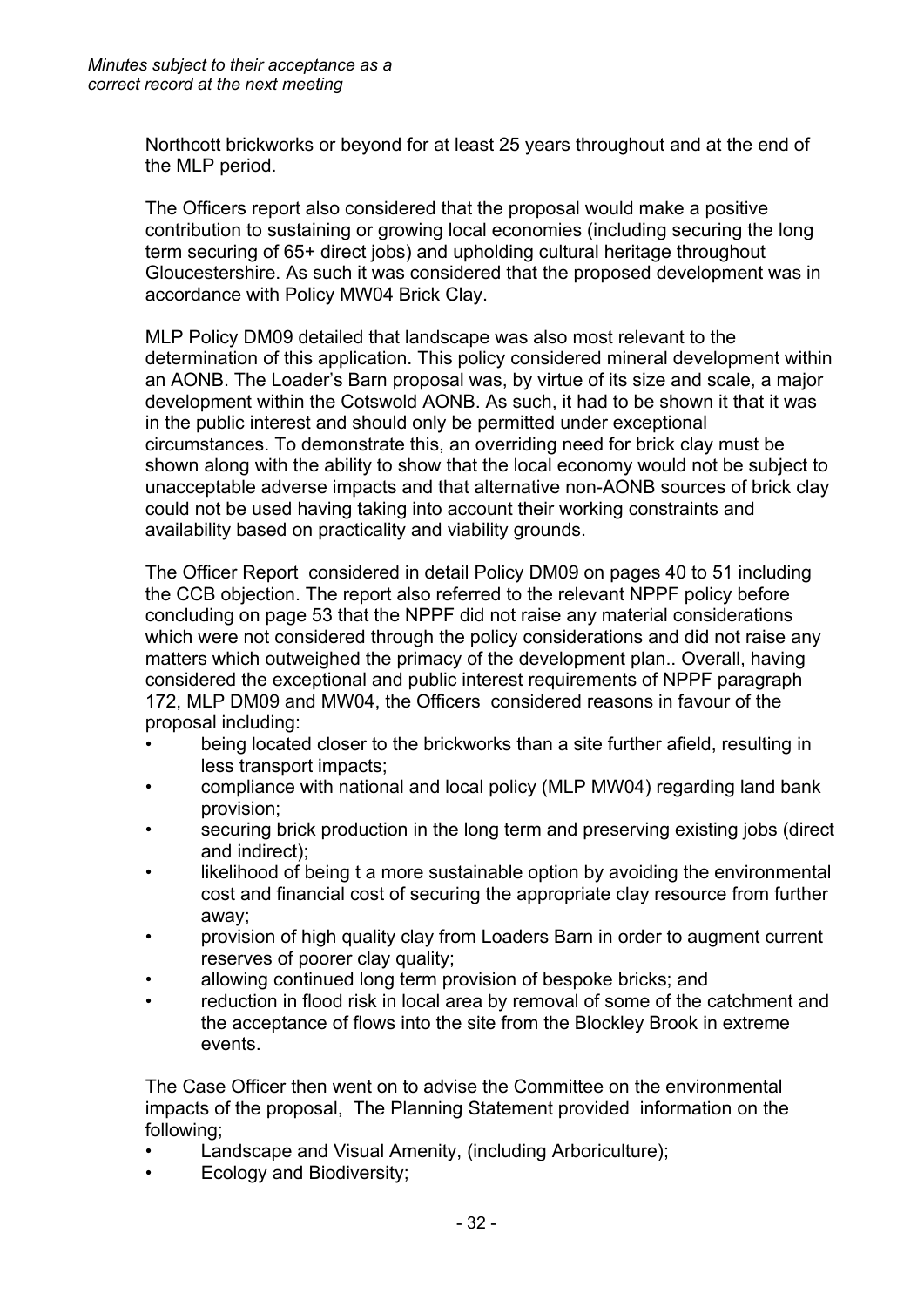- Archaeology and Cultural Heritage;
- Noise and Air Quality;
- Hydrology and Hydrogeology;
- Highway and Transport; and
- Rights of Way

The Case Officer explained that, in his opinion, Landscape and Visual amenity (including restoration), ecology and biodiversity and noise and air quality were the main issues. Members were advised that that landscape and visual amenity (including restoration) were detailed in the Officer Report on pages 53 - 55. The application was supported by a Landscape Visual Impact Assessment (LVIA) at Chapter 3.2 of the Planning Statement and Appendix 7.

Overall the County Landscape Advisor (CLA) did not object to the proposed development and the full consultation response was set out on page 35 -38 paragraphs 6.16 of the Officer Report. The CLA was of the opinion that with an appropriate phased detailed restoration proposal conditioned for early submission, then the submitted application was acceptable in landscape and visual terms.

At Slide 13 it was explained that the LVIA examined the effects of the proposed development through the change on the landscape. The LVIA recognised the site and study area were part of the Cotswold AONB and lay within National Character Area (NCA) 107: Cotswolds that displays a number of characteristics which define this area. The site was located within Pastoral Lowland Vale Landscape Character Type and displays some of the characteristics of this classification. The dark green line on Slide 13 showed the Cotswold AONB boundary which lies to the West of the line.

Slides 14 to 25 displayed the various viewpoints in relation to the site. Slide 26 showed the submitted site access detail including the visibility splays and tree and hedge removal.

The Case Officer informed the Committee that Slide 27 reverted to the proposed concept restoration plan which showed the Permissive Path benefit referred to in detail in paragraph 7.6.14 of the Officer Report. It was explained that the long term public provision could not be secured by planning condition alone after the 5 year aftercare period.

Overall, the Officer Report concluded that, having considered the landscape and visual impacts during and post development, the proposed concept restoration and the advice of the CLA, the proposed development was considered acceptable subject to appropriate restoration and aftercare conditions to accord with MLP Policies DM09 and MR01.

In relation to noise, paragraphs  $7.9.14 - 7.9.25$  on pages  $67 - 70$  of the Officer Report detailed these factors. Slide 28 showed the Noise Sensitive Properties used in the Noise Assessment. It was noted that noise concerns regarding the proposed development were raised by CDC, CCB, the parish council and the public. The district planning authority, CDC, stated that "the cumulative impact of the adjacent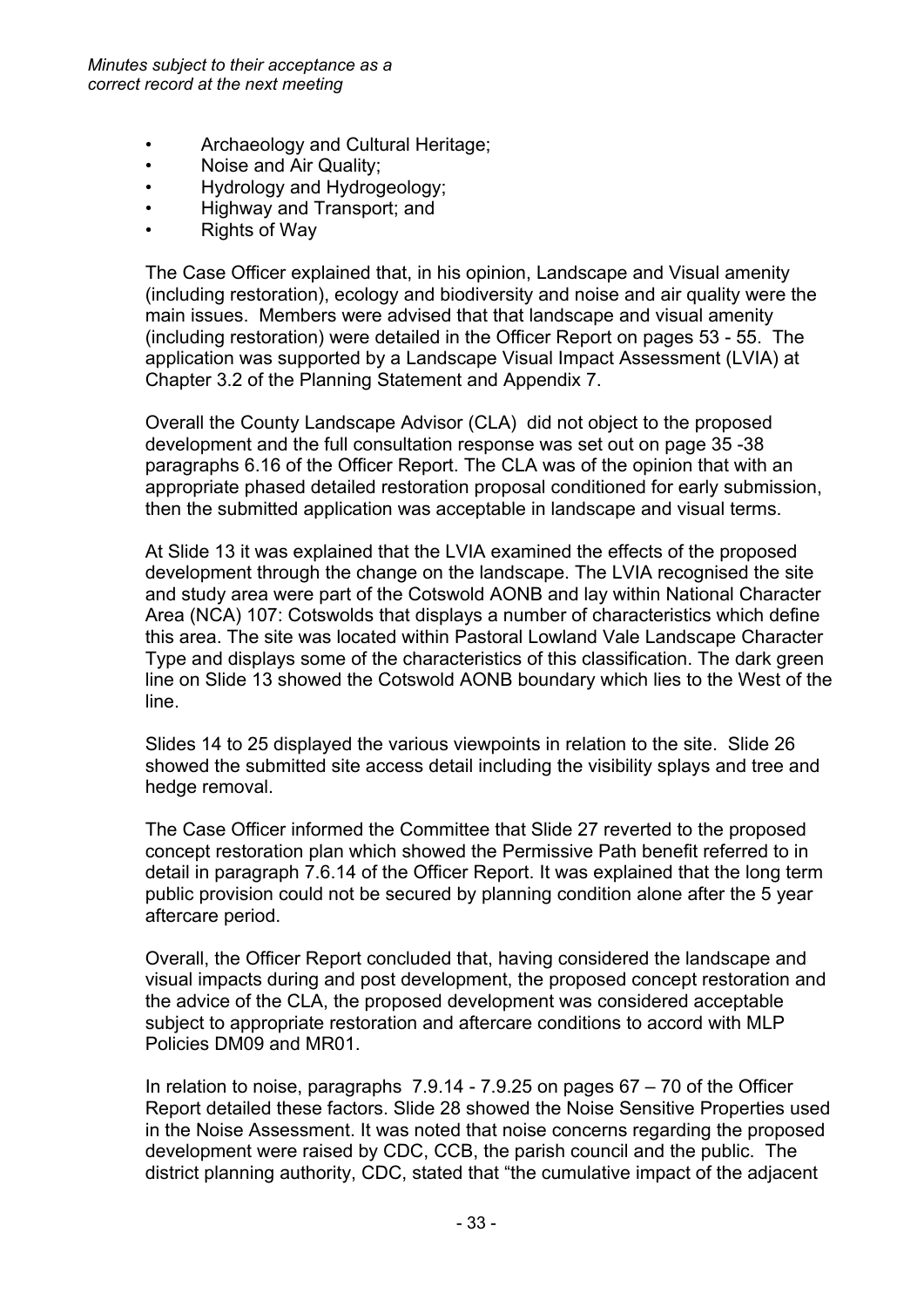quarry works would adversely impact upon the overall tranquillity of the AONB in this location."

The Case Officer explained that the CCB considered that the proposed development would have significant adverse impacts on the tranquillity of the AONB and strongly disagreed with the assertions that the proposed development would: "constitute temporary or infrequent workday noise" or be "consistent with Policy CE4 (Tranquillity) of the Cotswolds AONB Management Plan". The CCB considered that an adequate assessment had not been undertaken regarding noise and had not compared the scenario where the Wellacre Quarry had come to an end.

The Committee were informed that, having considered the planning policy context and advice in the NPPF and PPG, Officers had concluded that the applicant had appropriately considered the noise impacts of the proposed development on noise sensitive properties but not on the nearby PROW network. The MPA considered this was required to assess whether operational noise impacted to an unacceptable degree upon the amenity enjoyed in using the PROWs near to the proposed site, as well as the impact on tranquillity in the AONB. The noise concerns raised were considered to be relevant matters which needed to be addressed in the determination of the application.

Slide 29 showed the predicted noise levels at the PROWs during routine operations. Slide 30 displayed the predicted noise levels at the PROWs during temporary operations i.e. creation and removal of soil and overburden bunds/storage areas.

The assessment provided by the County Acoustic Advisers assessed noise impact on the users of the PROW 16 and 23. The duration of the impact differed for routine operations (up to 1 minute) and temporary operations (up to 9 minutes). The assessment identified that the baseline noise assessment was already affected by nearby existing industrial and transportation noise sources. Any impact would be within the thresholds set within the PPG and could be within noise limit conditions accordingly. Based on the technical advice provided by the CAA, Officers did not consider that there would be, subject to planning conditions, an unacceptable noise impact on the users of the PROWs.

The site was located in an area of the Cotswold AONB that was not considered by Officers to be particularly tranquil because of the existing industrial and transportation noise referred to in the baseline noise assessment in the application documents. It was accepted that at the identified Noise Sensitive Properties (NSPs) that there was unlikely to be an adverse noise impact. At the PROWs there was some impact, but it was of a transient nature and for a temporary period and was within thresholds identified within the PPG. Conditions controlling noise limits were recommended regarding both the NSPs and the PROW's affected.

Therefore it was concluded that, subject to compliance with planning conditions controlling noise limits at the NSPs and at the PROWs, the proposed development would be in accordance with Policies DM01, DM03, and DM09 of the GCC MLP,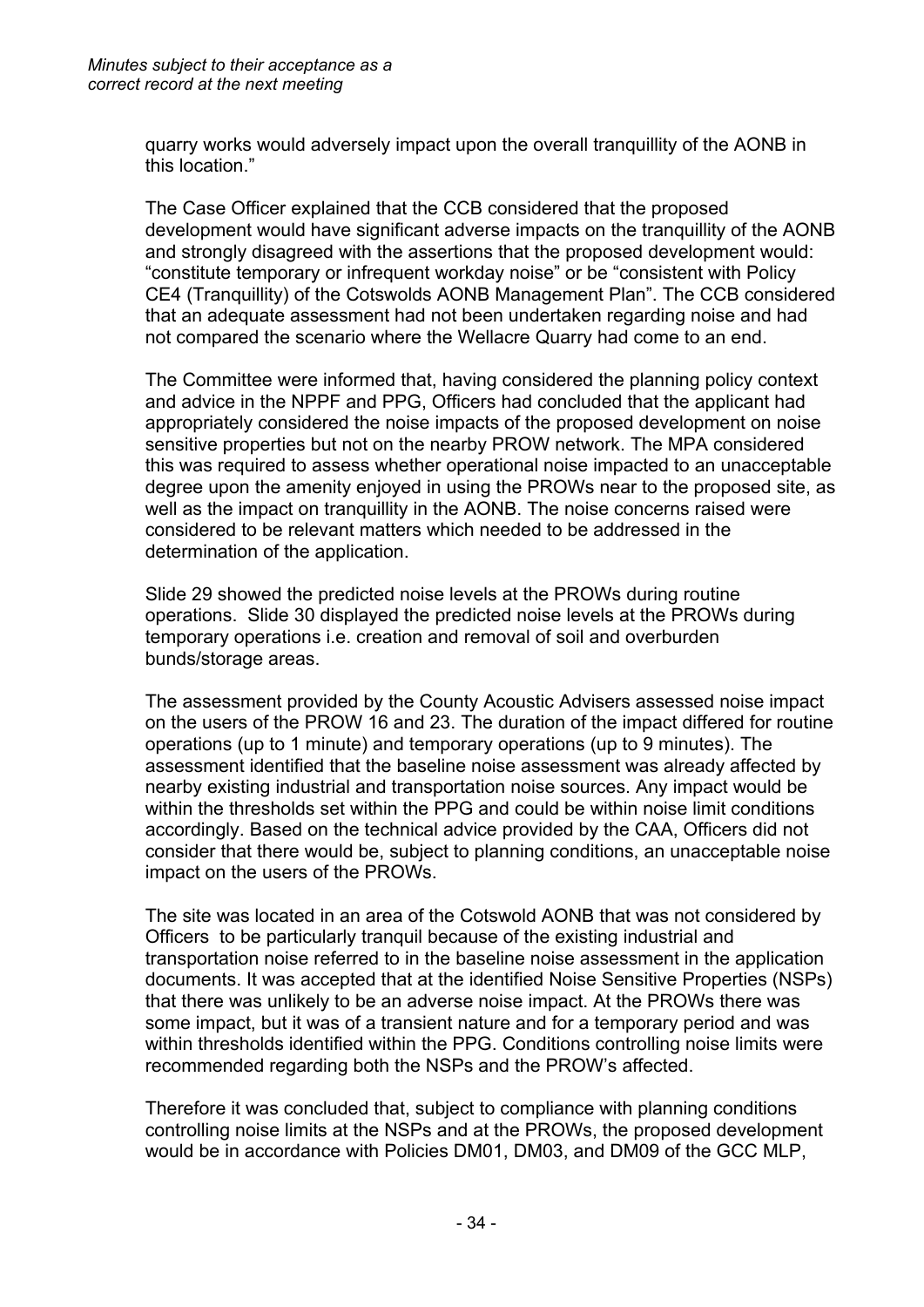Policies EN4 and EN5 of the CDC Local Plan and paragraphs 170 and 180 of the NPPF.

At this juncture in the meeting, it was noted that Councillor Bird had to leave the meeting and would no longer be participating..

In terms of air quality, Slide 31 showed the Air Quality (AQ) Plan Site setting and Receptors. The AQ assessment concluded that;

- There would be no additional traffic movements onto the highway network and impacts were negligible;
- There were no ecological sites of European or national interest close to the site;
- There was one residential receptor within 400m of the site it was considered that at worst there would be a slight adverse effect on this receptor; and
- It was not considered to be a potential for breach of the air quality objectives at any location.

It was noted that the AQ Assessment submitted had been assessed by the County air quality advisers. It concluded that the proposed area of extraction and associated activities were a sufficient distance away (over 300 metres) from sensitive human health receptors such that they were unlikely to cause any loss of amenity due to dust emissions during construction and operation, subject to appropriate mitigation being identified and secured. Residual effects were deemed not to be significant.

The advice considered that a Dust Management Plan (DMP) was established to manage dust impact. Whilst the proposed conditions referred to dust mitigation, they do not include a Dust Management Plan. This would need to be agreed with the MPA. This was an omission and it was proposed that an extra planning condition regarding the submission for approval of the MPA of a DMP be attached to the decision notice if the application was approved at Committee.

The Committee were advised that, having considered the planning policy context and technical advice provided, Officers had concluded that the applicant had appropriately considered the noise impacts of the proposed development and had suggested appropriate mitigation. Concerns raised regarding air quality impacts were not considered so significant, with mitigation, to be considered unacceptable. As such, subject to appropriate planning conditions, it was considered that the proposed development would be in accordance with Policies DM01 of the MLP and EN15 of the CDC Local Plan.

The application was supported by a Preliminary Ecological Appraisal (PEA) and Slide 32 showed the Preliminary Ecological Assessment Site Survey. The Case Officer explained that keys on the slide. Trees 2 and 3 (red dots) showed trees with a high potential for bat roosting, red hatching showed tall/ruderal game cover, the orange area was semi improved natural grassland, blue was standing water, green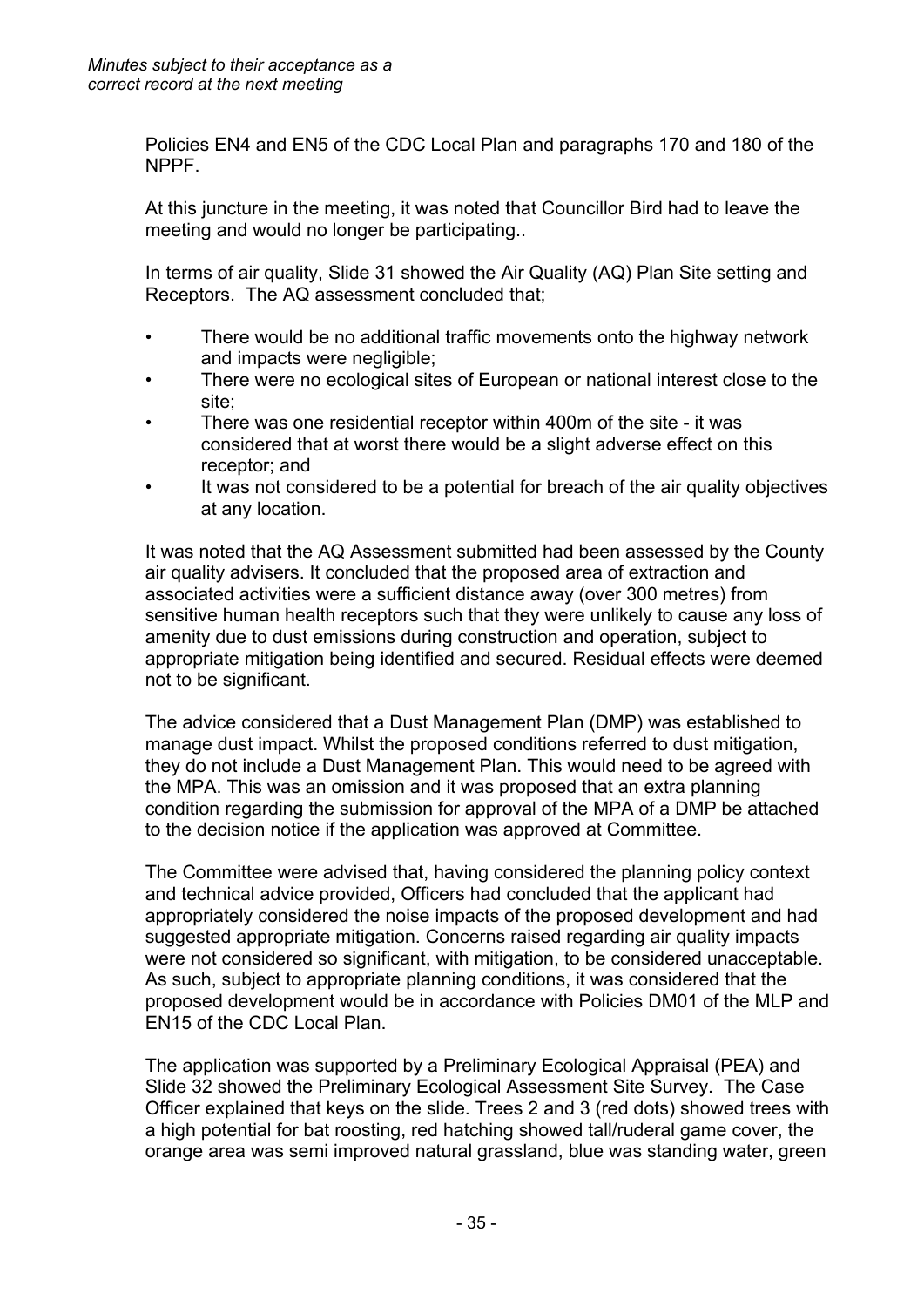dot - scattered tree, green crosses – scattered scrub , 'A' denoting arable with 'TN' representing Target Note numbering.

Members were advised that the Preliminary Ecological Appraisal (PEA) identified the need for additional survey work for badgers, bats, otters, crayfish, water voles and breeding birds/barn owls. These surveys were carried out at the appropriate time of year. The PEA also considered the opportunity for the enhancement of habitats to produce biodiversity net gain. It concluded that the proposed restoration scheme would create habitat for a range of protected species in the long term. The County Ecologist considered that the information contained in the PEA, Bat Activity Survey, Bat Roost Survey, Breeding Bird Survey (Including Barn Owl), Otter, Water Vole and Crayfish Survey (OWVC) and the Otter Mitigation Method Statement were sufficient to assess and inform a decision on the development. Detailed comment could be viewed in paragraphs 7.7.7 to 7.7.55 of the Officer Report.

The County Ecologist raised no objection to the planning application subject to planning conditions and advice notes. The County Ecologist considered that, with safeguards, mitigation, effective restoration and long-term aftercare, the development could result in an overall biodiversity net gain being achieved. Given the sensitive location within the AONB and a range of protected and priority species matters to be managed, the proposed development must be properly secured. This could be done by appropriately worded conditions as recommended and also by the imposition of a S106 Agreement. The Agreement would cover the ongoing management beyond 5 years for each completed phase of aftercare.

Having considered the planning policy context and advice in the NPPF, Officers had concluded that the applicant had appropriately considered the ecology impacts of the proposed development. As such, it was considered that the proposed development would, subject to planning conditions, be in accordance with Policies DM05 and DM06 of the MLP and EN7 and EN8 of the CDC Local Plan.

The Case Officer concluded at Slide 33 that the application sought removal of 1.4M Tonnes of clay from agricultural land within the Cotswold AONB. The clay was required for use by the nearby brickworks and would significantly contribute to maintaining the supply of bricks for at least 25 years for such an industrial mineral in accordance with the MLP Policy MW04 and the NPPF. In this respect the proposed development was in accordance with this MLP Policy.

The Case Officer informed the Committee that the purpose of the application was to secure a long term reserve of clay of a sufficient quality for blending purposes with that from the existing Wellacre Quarry for use at the brickworks. The applicant had stated that there was a two year supply of suitable good quality clay available at Wellacre Quarry. The brickworks employed 66 employees. It was indicated by the applicant that these jobs were at risk if a source of good quality clay could not be secured. The social and economic argument regarding the preservation of a rural employer supported that identified in the AONB Management Plan. Officers agreed with the social and economic case made and was considered to accord with MLP Policy MW04.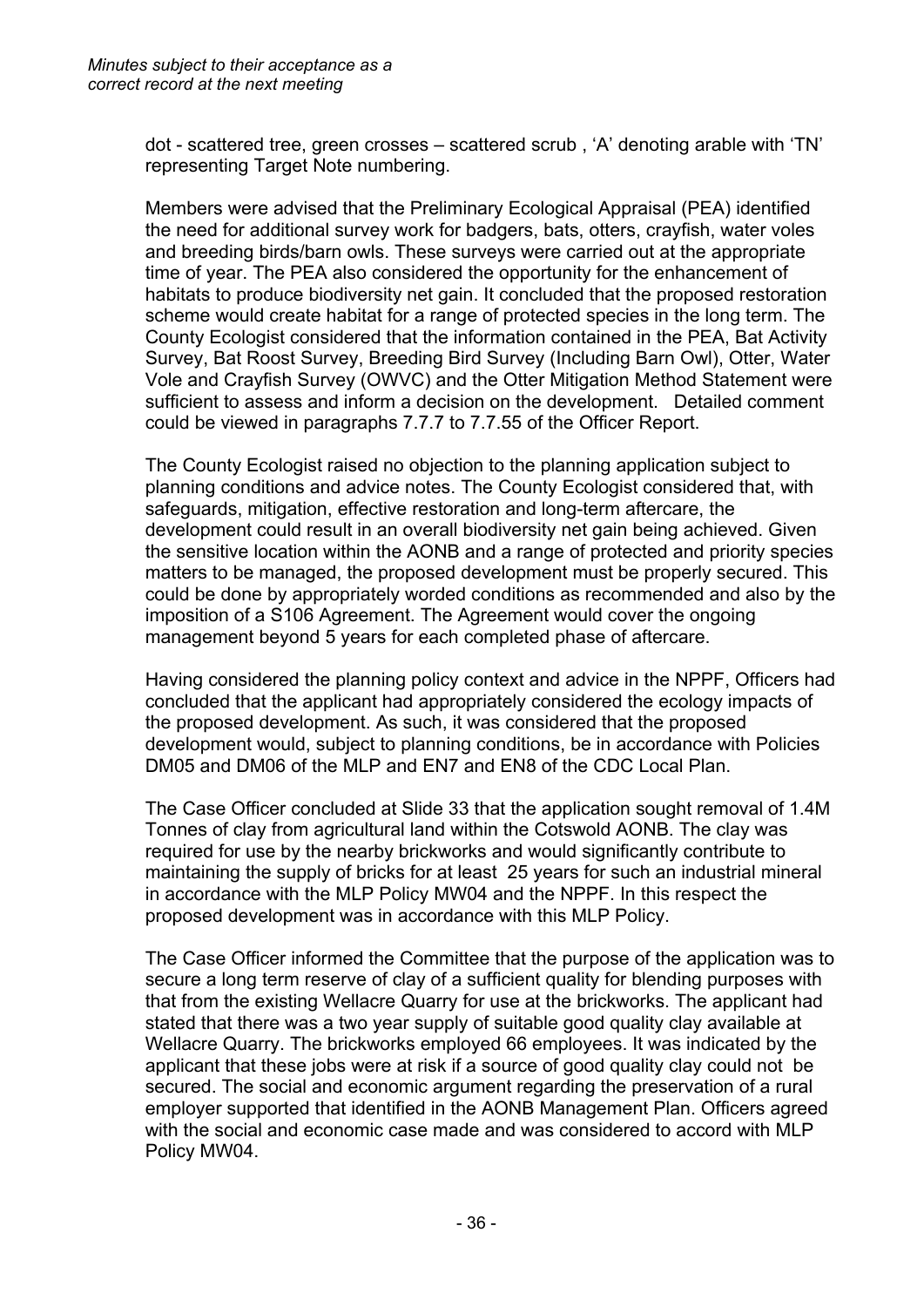The Case Officer remarked that the application site was by definition located in a "sensitive area" in that it was within the Cotswolds AONB. It was also considered to be "major" development. The NPPF at Paragraph 172 identified that: "Great weight should be given to conserving and enhancing landscape and scenic beauty in National Parks, the Broads and Areas of Outstanding Natural Beauty, which have the highest status of protection in relation to these issues….." and "…The scale and extent of development within these designated areas should be limited. Planning permission should be refused for major development other than in exceptional circumstances, and where it can be demonstrated that the development was in the public interest…."

The applicant had put forward a case for the exceptional circumstances being satisfied. Officers had considered the evidence put forward regarding the "…cost, and scope for developing outside of the designated area..." Officers accepted that on practicality and viability grounds there was merit in the case made. Overall, in the planning balance, Officers considered that the proposed development did accord with MLP Policy DM09 – Landscape regarding major development in Part b (III) of that policy.

The restoration of the site was a material consideration if the extraction of clay was deemed acceptable in the AONB location. The CCB had objected to the proposal for the reasons referred to above. NE had clarified their position regarding its consultation response and deferred its consultation response regarding the designated landscape to the CCB. The CLA advised that the proposed concept restoration, subject to detailed design and controlled by planning conditions, to be acceptable in landscape terms in this part of the AONB.

In the consideration of this application, Officers had had regard to the "highest status of protection" referred to in the national policy context and in particular focusing on the requirements contained in the MLP Policies DM09 Landscape and MR01: Restoration, aftercare and facilitating beneficial after-uses.

The County Ecologist had raised no objection subject to the attachment of planning conditions. Biodiversity gain was required and also controlled via planning conditions - although its management outside the 5 year aftercare period for a further 5 years for each phase of restoration completed would require a Section 106 planning obligation. Given the location in the AONB, it was considered necessary to make the development acceptable in planning terms, directly related to the development; and fairly and reasonably related in scale and kind to the development.

The acoustic information provided had been assessed and was accepted as appropriate with regard to noise sensitive properties. Consideration had also been given to the impact on users of the PROW Footpath 16 and Bridleway 23 and the tranquillity at this location in the AONB. Whilst there was found to be a noise impact, it was such that it would be transient and of a temporary nature for approximately 9 walking minutes and within PPG thresholds. The site location was already affected by nearby industrial and transportation noise and Officers had concluded that the impact on users of the PROWs would not be unacceptable.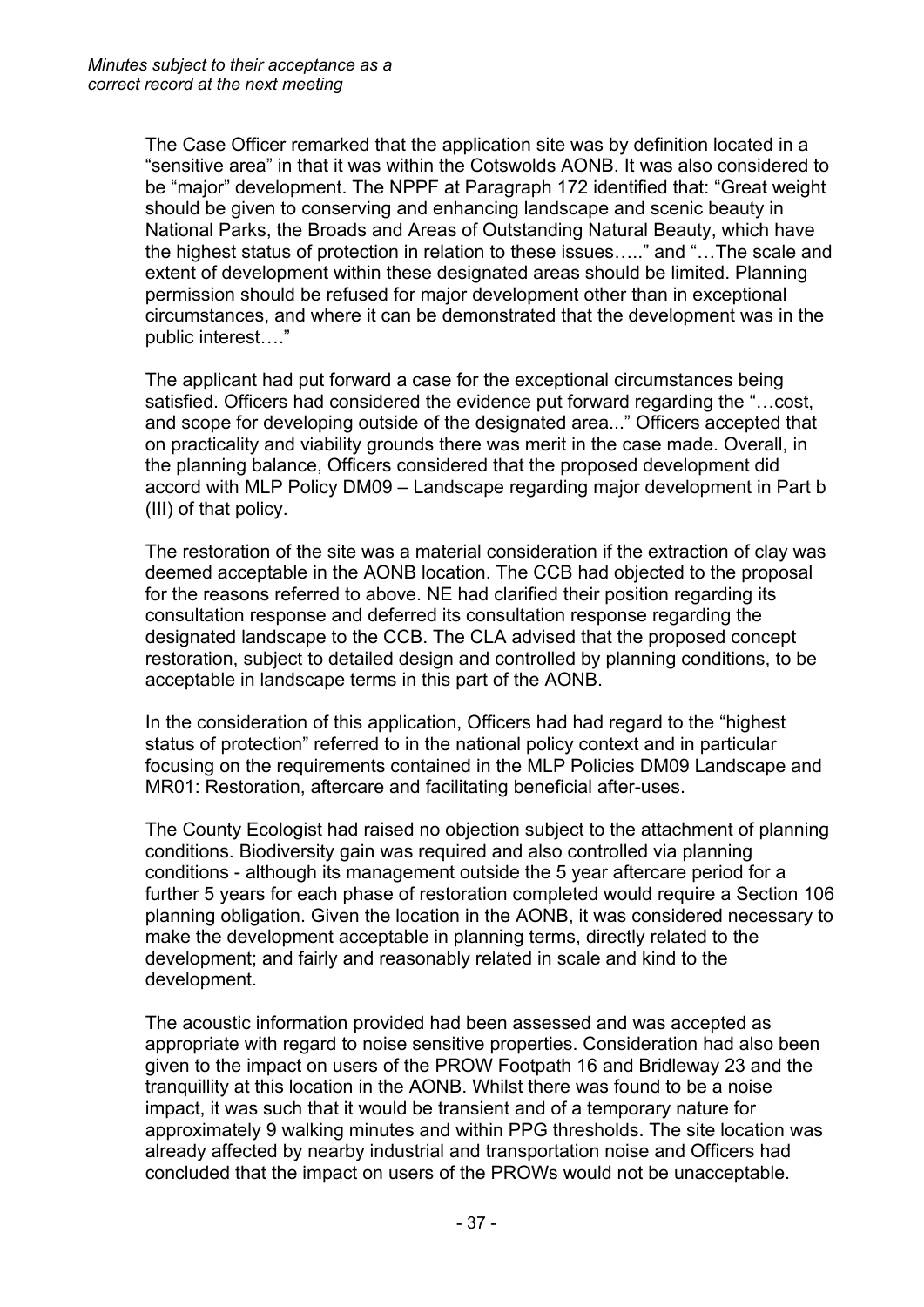The Highways Authority had raised no objection to the proposed development subject to planning conditions and informative including compliance with Section 184 of the Highways Act prior the proposed access being brought into beneficial use.

The environmental impacts of the proposed development were able to be managed through planning conditions to acceptable levels such that they were not expected to give rise to any significant adverse impact on the public and the nearest residential properties.

The Case Officer referred to Slide 34, which detailed the recommendation

" It was recommended that planning permission was granted for the reasons set out in this report and summarised in paragraphs 7.14.1 – 7.14.11 subject to the prior completion of a S106 planning agreement to secure the long term provision of biodiversity management of a further 5 years outside the 5 year aftercare period for each restored restoration phase, and substantially in accordance with the conditions contained in the report and regarding an annual tonnage limit of 50,000T between this application and that of Wellacre Quarry and dust management".

The Chairman invited the registered speaks to address the Committee. The facilitator recapped the order of the speakers for the benefit of the public via You Tube.

# **Mr Stewart Bell (Objecting):**

*"As the former chairman of the Parish Council when the application was made. I'm very well aware of local concerns of many parishioners. unlike the existing quarry the proposed sites is in a central beautiful unspoilt Valley. It will create a scar of a landscape but cannot be shielded as it will be seen from the hills and villages all around.* 

*The stark reality of traditional fired bricks is that their manufacturing process creates a very serious environmental impact, the highest among any brick manufacturing. The firing of the clay consumes large amounts of energy produced from fossil fuel, causing the release of C02.* 

*A fossil fuel used by Northcott bricks is with coal imported from Colombia. The emissions released are from the combustion of this fuel and are the gaseous emissions driven off, as the clay is fired, that includes sulphur dioxide, hydrogen fluoride and hydrogen chloride.* 

*The emissions are released from a chimney down through the Valley, where the temperature inversion traps them causing a build-up of dangerous pollutants.* 

*Noise pollution from the proposed new cast pit will echo throughout the Valley. Unlike the existing quarry where it's been very deep since the early 1900s and thus*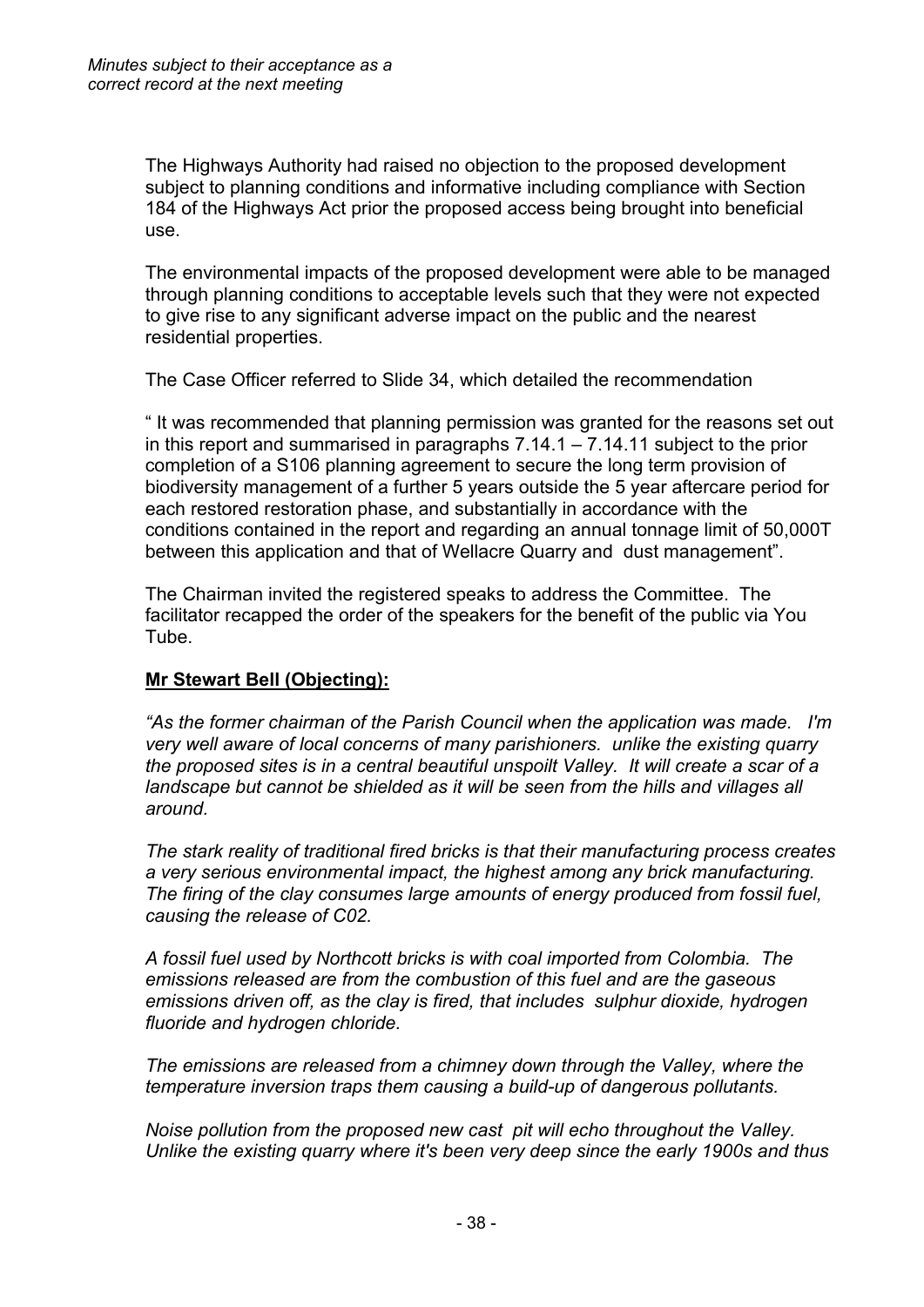*contains much of the noise. Noise from the new site will be heard in the villages of Paxford, Aston Magna, Draycott, Ditchford and Blockley.*

*The officer's report states about being no complaints about current noise for five years and the applicant is not aware of any. This is untrue, there have been many complaints. I myself have complained directly to the brickworks and the applicant, the managing director who personally acknowledged my complaint. Complaints were also copied to the Environment Agency who holds copies.* 

*The environmental impact on wildlife will be significant the proposed mine is positioned left to Blockley Brook this is chosen because water needs to be pumped out of a quarry and disposed off.* 

*It is acknowledged in the report that otters, water voles, White clawed crayfish all protected species live in Blockley Brook. Approval of the application would make a mockery of wildlife protection laws.* 

*The application is not in the national interest, there is no overriding national need for the mineral. There is no shortage of clay or bricks locally or nationally. This new pit will produce clay of which there is no shortage in the UK. The British Geological Survey clearly states this. There are over 3000 million bricks produced in the UK every year.* 

*The officer's report asked where else the brickworks could source clay from, the applicant failed to answer this question, one wonders why. This application is not in the public interest.* 

*The Cotswold AONB should be protected, it is known and loved for its honey limestone, honey coloured walls and buildings.* 

*The brickworks application makes much of the fact that they say that the bricks are used a lot locally. This is not the case in the AONB. Tourism is the lifeblood of the Cotswolds. Why would tourists wish to visit when there are machines producing 108DB on a flat Valley and the scar seen from all around. There could be little doubt with this application will cause real harm to the local tourist economy.*

*Loss of employments is always a serious concern but it's questioned by many if the Wellacre's quarry is shortly to be exhausted as it is claimed. It should be noted that the employment in the brickworks is mainly minimum wage workers, most of whom travel a distance to work.* 

*Workers in brick manufacturing face major health problems from exposure to have the substances that includes respiratory disease, occupational asthma, chronic obstructive pulmonary disease and silicosis a form of lung fibrosis.* 

*Much of that site is already repurposed as a trading estate, if this was increased there would be many more jobs created without the health hazards involved.*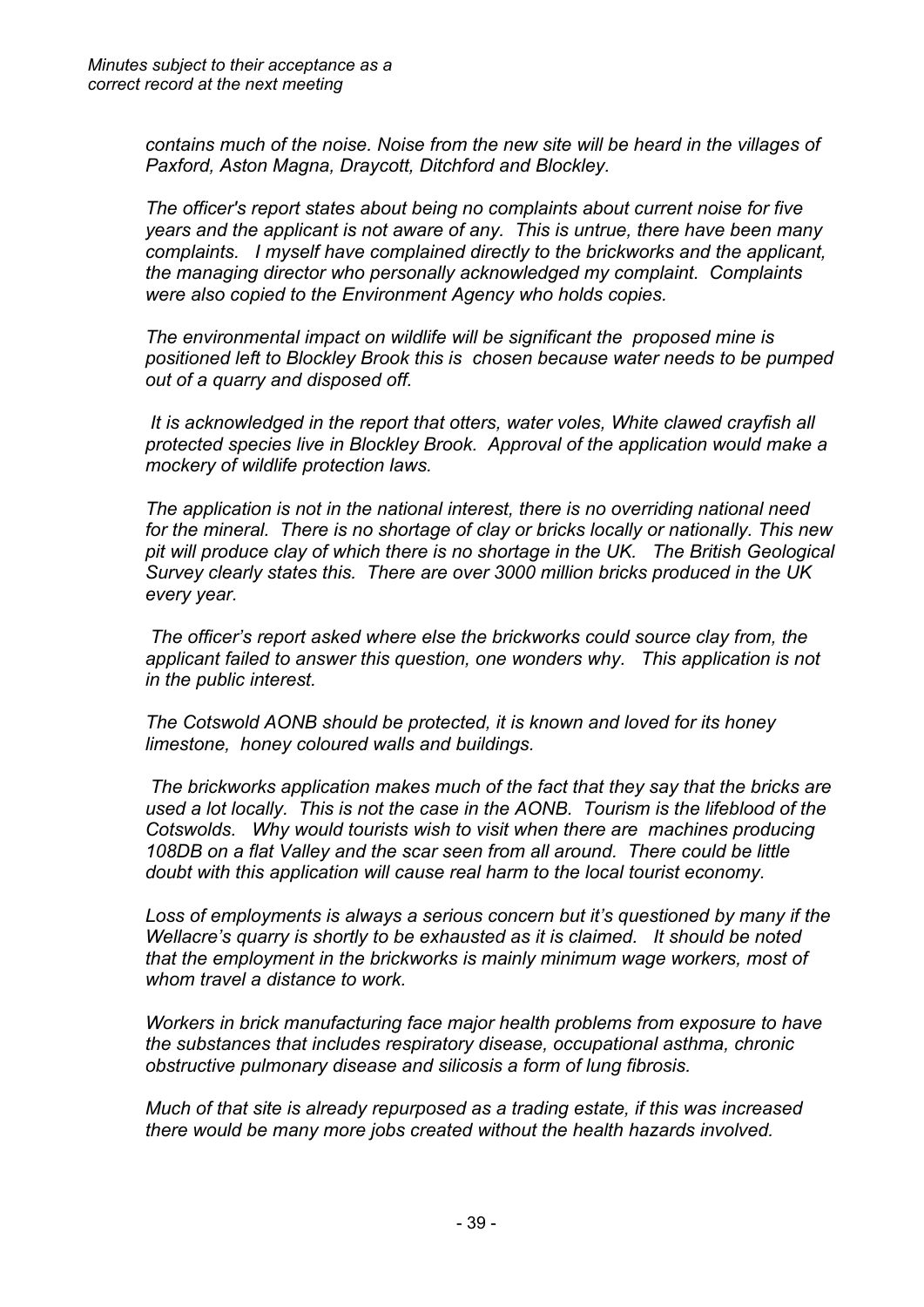*Approving this application will lead directly to increased air pollution, noise pollution, water pollution and destruction of the wildlife and habitats. Causing significant environmental damage and increased carbon emissions. The UK economy was the first economy to fit a set zero emission by 2050 this application flies in the face of that ambition.* 

*I urge you to reject the application and protect the AONB. As your decision will affect the parishioners of the Paxford, Draycott, Ditchford, Aston Magna and Blockley for generations. Thank you"*

# **Mr Tom Gold (Presented by Mr Jeremy Mahony) (objecting):**

*"My name is Jeremy Mahony. I am here representing the views of Mr and Mrs Tom Gold of Stapenhill Farmhouse, a neighbouring property.*

*Geoffrey Clifton-Brown MP's election manifesto stated: "I shall continue to promote the Cotswolds, which is one of the most attractive parts of England, by supporting the thriving agricultural and tourist Industries". We believe this proposed development is not only contrary to the spirit of the local MP's stated aims, but is also not in the Public interest; and what's more the disbenefits to the community and the tourist industry hugely outweigh any benefit, which is limited to only the applicant.*

*We doubt the need for the quantity of end product. I quote from the Builders Merchants Federation: 'There are more than sufficient stocks of bricks to meet most needs. Bricks, which are barely used in the Cotswolds anyway, will not be needed so much elsewhere. As both Boris Johnson and Lord Goldsmith state 'build back greener' and when so many shops and offices are vacant in our cities, the housing stock will be filled by conversion rather than new-build. Ergo, we shall need fewer bricks, not more.*

*Also compromising an asset of nature, however thoughtfully and sympathetically you do so, you lose that asset for ever. The damage is irreversible; particularly as in this case where the proposed "act of recovery", the creation of a lake or reservoir, is entirely inconsistent with the fact that the piece of land is in an area of Pastoral Lowland Vale. For proof of this you need go no further than Wellacres Quarry, which, according to the GCC Atkins report, 28 January 2020: "will result in a less than optimum restoration to this quarry". The prospect of another "less than optimum restoration" at the end of the life of this quarry with two open cast pits is frankly "less than" appealing.*

*The noise pollution from the new quarry will be more considerable than suggested. The report provided is unhelpful providing information on noise levels at the brickworks, not the quarry. A diesel lorry of the type likely to be used on the proposed site will emit 80-100 decibels and not just "up to 70". The intensity of the noise will be so much greater when three or four lorries and/or trucks are working and certainly will be higher than normally acceptable levels. Added to this will be the noise from the generator and the pumps at the extraction point and the water retaining tanks, both of which may have to be activated during unsocial hours. The*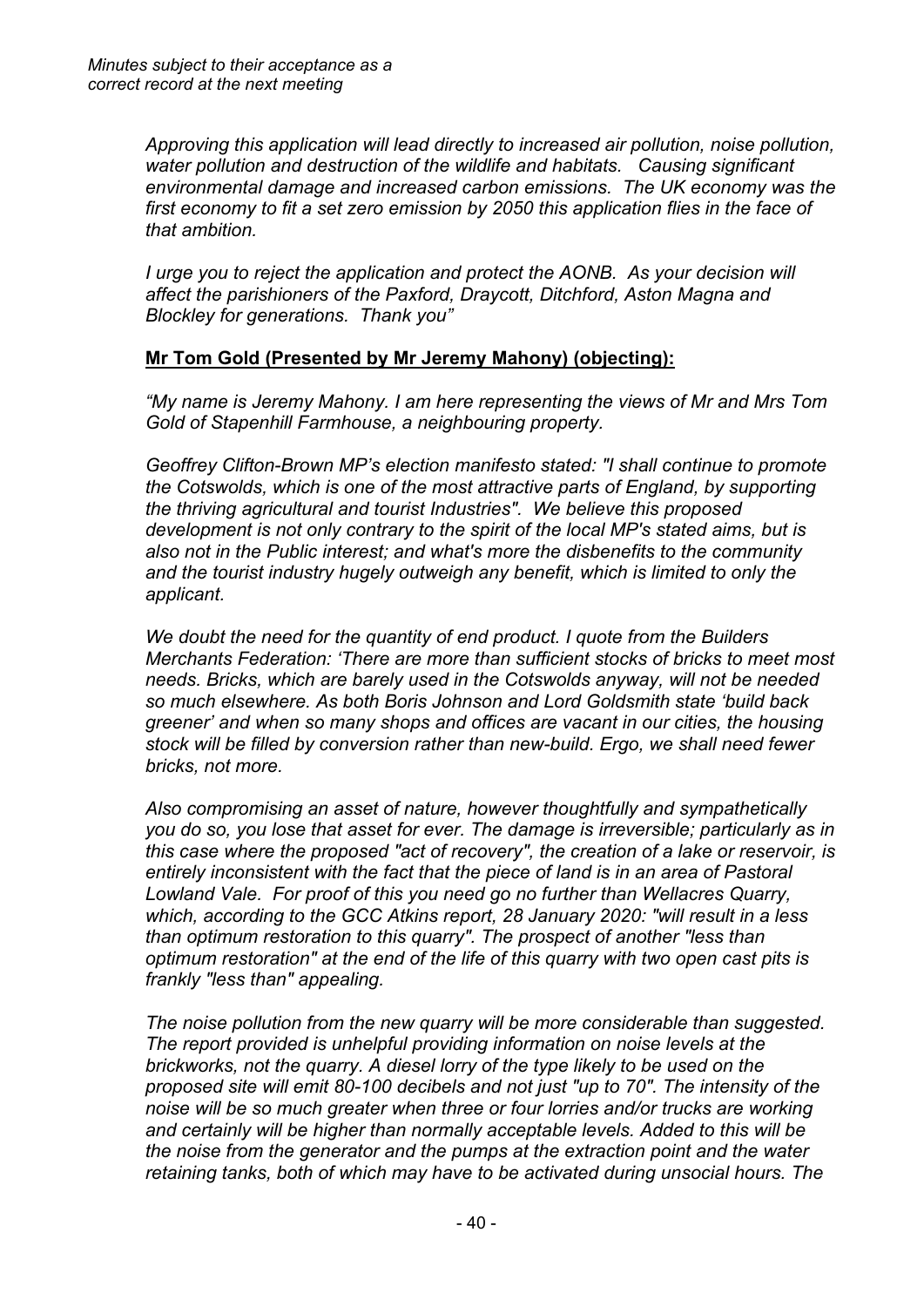*local population and tourists will be required to say goodbye to the tranquillity and serenity previously enjoyed and which is one of the main attractions of this area. Tourism creates local employment.*

*The proposed development will inevitably have a detrimental effect upon the Blockley Brook (which, incidentally, does not flow into the Thames, but the Severn (1.6). When the natural flow of the brook is interrupted, wildlife will be disturbed and endangered; and the flow is likely to be intermittently either excessive or insufficient; and when it's excessive the prospect of flooding looms. Clause 7.11.9 is incorrect. The Golds can confirm there has been flooding on many, many occasions over the last 20 years.*

*Finally and to summarise, there is no need for this project. There are significant disbenefits in this development in the AONB of noise pollution, the loss of agricultural land, the inevitable loss of tourists in the area, disruption of the waterway and the loss of tranquillity generally outweighs this proposed development, in this AONB. We don't need to consult Extinction Rebellion on the effects of interfering with nature; we interfere at our peril and to our cost.*

*The proposed development is not in the public interest, it is solely in the private interest of the applicant and is indeed contrary to the welfare and well-being of the general public."* 

#### **Richard Hunt (Agent):**

*"I really don't want to get into a slanging match and starting to contradict previous two speakers but there are a couple of points which I think need correct.* 

*The first is that coal is not purchased by the applicant from Columbia, the second is that there is a concern expressed amount exposure to harmful emissions. The workforce are the people who would have the greatest and longest exposure to any of those potentially harmful elements.* 

*A recent X Ray examination of the workforce showed that there is zero industrial lung disease at the brickworks.* 

*However this application is for the winning and working of the mineral, the basis of the need for the mineral which is accepted by the case officer, is that it is feeding brickworks, but the brickworks themselves will continue.*

*Obviously as the recommendation is to grant planning permission subject planning conditions, I endorse that recommendation and I can confirm that I have had some input into earlier versions of the planning conditions. However we haven't had sight of condition 12 and I'm assuming that that is from the recommendation that's been put up on the screen now, is a total extraction aspect of 50,000 tonnes combined between the two quarries. I can confirm that the applicant will be content to accept that figure.*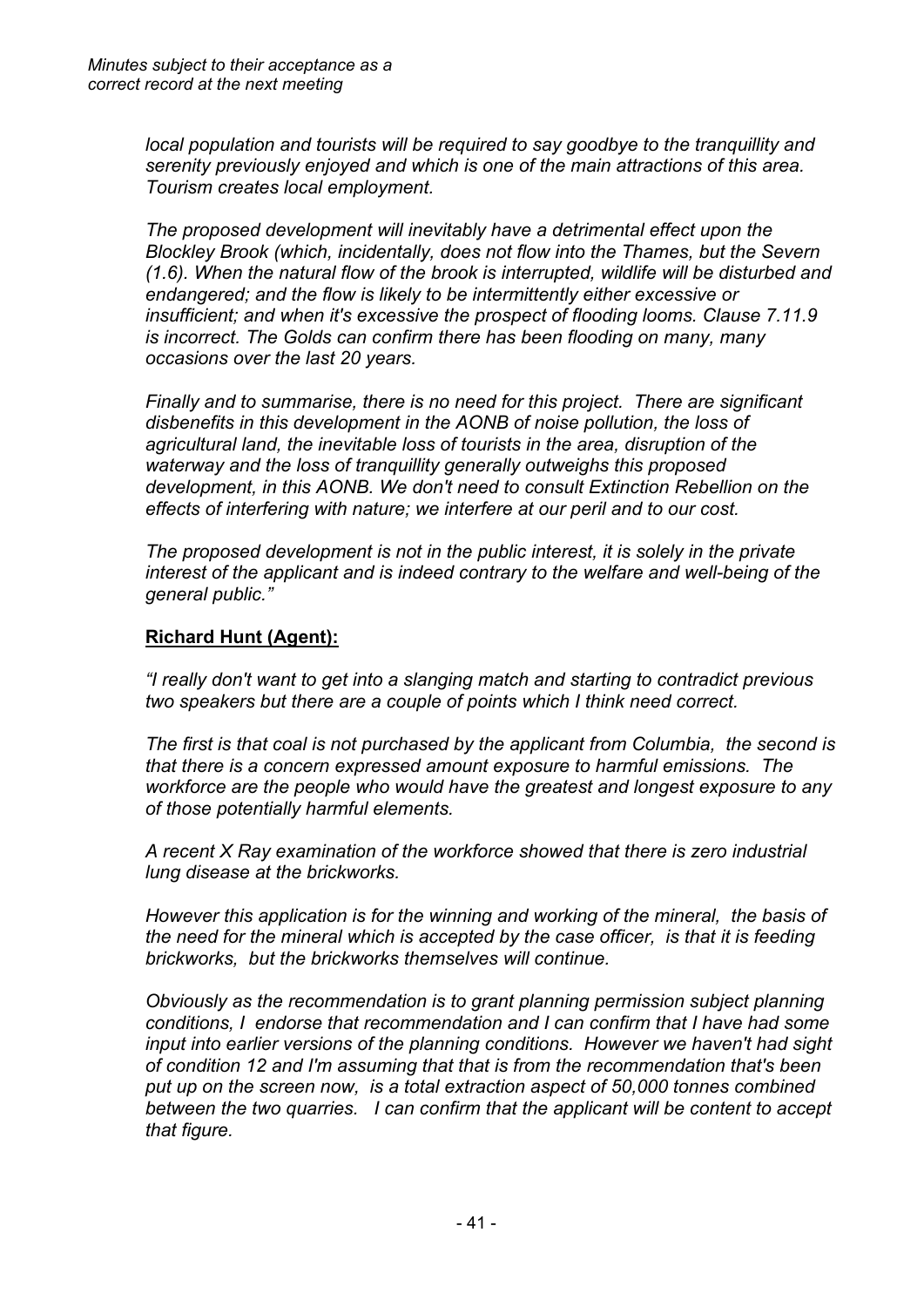*What condition 12 was originally trying to do was limit the amount of material taken away from the extraction site, such that the restoration was that has been recommended to you is guaranteed. So the quarrying operation itself is very unobtrusive, it's very low key and the clays works on a daily basis.* 

*So there isn't massive campaigns of extraction and then stock piling to allow the clay to weather, it is used immediately on extraction and taken into the brickworks for use. So the environmental impacts of the proposals be considered a series of reports, which resulted in no objections from following statutory non statutory consultees, Natural England, Environment Agency, Networks Rail, Campaign for the Protection of Rural England, Severn Trent Water the Local Lead Flood Authority and I could continue to list them.*

*The Officer has given you a very comprehensive explanation of all of those people and the lack of objections have come forward.* 

*The two objections from statutory consultees I think he has dealt with in an excellent manner in his report and has come to the conclusion that the proposals are largely in accordance with the development plan. That is the minerals and waste development plan and the District Council local plan.* 

*We acknowledge that there are 19 representations of support and 19 objections for rejection, but the benefits come forward again set out the economic benefits, the provision of a safe tried and tested building product, biodiversity enhancement and post restoration flood alleviation. there is a requirement recommended that we enter into a section 106 agreement, we have offered to accept a planning condition that covers a period of 10 years of aftercare and we feel that there is no need to take your already overworked legal Department to start creating a legal obligation.* 

*I would like to draw attention to paragraph 7.4.16 of the committee report where it stated that the mineral planning authority considers the proposed development would not prejudice the conservation of the character features and qualities of the landscape where the site is situated or the scenic beauty of the AONB overall.*

*I commend it to you for your approval"*

Public speakers were invited to remain in the virtual meeting if they wished to do so.

The Chairman called for a brief adjournment, the Committee reconvened at 15:50pm.

The Chairman invited questions from Members following the presentations.

Councillor Morgan wished to know if the specialist clay was used to manufacture engineering bricks. The Case Officer explained that the clay source was dependant on the physical and chemical properties.

Councillor Preest felt there was a need for site visits and he proceeded to refer to the recent train derailments in Scotland and Hampshire, he felt it would be remiss to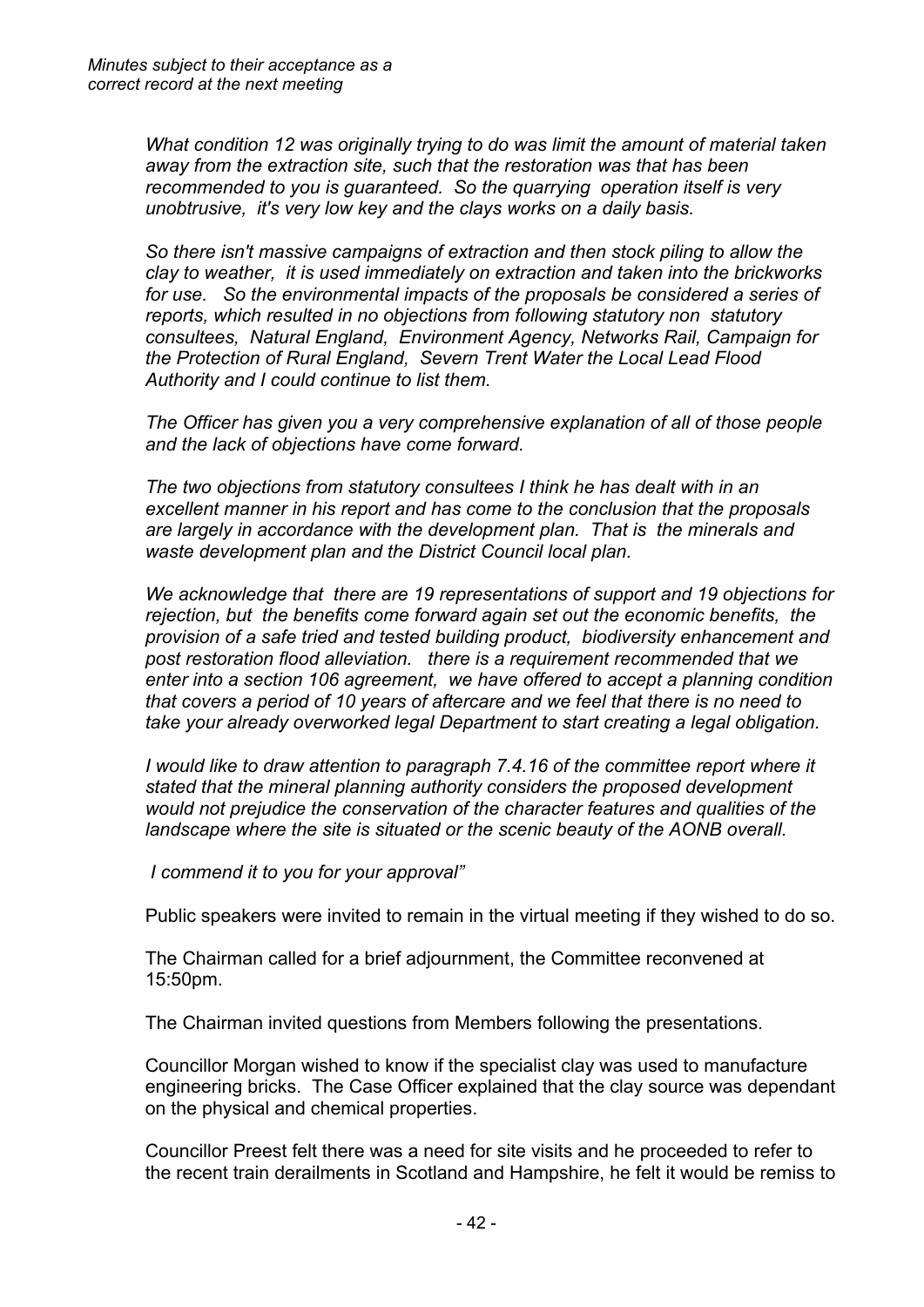ignore the Cotswold mainline, in relation to the site. Members were referred to page 27 of the Officer Report, paragraph 6.7 which detailed the Network Rail response, it was noted there was no objection subject to the conditions. Councillor Preest remarked that recent rail events superseded the response. The Case Officer explained that conditions were acceptable to Network Rail.

Councillor Cordwell required confirmation in relation to the AONB and that the site was on the edge of the boundary. The Case Officer confirmed this was the case, as it was an arbitrary boundary, and was covered in the Landscape Character Assessment.

Councillor Hirst questioned if the existing quarry at Wellacres was still in operation on the nearby site. It was confirmed that was the case. However the new application site was required for the quality of the clay reserves. The applicant needed to secure a long term provision of good quality clay - if not this would limit the production and could impact on jobs going forward. It was explained that the lifetime of the quarry would be determined by this application, and the restoration time of the quarry would also be impacted.

Councillor Fisher felt that the Officer Report was clear and concise and well informed Members as to the extraction of clay.

On there being no further question, the Committee entered into debate.

Councillor Fisher wished to propose to accept the Officer Recommendation within the report. Councillor Cordwell seconded this proposal.

Councillor Morgan remarked that stock piled amounts would be used when required and he was happy to support Councillor Fisher.

Councillor Hirst stated if the application were refused then it would inevitably cause the brickworks to close.

The Case Officer clarified that a Section 106 Agreement would be required and this was subject to the applicant's acceptance. The amended conditions were read out for the benefit of the Committee. These were duly noted as:

- Tonnage extraction limit - Revised condition 12:

"The combined total tonnage of clay extracted from Loaders Barn and Wellacre Quarry as indicated by the red and blue lines on drawing number M17.148.D.015 Rev B dated October 2019 shall not exceed 50,000 Tonnes in any calendar year (January to December) and no more than a total of 100,000 cubic metres of overburden shall be removed from the Loaders Barn site".

- Dust management Plan condition to be added - Revised Condition 30: "Within one month of the commencement of development, a dust mitigation scheme, including a dust management plan to minimise dust emissions, shall be submitted for the written approval of the Mineral Planning Authority. The scheme shall include details of all dust suppression measures and the methods to monitor